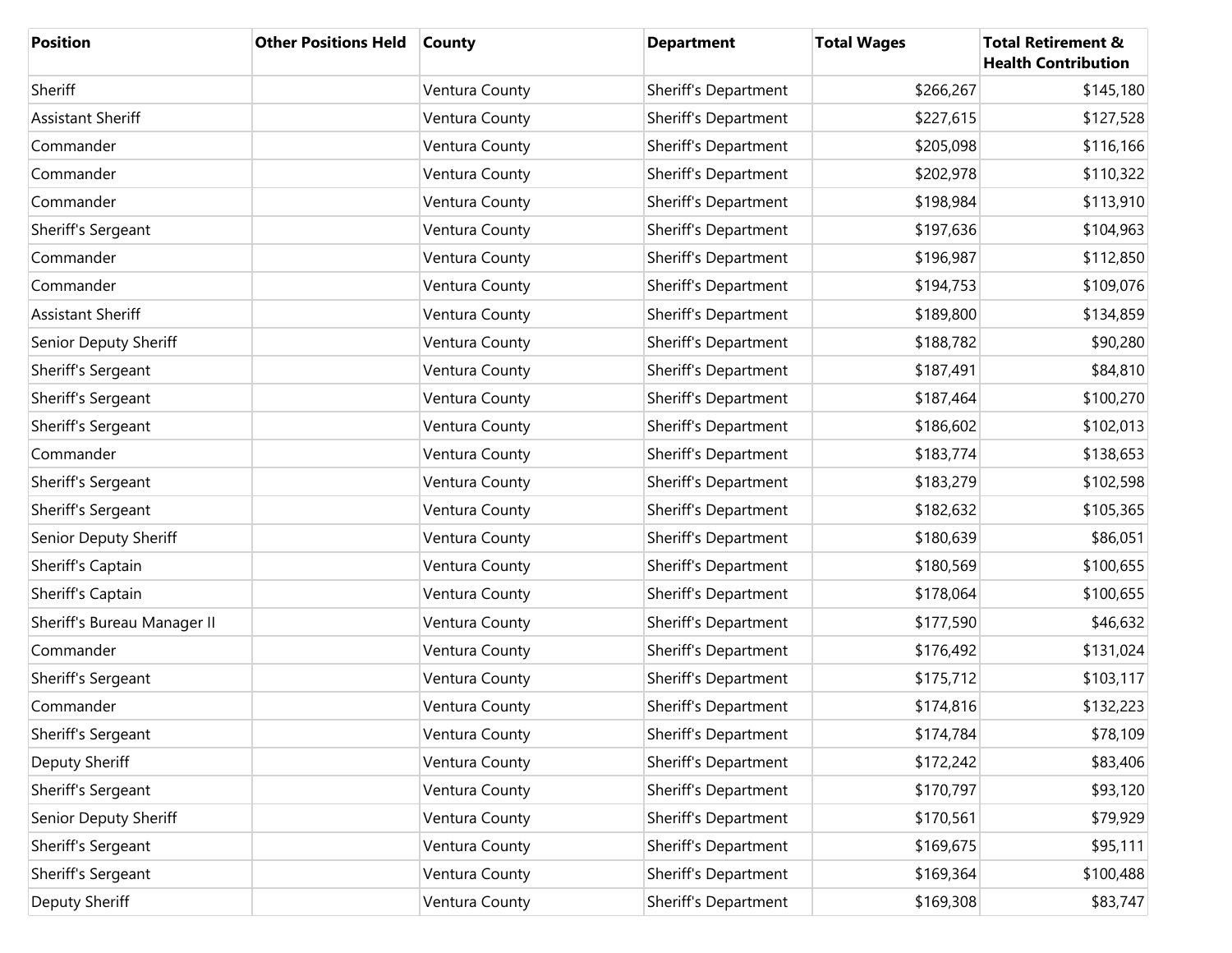| Sheriff's Captain          | Ventura County | Sheriff's Department | \$168,512 | \$98,436  |
|----------------------------|----------------|----------------------|-----------|-----------|
| Senior Deputy Sheriff      | Ventura County | Sheriff's Department | \$167,887 | \$83,405  |
| Fire/Sheriffs Pilot        | Ventura County | Sheriff's Department | \$166,493 | \$100,424 |
| Sheriff's Bureau Manager I | Ventura County | Sheriff's Department | \$165,942 | \$66,483  |
| Sheriff's Sergeant         | Ventura County | Sheriff's Department | \$165,849 | \$101,839 |
| Sheriff's Captain          | Ventura County | Sheriff's Department | \$165,816 | \$100,138 |
| Sheriff's Sergeant         | Ventura County | Sheriff's Department | \$164,160 | \$102,045 |
| Sheriff's Sergeant         | Ventura County | Sheriff's Department | \$162,946 | \$98,744  |
| Sheriff's Captain          | Ventura County | Sheriff's Department | \$162,816 | \$112,030 |
| Sheriff's Captain          | Ventura County | Sheriff's Department | \$162,656 | \$106,793 |
| Deputy Sheriff             | Ventura County | Sheriff's Department | \$162,328 | \$78,074  |
| Sheriff's Captain          | Ventura County | Sheriff's Department | \$161,876 | \$111,743 |
| Senior Deputy Sheriff      | Ventura County | Sheriff's Department | \$161,829 | \$71,276  |
| Sheriff's Bureau Manager I | Ventura County | Sheriff's Department | \$161,756 | \$44,595  |
| Senior Deputy Sheriff      | Ventura County | Sheriff's Department | \$160,523 | \$87,346  |
| Fire/Sheriffs Pilot        | Ventura County | Sheriff's Department | \$160,408 | \$97,787  |
| Deputy Sheriff             | Ventura County | Sheriff's Department | \$160,130 | \$78,106  |
| Sheriff's Captain          | Ventura County | Sheriff's Department | \$159,363 | \$120,052 |
| Sheriff's Sergeant         | Ventura County | Sheriff's Department | \$159,176 | \$90,227  |
| Sheriff's Captain          | Ventura County | Sheriff's Department | \$159,048 | \$116,993 |
| Sheriff's Sergeant         | Ventura County | Sheriff's Department | \$158,656 | \$95,962  |
| Sheriff's Sergeant         | Ventura County | Sheriff's Department | \$158,551 | \$95,172  |
| Sheriff's Sergeant         | Ventura County | Sheriff's Department | \$158,310 | \$99,957  |
| Sheriff's Sergeant         | Ventura County | Sheriff's Department | \$158,169 | \$102,598 |
| Sheriff's Captain          | Ventura County | Sheriff's Department | \$157,732 | \$119,280 |
| Sheriff's Sergeant         | Ventura County | Sheriff's Department | \$154,955 | \$91,771  |
| Sheriff's Sergeant         | Ventura County | Sheriff's Department | \$154,811 | \$96,424  |
| Sheriff's Sergeant         | Ventura County | Sheriff's Department | \$154,711 | \$72,190  |
| Sheriff's Sergeant         | Ventura County | Sheriff's Department | \$154,588 | \$96,012  |
| Sheriff's Captain          | Ventura County | Sheriff's Department | \$154,354 | \$93,995  |
| Sheriff's Sergeant         | Ventura County | Sheriff's Department | \$153,704 | \$92,171  |
| Sheriff's Sergeant         | Ventura County | Sheriff's Department | \$153,549 | \$96,994  |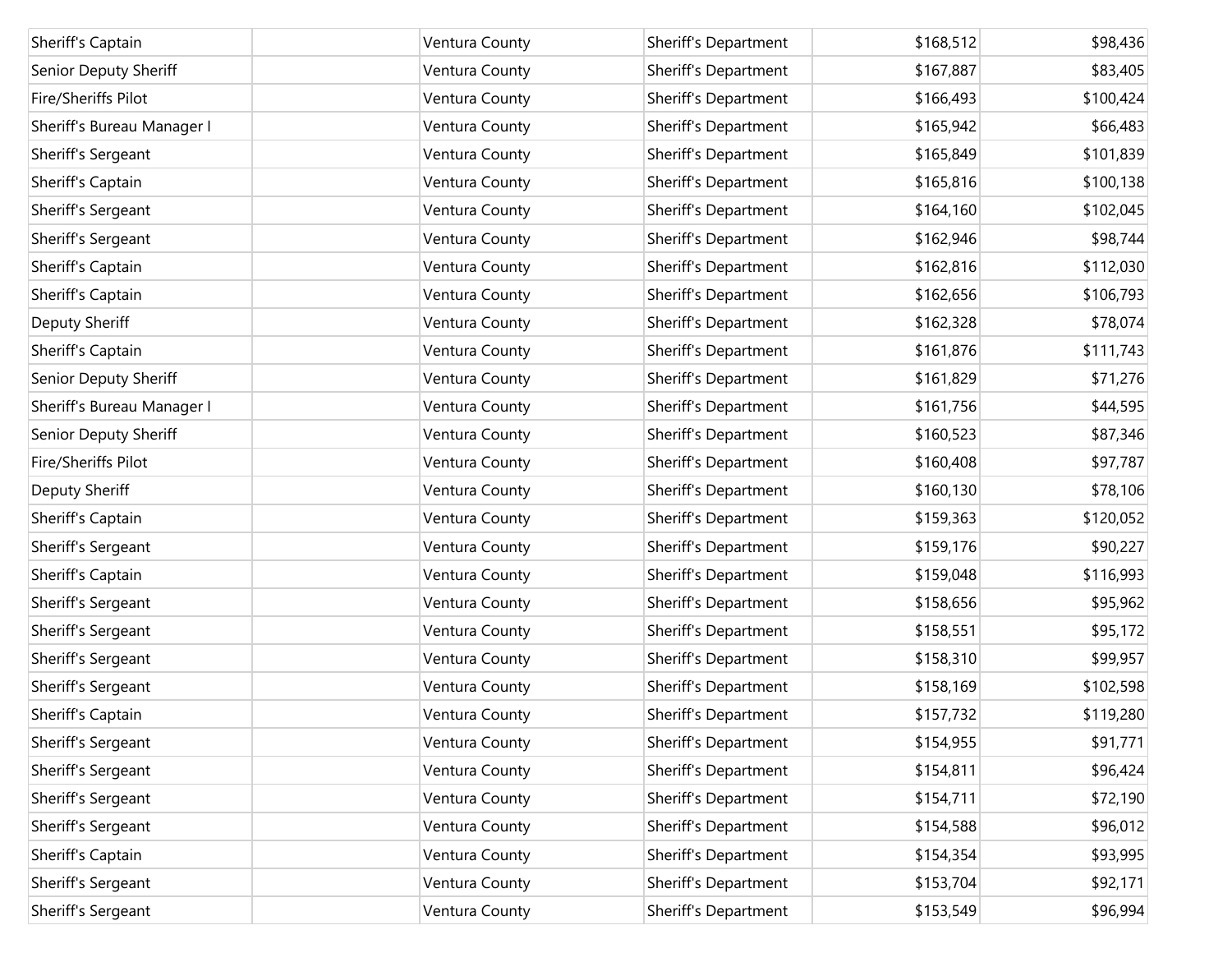| Fire/Sheriffs Pilot         | Ventura County | Sheriff's Department | \$153,490 | \$99,799  |
|-----------------------------|----------------|----------------------|-----------|-----------|
| Sheriff's Sergeant          | Ventura County | Sheriff's Department | \$152,643 | \$90,606  |
| Sheriff's Sergeant          | Ventura County | Sheriff's Department | \$152,601 | \$93,120  |
| Sheriff's Sergeant          | Ventura County | Sheriff's Department | \$152,556 | \$77,963  |
| Sheriff's Sergeant          | Ventura County | Sheriff's Department | \$152,517 | \$94,426  |
| Sheriff's Sergeant          | Ventura County | Sheriff's Department | \$152,086 | \$99,454  |
| Senior Deputy Sheriff       | Ventura County | Sheriff's Department | \$151,929 | \$84,340  |
| Sheriff's Sergeant          | Ventura County | Sheriff's Department | \$151,661 | \$95,156  |
| Sheriff's Sergeant          | Ventura County | Sheriff's Department | \$151,391 | \$100,823 |
| Sheriff's Captain           | Ventura County | Sheriff's Department | \$151,358 | \$82,512  |
| Senior Deputy Sheriff       | Ventura County | Sheriff's Department | \$151,090 | \$86,762  |
| Sheriff's Captain           | Ventura County | Sheriff's Department | \$150,773 | \$116,598 |
| Sheriff's Captain           | Ventura County | Sheriff's Department | \$150,586 | \$116,598 |
| Deputy Sheriff              | Ventura County | Sheriff's Department | \$150,542 | \$77,057  |
| Sheriff's Captain           | Ventura County | Sheriff's Department | \$150,387 | \$111,584 |
| Sheriff's Captain           | Ventura County | Sheriff's Department | \$150,363 | \$113,255 |
| Sheriff's Sergeant          | Ventura County | Sheriff's Department | \$149,624 | \$90,130  |
| Deputy Sheriff              | Ventura County | Sheriff's Department | \$149,573 | \$73,392  |
| Sheriff's Sergeant          | Ventura County | Sheriff's Department | \$149,562 | \$99,338  |
| Sheriff's Senior Manager II | Ventura County | Sheriff's Department | \$148,675 | \$40,113  |
| Sheriff's Sergeant          | Ventura County | Sheriff's Department | \$148,466 | \$90,232  |
| Sheriff's Captain           | Ventura County | Sheriff's Department | \$148,374 | \$110,444 |
| Senior Deputy Sheriff       | Ventura County | Sheriff's Department | \$148,270 | \$87,640  |
| Sheriff's Captain           | Ventura County | Sheriff's Department | \$147,525 | \$115,069 |
| Sheriff's Captain           | Ventura County | Sheriff's Department | \$147,214 | \$116,598 |
| Sheriff's Captain           | Ventura County | Sheriff's Department | \$146,557 | \$108,270 |
| Sheriff's Captain           | Ventura County | Sheriff's Department | \$146,181 | \$112,979 |
| Sheriff's Sergeant          | Ventura County | Sheriff's Department | \$145,253 | \$93,839  |
| Sheriff's Sergeant          | Ventura County | Sheriff's Department | \$145,162 | \$98,786  |
| Sheriff's Sergeant          | Ventura County | Sheriff's Department | \$145,131 | \$99,857  |
| Sheriff's Captain           | Ventura County | Sheriff's Department | \$144,981 | \$111,365 |
| Senior Deputy Sheriff       | Ventura County | Sheriff's Department | \$144,934 | \$88,381  |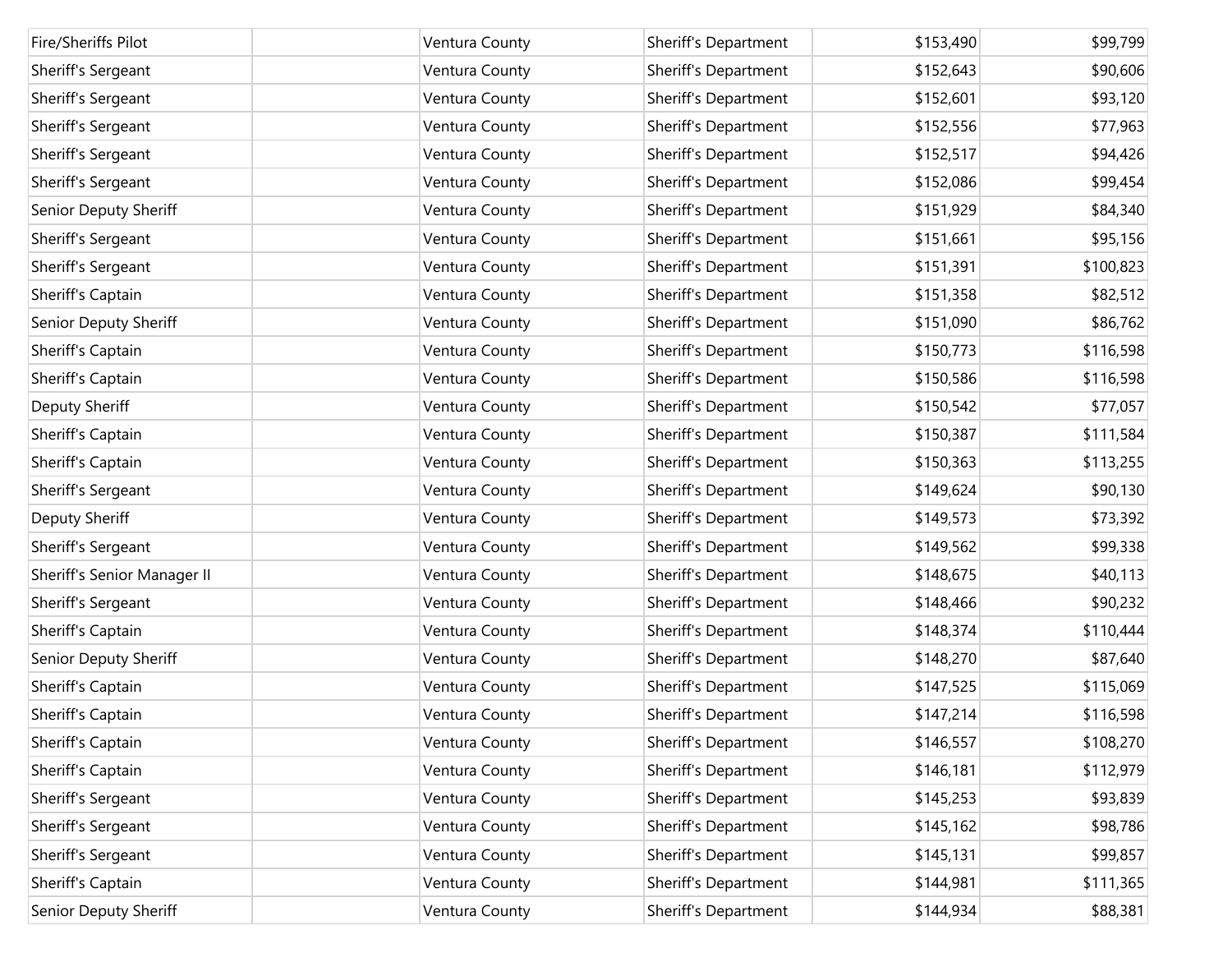| Sheriff's Sergeant          | Ventura County | Sheriff's Department | \$144,719 | \$87,405  |
|-----------------------------|----------------|----------------------|-----------|-----------|
| Senior Deputy Sheriff       | Ventura County | Sheriff's Department | \$144,484 | \$82,951  |
| Deputy Sheriff              | Ventura County | Sheriff's Department | \$144,405 | \$76,509  |
| Senior Deputy Sheriff       | Ventura County | Sheriff's Department | \$144,109 | \$91,363  |
| Sheriff's Sergeant          | Ventura County | Sheriff's Department | \$143,530 | \$72,949  |
| Sheriff's Sergeant          | Ventura County | Sheriff's Department | \$143,335 | \$78,526  |
| Sheriff's Sergeant          | Ventura County | Sheriff's Department | \$143,008 | \$93,120  |
| Sheriff's Captain           | Ventura County | Sheriff's Department | \$142,714 | \$108,239 |
| Sheriff's Sergeant          | Ventura County | Sheriff's Department | \$142,488 | \$94,623  |
| Sheriff's Sergeant          | Ventura County | Sheriff's Department | \$142,065 | \$95,175  |
| Senior Deputy Sheriff       | Ventura County | Sheriff's Department | \$141,728 | \$77,695  |
| Sheriff's Captain           | Ventura County | Sheriff's Department | \$141,505 | \$110,724 |
| Sheriff's Sergeant          | Ventura County | Sheriff's Department | \$141,217 | \$103,905 |
| Deputy Sheriff              | Ventura County | Sheriff's Department | \$141,020 | \$79,631  |
| Sheriff's Sergeant          | Ventura County | Sheriff's Department | \$140,736 | \$80,926  |
| Deputy Sheriff              | Ventura County | Sheriff's Department | \$140,601 | \$78,700  |
| Senior Deputy Sheriff       | Ventura County | Sheriff's Department | \$140,435 | \$88,172  |
| Senior Deputy Sheriff       | Ventura County | Sheriff's Department | \$140,410 | \$86,597  |
| Sheriff's Sergeant          | Ventura County | Sheriff's Department | \$140,337 | \$98,600  |
| Sheriff's Sergeant          | Ventura County | Sheriff's Department | \$140,184 | \$93,223  |
| Deputy Sheriff              | Ventura County | Sheriff's Department | \$140,140 | \$75,343  |
| Sheriff's Captain           | Ventura County | Sheriff's Department | \$140,099 | \$106,022 |
| Senior Deputy Sheriff       | Ventura County | Sheriff's Department | \$139,860 | \$83,768  |
| Senior Deputy Sheriff       | Ventura County | Sheriff's Department | \$139,722 | \$85,769  |
| Deputy Sheriff              | Ventura County | Sheriff's Department | \$139,684 | \$77,807  |
| Deputy Sheriff              | Ventura County | Sheriff's Department | \$139,533 | \$78,371  |
| Sheriff's Senior Manager II | Ventura County | Sheriff's Department | \$138,761 | \$35,591  |
| Sheriff's Sergeant          | Ventura County | Sheriff's Department | \$138,261 | \$94,871  |
| Deputy Sheriff              | Ventura County | Sheriff's Department | \$137,658 | \$74,575  |
| Sheriff's Sergeant          | Ventura County | Sheriff's Department | \$137,652 | \$101,962 |
| Sheriff's Sergeant          | Ventura County | Sheriff's Department | \$137,210 | \$90,227  |
| Deputy Sheriff              | Ventura County | Sheriff's Department | \$137,092 | \$80,212  |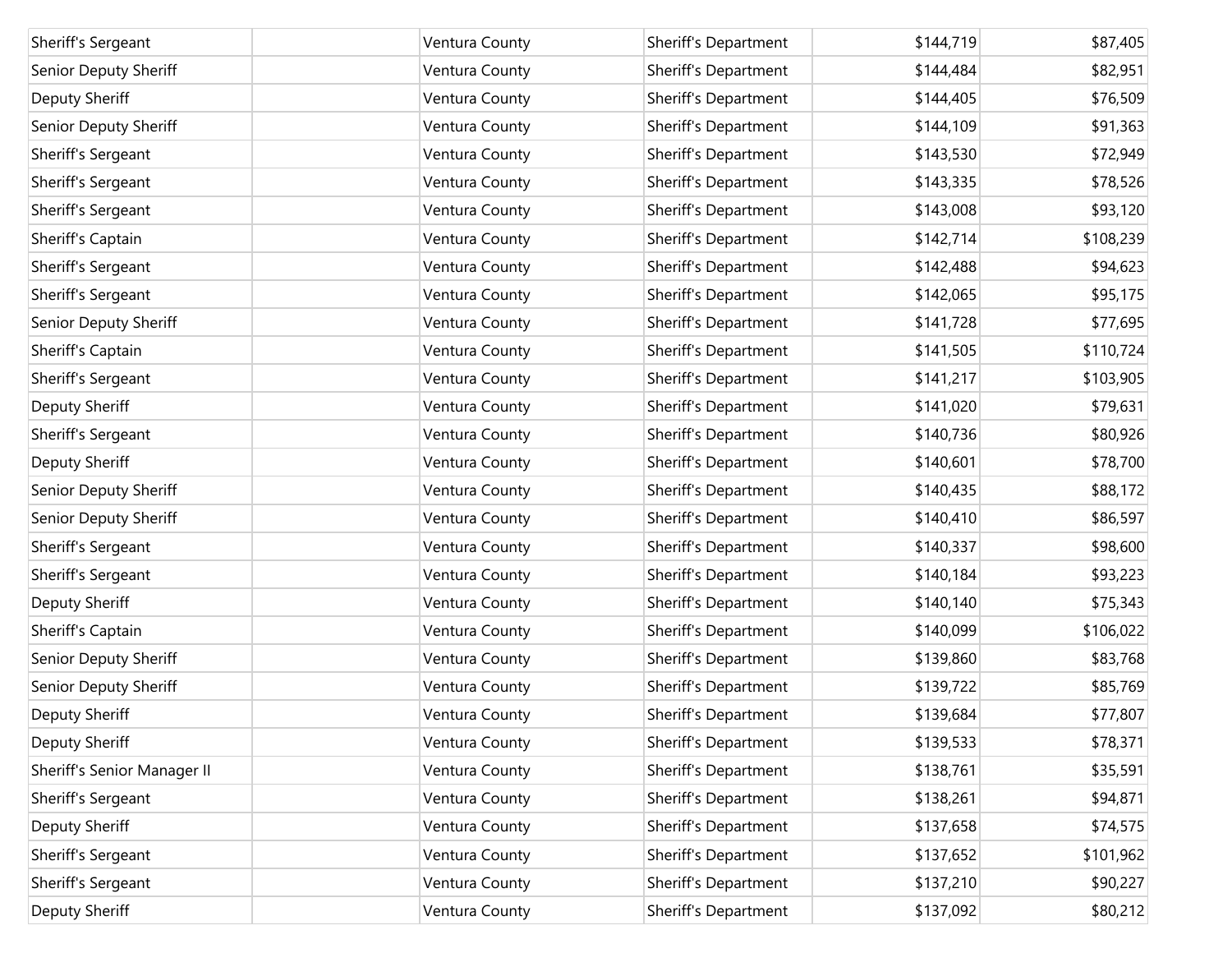| Senior Deputy Sheriff       | Ventura County | Sheriff's Department | \$136,866 | \$83,344  |
|-----------------------------|----------------|----------------------|-----------|-----------|
| Deputy Sheriff              | Ventura County | Sheriff's Department | \$136,731 | \$76,727  |
| Sheriff's Sergeant          | Ventura County | Sheriff's Department | \$136,408 | \$96,896  |
| Senior Deputy Sheriff       | Ventura County | Sheriff's Department | \$136,339 | \$84,300  |
| Sheriff's Sergeant          | Ventura County | Sheriff's Department | \$135,997 | \$98,950  |
| Assist Forensic Science Lab | Ventura County | Sheriff's Department | \$135,671 | \$39,351  |
| Deputy Sheriff              | Ventura County | Sheriff's Department | \$135,601 | \$78,514  |
| Deputy Sheriff              | Ventura County | Sheriff's Department | \$135,554 | \$79,899  |
| Deputy Sheriff              | Ventura County | Sheriff's Department | \$135,111 | \$60,404  |
| Sheriff's Sergeant          | Ventura County | Sheriff's Department | \$134,364 | \$101,382 |
| Deputy Sheriff              | Ventura County | Sheriff's Department | \$134,342 | \$71,941  |
| Deputy Sheriff              | Ventura County | Sheriff's Department | \$134,313 | \$76,091  |
| Senior Deputy Sheriff       | Ventura County | Sheriff's Department | \$134,133 | \$77,326  |
| Sheriff's Sergeant          | Ventura County | Sheriff's Department | \$134,081 | \$94,743  |
| Deputy Sheriff              | Ventura County | Sheriff's Department | \$134,072 | \$79,234  |
| Senior Deputy Sheriff       | Ventura County | Sheriff's Department | \$134,057 | \$84,108  |
| Sheriff's Sergeant          | Ventura County | Sheriff's Department | \$133,981 | \$91,893  |
| Senior Deputy Sheriff       | Ventura County | Sheriff's Department | \$133,967 | \$75,704  |
| Sheriff's Sergeant          | Ventura County | Sheriff's Department | \$133,704 | \$89,257  |
| Senior Deputy Sheriff       | Ventura County | Sheriff's Department | \$133,593 | \$87,335  |
| Sheriff's Sergeant          | Ventura County | Sheriff's Department | \$133,431 | \$91,569  |
| Senior Deputy Sheriff       | Ventura County | Sheriff's Department | \$133,197 | \$85,210  |
| Sheriff's Sergeant          | Ventura County | Sheriff's Department | \$133,158 | \$93,651  |
| Senior Deputy Sheriff       | Ventura County | Sheriff's Department | \$132,748 | \$86,274  |
| Senior Deputy Sheriff       | Ventura County | Sheriff's Department | \$132,600 | \$80,127  |
| Senior Deputy Sheriff       | Ventura County | Sheriff's Department | \$132,541 | \$84,560  |
| Senior Deputy Sheriff       | Ventura County | Sheriff's Department | \$132,407 | \$89,346  |
| Senior Deputy Sheriff       | Ventura County | Sheriff's Department | \$132,195 | \$79,904  |
| Deputy Sheriff              | Ventura County | Sheriff's Department | \$132,183 | \$78,849  |
| Sheriff's Sergeant          | Ventura County | Sheriff's Department | \$131,965 | \$92,601  |
| Sheriff's Sergeant          | Ventura County | Sheriff's Department | \$131,711 | \$92,487  |
| Senior Deputy Sheriff       | Ventura County | Sheriff's Department | \$131,522 | \$85,558  |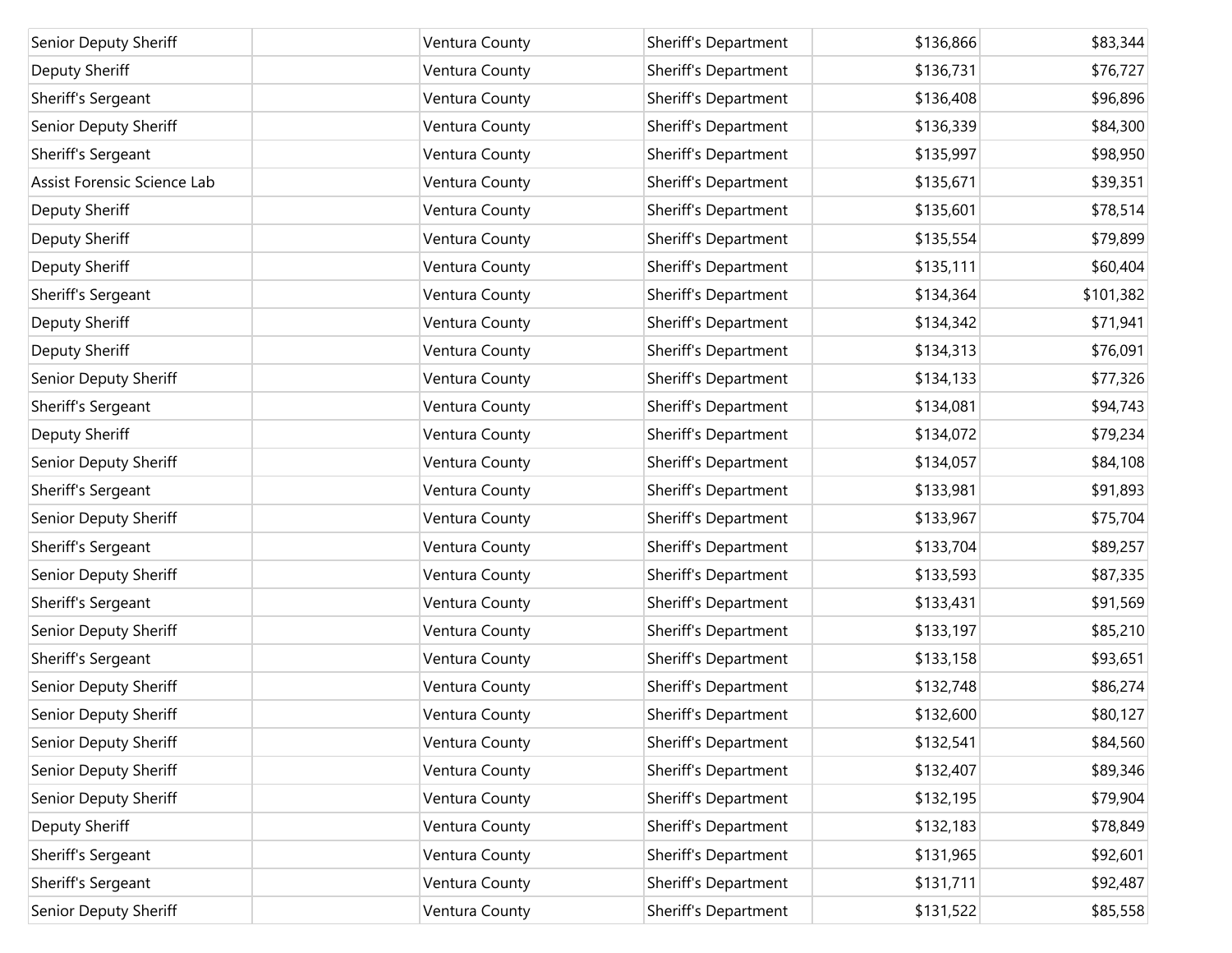| Sheriff's Sergeant    | Ventura County | Sheriff's Department | \$131,490 | \$92,421 |
|-----------------------|----------------|----------------------|-----------|----------|
| Sheriff's Sergeant    | Ventura County | Sheriff's Department | \$131,439 | \$93,295 |
| Senior Deputy Sheriff | Ventura County | Sheriff's Department | \$131,332 | \$80,536 |
| Deputy Sheriff        | Ventura County | Sheriff's Department | \$131,213 | \$76,726 |
| Senior Deputy Sheriff | Ventura County | Sheriff's Department | \$131,195 | \$79,500 |
| Senior Deputy Sheriff | Ventura County | Sheriff's Department | \$131,049 | \$77,633 |
| Deputy Sheriff        | Ventura County | Sheriff's Department | \$130,709 | \$70,036 |
| Sheriff's Sergeant    | Ventura County | Sheriff's Department | \$130,587 | \$92,178 |
| Senior Deputy Sheriff | Ventura County | Sheriff's Department | \$130,578 | \$83,210 |
| Sheriff's Sergeant    | Ventura County | Sheriff's Department | \$130,249 | \$94,356 |
| Deputy Sheriff        | Ventura County | Sheriff's Department | \$130,149 | \$76,343 |
| Deputy Sheriff        | Ventura County | Sheriff's Department | \$130,130 | \$82,564 |
| Sheriff's Sergeant    | Ventura County | Sheriff's Department | \$129,840 | \$96,896 |
| Deputy Sheriff        | Ventura County | Sheriff's Department | \$129,672 | \$78,403 |
| Sheriff's Sergeant    | Ventura County | Sheriff's Department | \$129,457 | \$86,082 |
| Senior Deputy Sheriff | Ventura County | Sheriff's Department | \$129,384 | \$89,036 |
| Sheriff's Sergeant    | Ventura County | Sheriff's Department | \$129,345 | \$90,710 |
| Sheriff's Sergeant    | Ventura County | Sheriff's Department | \$129,257 | \$89,385 |
| Deputy Sheriff        | Ventura County | Sheriff's Department | \$129,013 | \$80,482 |
| Deputy Sheriff        | Ventura County | Sheriff's Department | \$128,981 | \$73,485 |
| Sheriff's Sergeant    | Ventura County | Sheriff's Department | \$128,975 | \$89,834 |
| Senior Deputy Sheriff | Ventura County | Sheriff's Department | \$128,934 | \$80,685 |
| Senior Deputy Sheriff | Ventura County | Sheriff's Department | \$128,805 | \$83,390 |
| Sheriff's Sergeant    | Ventura County | Sheriff's Department | \$128,270 | \$94,563 |
| Sheriff's Sergeant    | Ventura County | Sheriff's Department | \$128,239 | \$89,688 |
| Deputy Sheriff        | Ventura County | Sheriff's Department | \$127,760 | \$80,389 |
| Senior Deputy Sheriff | Ventura County | Sheriff's Department | \$127,646 | \$84,366 |
| Senior Deputy Sheriff | Ventura County | Sheriff's Department | \$127,372 | \$89,605 |
| Deputy Sheriff        | Ventura County | Sheriff's Department | \$127,344 | \$82,064 |
| Deputy Sheriff        | Ventura County | Sheriff's Department | \$127,261 | \$84,713 |
| Deputy Sheriff        | Ventura County | Sheriff's Department | \$126,947 | \$79,688 |
| Deputy Sheriff        | Ventura County | Sheriff's Department | \$126,920 | \$81,125 |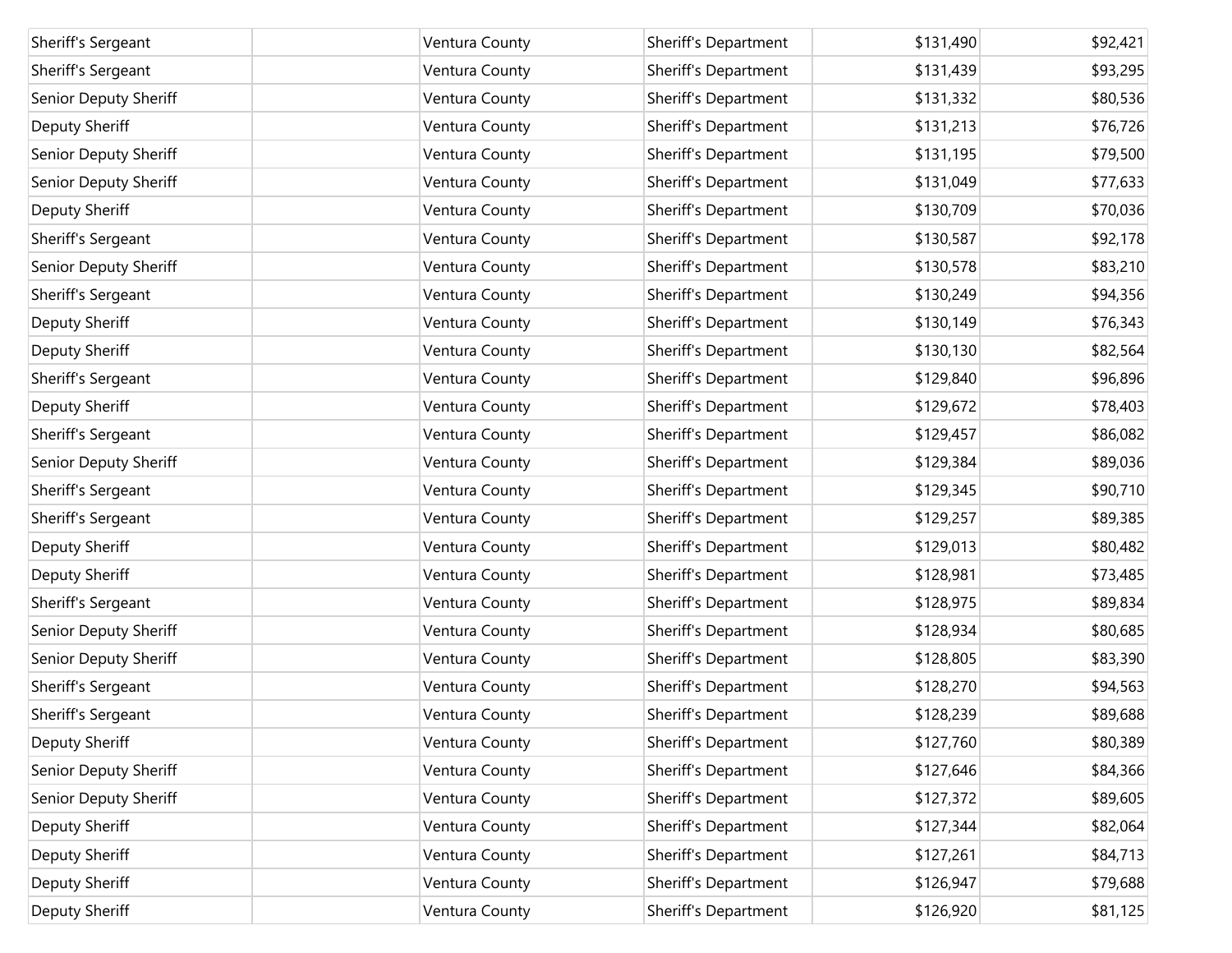| Senior Deputy Sheriff         | Ventura County | Sheriff's Department | \$126,916 | \$81,013 |
|-------------------------------|----------------|----------------------|-----------|----------|
| Senior Deputy Sheriff         | Ventura County | Sheriff's Department | \$126,776 | \$86,523 |
| Senior Deputy Sheriff         | Ventura County | Sheriff's Department | \$126,692 | \$67,252 |
| Senior Deputy Sheriff         | Ventura County | Sheriff's Department | \$126,683 | \$86,139 |
| Deputy Sheriff                | Ventura County | Sheriff's Department | \$126,486 | \$74,198 |
| Sheriff's Sergeant            | Ventura County | Sheriff's Department | \$126,340 | \$91,885 |
| Senior Deputy Sheriff         | Ventura County | Sheriff's Department | \$126,288 | \$85,518 |
| Senior Deputy Sheriff         | Ventura County | Sheriff's Department | \$126,205 | \$82,494 |
| Senior Deputy Sheriff         | Ventura County | Sheriff's Department | \$126,184 | \$82,262 |
| Deputy Sheriff                | Ventura County | Sheriff's Department | \$126,184 | \$77,708 |
| Deputy Sheriff                | Ventura County | Sheriff's Department | \$125,906 | \$80,529 |
| Sheriff's Tech Commun Spec II | Ventura County | Sheriff's Department | \$125,904 | \$25,454 |
| Senior Deputy Sheriff         | Ventura County | Sheriff's Department | \$125,755 | \$75,956 |
| Senior Deputy Sheriff         | Ventura County | Sheriff's Department | \$125,656 | \$82,678 |
| Sheriff's Sergeant            | Ventura County | Sheriff's Department | \$125,651 | \$87,281 |
| Senior Deputy Sheriff         | Ventura County | Sheriff's Department | \$125,566 | \$85,490 |
| Sheriff's Sergeant            | Ventura County | Sheriff's Department | \$125,524 | \$95,012 |
| Senior Deputy Sheriff         | Ventura County | Sheriff's Department | \$125,512 | \$77,889 |
| Deputy Sheriff                | Ventura County | Sheriff's Department | \$125,485 | \$77,468 |
| Sheriff's Sergeant            | Ventura County | Sheriff's Department | \$125,463 | \$83,110 |
| Deputy Sheriff                | Ventura County | Sheriff's Department | \$125,239 | \$73,652 |
| Sheriff's Sergeant            | Ventura County | Sheriff's Department | \$125,124 | \$89,726 |
| Deputy Sheriff                | Ventura County | Sheriff's Department | \$125,109 | \$69,998 |
| Senior Deputy Sheriff         | Ventura County | Sheriff's Department | \$124,991 | \$83,970 |
| Senior Deputy Sheriff         | Ventura County | Sheriff's Department | \$124,898 | \$83,582 |
| Sheriff's Sergeant            | Ventura County | Sheriff's Department | \$124,761 | \$74,130 |
| Senior Deputy Sheriff         | Ventura County | Sheriff's Department | \$124,590 | \$85,633 |
| Senior Deputy Sheriff         | Ventura County | Sheriff's Department | \$124,524 | \$91,146 |
| Deputy Sheriff                | Ventura County | Sheriff's Department | \$124,163 | \$79,869 |
| Sheriff's Sergeant            | Ventura County | Sheriff's Department | \$124,103 | \$98,927 |
| Sheriff's Sergeant            | Ventura County | Sheriff's Department | \$124,000 | \$84,619 |
| Deputy Sheriff                | Ventura County | Sheriff's Department | \$123,957 | \$68,298 |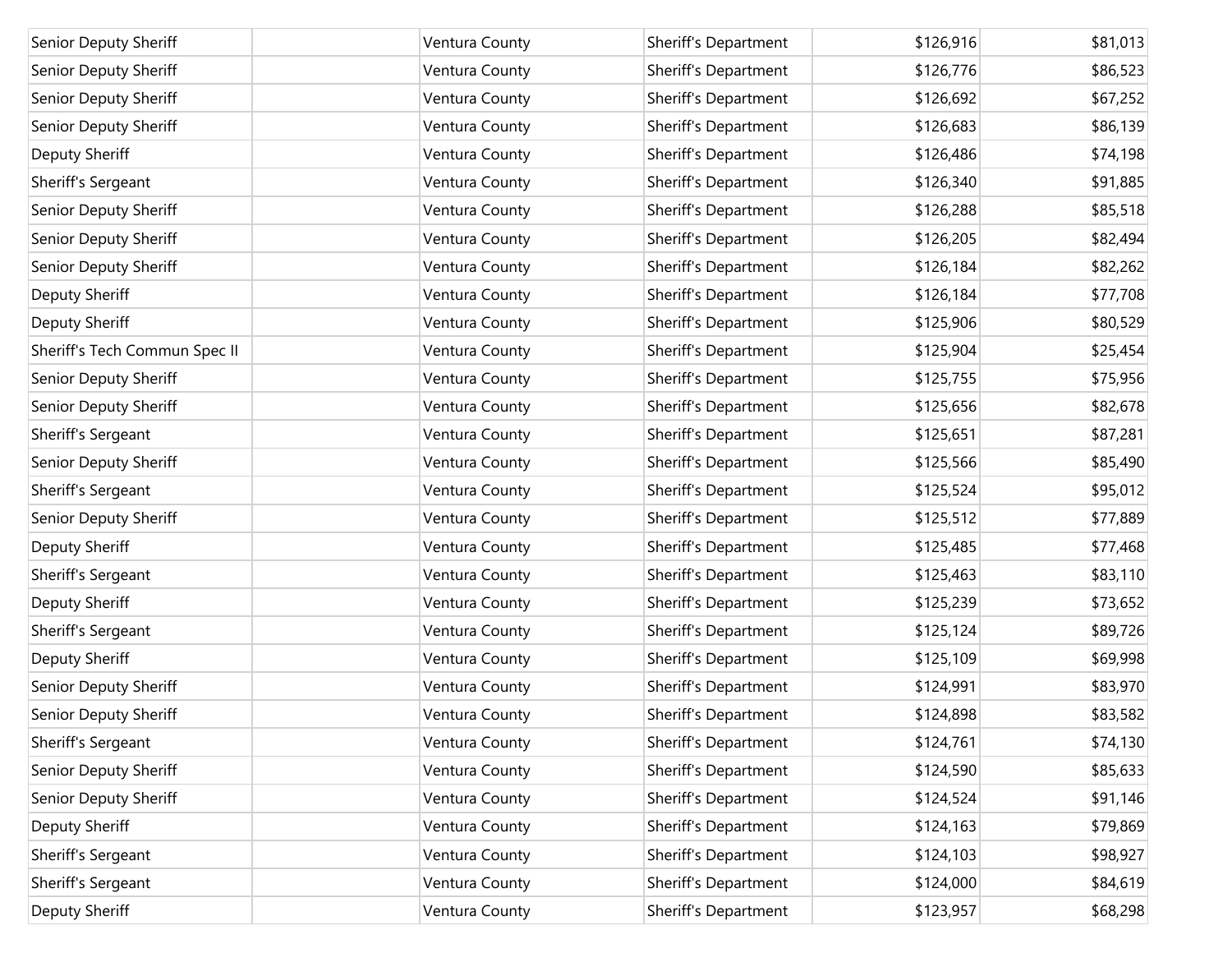| Sheriff's Sergeant            | Ventura County | Sheriff's Department | \$123,900 | \$89,201 |
|-------------------------------|----------------|----------------------|-----------|----------|
| Sheriff's Sergeant            | Ventura County | Sheriff's Department | \$123,750 | \$86,032 |
| Supervising Sheriff's TC Spec | Ventura County | Sheriff's Department | \$123,720 | \$26,720 |
| Deputy Sheriff                | Ventura County | Sheriff's Department | \$123,528 | \$80,341 |
| Senior Deputy Sheriff         | Ventura County | Sheriff's Department | \$123,367 | \$86,217 |
| Sheriff's Sergeant            | Ventura County | Sheriff's Department | \$123,296 | \$92,052 |
| Senior Deputy Sheriff         | Ventura County | Sheriff's Department | \$123,221 | \$86,779 |
| Deputy Sheriff                | Ventura County | Sheriff's Department | \$123,129 | \$78,981 |
| Senior Deputy Sheriff         | Ventura County | Sheriff's Department | \$122,914 | \$79,617 |
| Senior Deputy Sheriff         | Ventura County | Sheriff's Department | \$122,881 | \$83,971 |
| Sheriff's Tech Commun Spec II | Ventura County | Sheriff's Department | \$122,853 | \$25,360 |
| Sheriff's Sergeant            | Ventura County | Sheriff's Department | \$122,845 | \$94,294 |
| Sheriff's Sergeant            | Ventura County | Sheriff's Department | \$122,773 | \$93,561 |
| Senior Deputy Sheriff         | Ventura County | Sheriff's Department | \$122,532 | \$85,786 |
| Senior Deputy Sheriff         | Ventura County | Sheriff's Department | \$122,030 | \$84,514 |
| Sheriff's Sergeant            | Ventura County | Sheriff's Department | \$121,988 | \$92,354 |
| Sheriff's Sergeant            | Ventura County | Sheriff's Department | \$121,842 | \$86,499 |
| Supervising Sheriff's TC Spec | Ventura County | Sheriff's Department | \$121,354 | \$28,260 |
| Senior Deputy Sheriff         | Ventura County | Sheriff's Department | \$121,189 | \$86,077 |
| Senior Deputy Sheriff         | Ventura County | Sheriff's Department | \$120,781 | \$80,042 |
| Deputy Sheriff                | Ventura County | Sheriff's Department | \$120,738 | \$79,471 |
| Senior Deputy Sheriff         | Ventura County | Sheriff's Department | \$120,488 | \$88,035 |
| Deputy Sheriff                | Ventura County | Sheriff's Department | \$120,164 | \$79,939 |
| Senior Deputy Sheriff         | Ventura County | Sheriff's Department | \$120,082 | \$81,538 |
| Deputy Sheriff                | Ventura County | Sheriff's Department | \$120,037 | \$72,855 |
| Senior Deputy Sheriff         | Ventura County | Sheriff's Department | \$120,033 | \$81,277 |
| Deputy Sheriff                | Ventura County | Sheriff's Department | \$119,976 | \$77,962 |
| Senior Deputy Sheriff         | Ventura County | Sheriff's Department | \$119,651 | \$83,840 |
| Sheriff's Senior Manager I    | Ventura County | Sheriff's Department | \$119,446 | \$34,498 |
| Deputy Sheriff                | Ventura County | Sheriff's Department | \$119,364 | \$82,669 |
| Senior Deputy Sheriff         | Ventura County | Sheriff's Department | \$119,158 | \$78,519 |
| Senior Deputy Sheriff         | Ventura County | Sheriff's Department | \$119,157 | \$76,903 |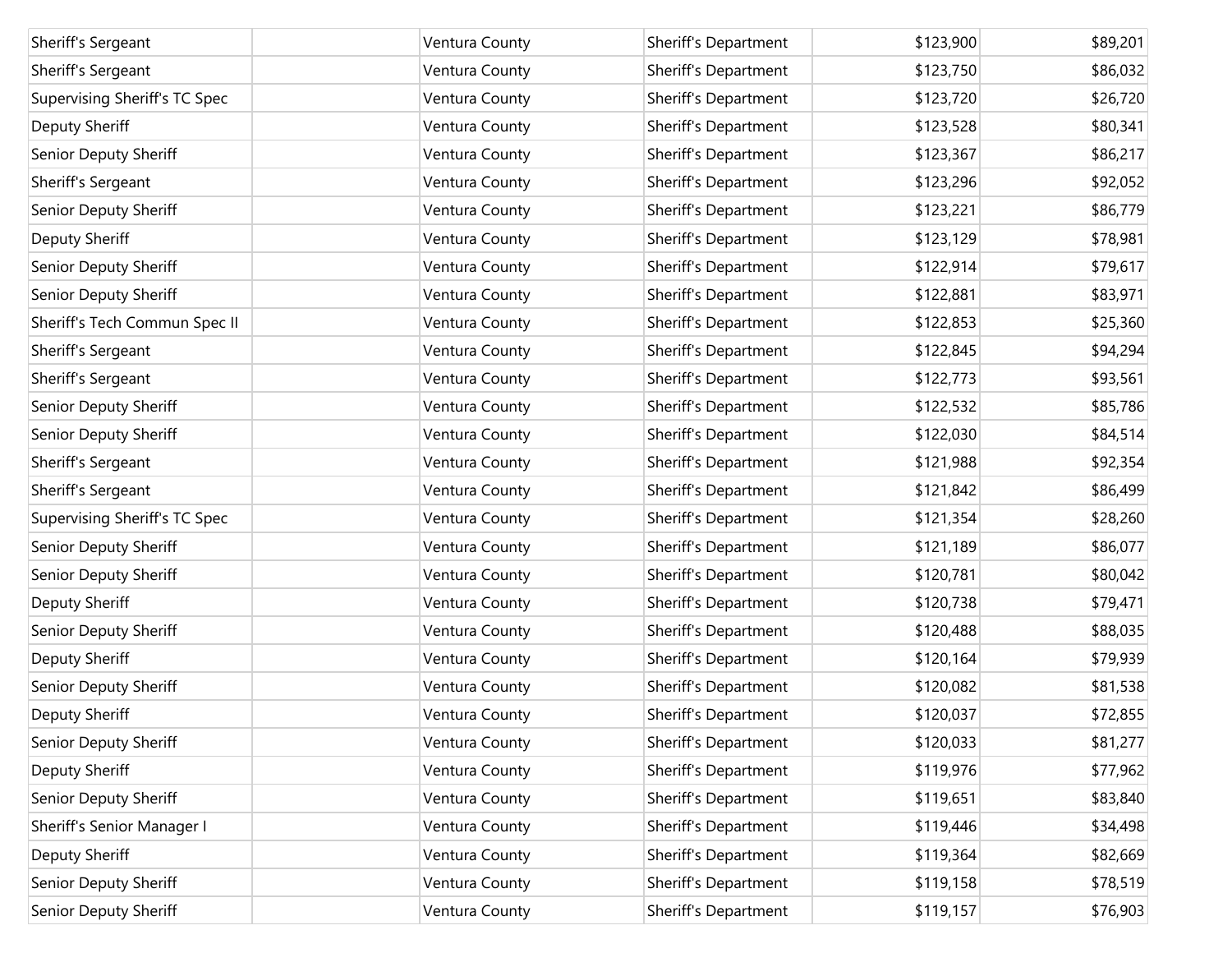| Deputy Sheriff             | Ventura County | Sheriff's Department | \$119,112 | \$61,927 |
|----------------------------|----------------|----------------------|-----------|----------|
| Senior Deputy Sheriff      | Ventura County | Sheriff's Department | \$119,014 | \$85,273 |
| Deputy Sheriff             | Ventura County | Sheriff's Department | \$118,944 | \$73,539 |
| Sheriff's Sergeant         | Ventura County | Sheriff's Department | \$118,840 | \$86,510 |
| Deputy Sheriff             | Ventura County | Sheriff's Department | \$118,489 | \$77,641 |
| Deputy Sheriff             | Ventura County | Sheriff's Department | \$118,321 | \$77,923 |
| Senior Deputy Sheriff      | Ventura County | Sheriff's Department | \$118,270 | \$82,849 |
| Senior Deputy Sheriff      | Ventura County | Sheriff's Department | \$118,244 | \$77,918 |
| Deputy Sheriff             | Ventura County | Sheriff's Department | \$118,217 | \$70,622 |
| Fiscal Manager I           | Ventura County | Sheriff's Department | \$118,210 | \$20,049 |
| Deputy Sheriff             | Ventura County | Sheriff's Department | \$118,171 | \$77,374 |
| Senior Deputy Sheriff      | Ventura County | Sheriff's Department | \$118,168 | \$84,349 |
| Senior Deputy Sheriff      | Ventura County | Sheriff's Department | \$118,142 | \$85,248 |
| Deputy Sheriff             | Ventura County | Sheriff's Department | \$118,075 | \$80,789 |
| Senior Deputy Sheriff      | Ventura County | Sheriff's Department | \$118,074 | \$81,343 |
| Deputy Sheriff             | Ventura County | Sheriff's Department | \$118,030 | \$78,050 |
| Sheriff's Senior Manager I | Ventura County | Sheriff's Department | \$117,975 | \$34,887 |
| Deputy Sheriff             | Ventura County | Sheriff's Department | \$117,893 | \$82,176 |
| Deputy Sheriff             | Ventura County | Sheriff's Department | \$117,739 | \$77,227 |
| Senior Deputy Sheriff      | Ventura County | Sheriff's Department | \$117,479 | \$85,689 |
| Senior Deputy Sheriff      | Ventura County | Sheriff's Department | \$117,438 | \$82,911 |
| Senior Deputy Sheriff      | Ventura County | Sheriff's Department | \$117,433 | \$80,616 |
| Senior Deputy Sheriff      | Ventura County | Sheriff's Department | \$117,304 | \$88,417 |
| Deputy Sheriff             | Ventura County | Sheriff's Department | \$117,292 | \$79,245 |
| Senior Deputy Sheriff      | Ventura County | Sheriff's Department | \$117,138 | \$89,071 |
| Deputy Sheriff             | Ventura County | Sheriff's Department | \$117,088 | \$73,221 |
| Deputy Sheriff             | Ventura County | Sheriff's Department | \$116,801 | \$77,885 |
| Senior Deputy Sheriff      | Ventura County | Sheriff's Department | \$116,623 | \$82,917 |
| Deputy Sheriff             | Ventura County | Sheriff's Department | \$116,606 | \$78,848 |
| Deputy Sheriff             | Ventura County | Sheriff's Department | \$116,602 | \$77,645 |
| Deputy Sheriff             | Ventura County | Sheriff's Department | \$116,538 | \$82,073 |
| Deputy Sheriff             | Ventura County | Sheriff's Department | \$116,489 | \$80,713 |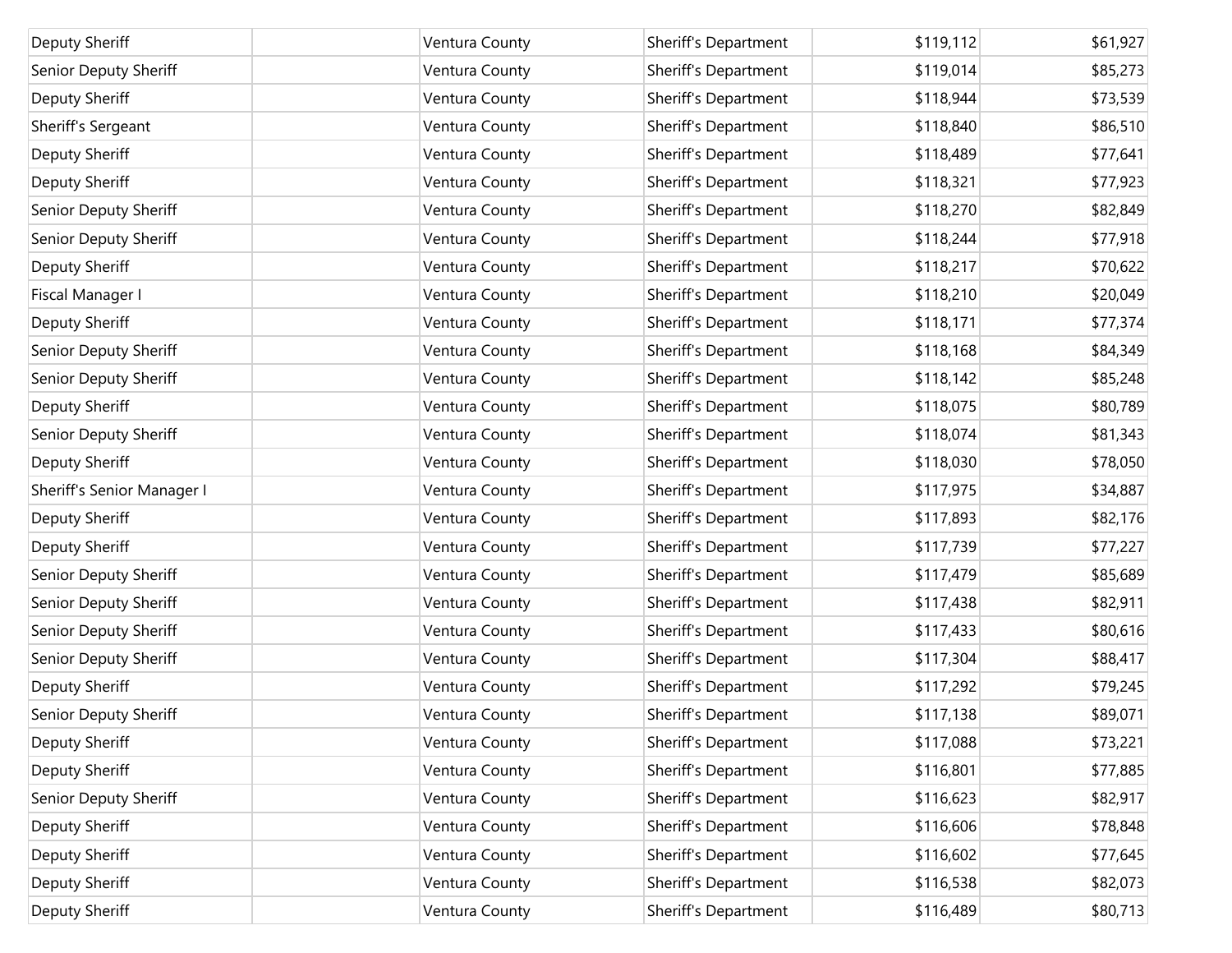| Sheriff's Sergeant    | Ventura County | Sheriff's Department | \$116,069 | \$90,132 |
|-----------------------|----------------|----------------------|-----------|----------|
| Senior Deputy Sheriff | Ventura County | Sheriff's Department | \$115,943 | \$69,206 |
| Deputy Sheriff        | Ventura County | Sheriff's Department | \$115,899 | \$75,128 |
| Senior Deputy Sheriff | Ventura County | Sheriff's Department | \$115,830 | \$67,136 |
| Senior Deputy Sheriff | Ventura County | Sheriff's Department | \$115,717 | \$80,473 |
| Senior Deputy Sheriff | Ventura County | Sheriff's Department | \$115,708 | \$81,376 |
| Deputy Sheriff        | Ventura County | Sheriff's Department | \$115,642 | \$77,219 |
| Deputy Sheriff        | Ventura County | Sheriff's Department | \$115,615 | \$81,918 |
| Senior Deputy Sheriff | Ventura County | Sheriff's Department | \$115,503 | \$83,331 |
| Deputy Sheriff        | Ventura County | Sheriff's Department | \$115,484 | \$80,306 |
| Deputy Sheriff        | Ventura County | Sheriff's Department | \$115,430 | \$79,104 |
| Deputy Sheriff        | Ventura County | Sheriff's Department | \$115,404 | \$79,770 |
| Senior Deputy Sheriff | Ventura County | Sheriff's Department | \$115,296 | \$84,812 |
| Senior Deputy Sheriff | Ventura County | Sheriff's Department | \$115,242 | \$64,104 |
| Deputy Sheriff        | Ventura County | Sheriff's Department | \$115,094 | \$68,991 |
| Deputy Sheriff        | Ventura County | Sheriff's Department | \$115,050 | \$80,150 |
| Deputy Sheriff        | Ventura County | Sheriff's Department | \$114,804 | \$73,334 |
| Senior Deputy Sheriff | Ventura County | Sheriff's Department | \$114,667 | \$86,207 |
| Deputy Sheriff        | Ventura County | Sheriff's Department | \$114,430 | \$75,113 |
| Deputy Sheriff        | Ventura County | Sheriff's Department | \$114,357 | \$65,533 |
| Senior Deputy Sheriff | Ventura County | Sheriff's Department | \$114,040 | \$84,420 |
| Deputy Sheriff        | Ventura County | Sheriff's Department | \$114,029 | \$69,740 |
| Senior Deputy Sheriff | Ventura County | Sheriff's Department | \$114,013 | \$85,228 |
| Deputy Sheriff        | Ventura County | Sheriff's Department | \$113,931 | \$75,826 |
| Sheriff's Sergeant    | Ventura County | Sheriff's Department | \$113,926 | \$89,844 |
| Senior Deputy Sheriff | Ventura County | Sheriff's Department | \$113,745 | \$83,344 |
| Senior Deputy Sheriff | Ventura County | Sheriff's Department | \$113,712 | \$82,453 |
| Deputy Sheriff        | Ventura County | Sheriff's Department | \$113,678 | \$81,817 |
| Senior Deputy Sheriff | Ventura County | Sheriff's Department | \$113,674 | \$84,054 |
| Senior Deputy Sheriff | Ventura County | Sheriff's Department | \$113,394 | \$81,809 |
| Deputy Sheriff        | Ventura County | Sheriff's Department | \$113,123 | \$77,368 |
| Deputy Sheriff        | Ventura County | Sheriff's Department | \$112,918 | \$69,778 |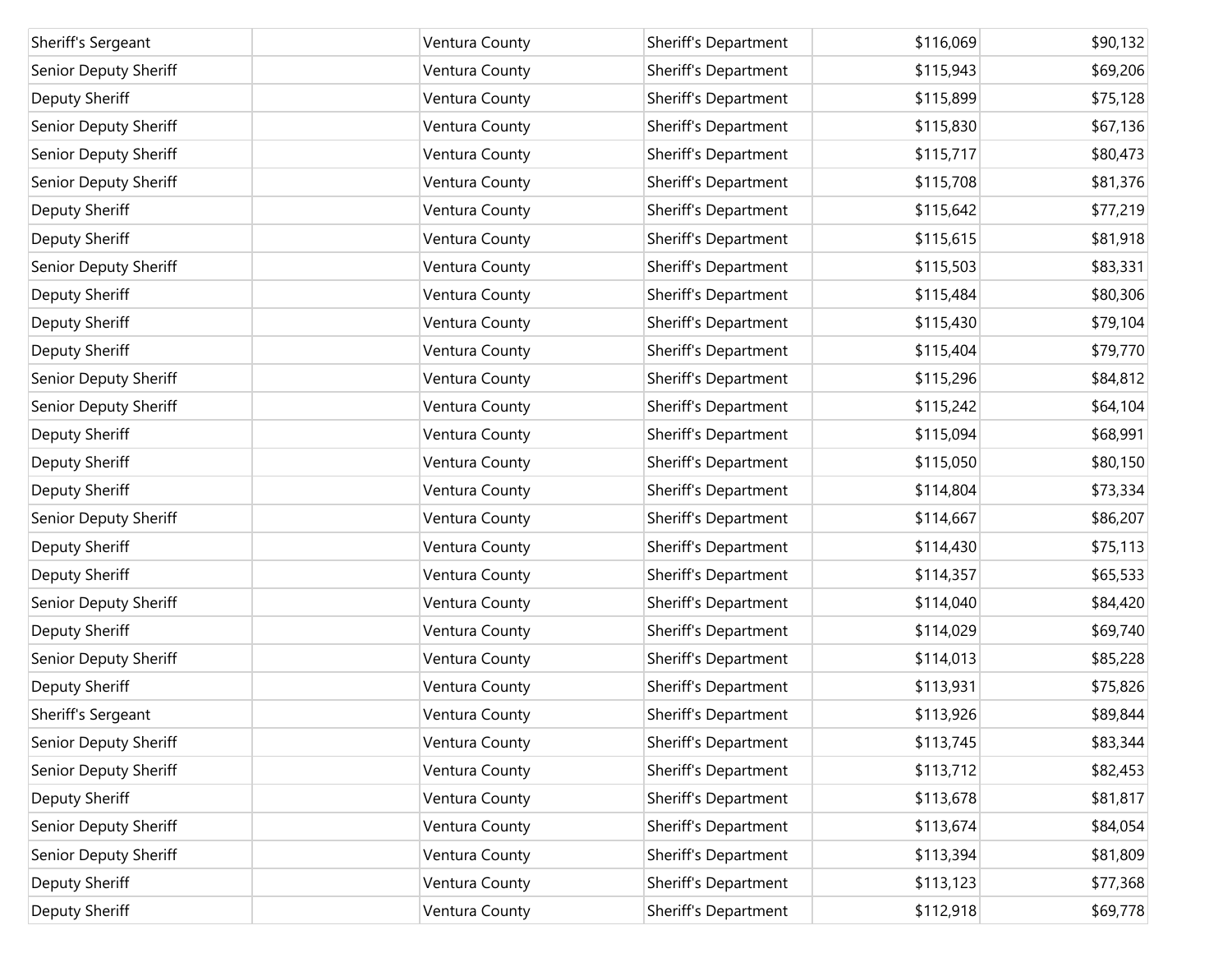| Deputy Sheriff                | Ventura County | Sheriff's Department | \$112,843 | \$75,573 |
|-------------------------------|----------------|----------------------|-----------|----------|
| Senior Deputy Sheriff         | Ventura County | Sheriff's Department | \$112,691 | \$79,261 |
| Senior Deputy Sheriff         | Ventura County | Sheriff's Department | \$112,641 | \$81,516 |
| Deputy Sheriff                | Ventura County | Sheriff's Department | \$112,621 | \$76,483 |
| Deputy Sheriff                | Ventura County | Sheriff's Department | \$112,348 | \$76,192 |
| Deputy Sheriff                | Ventura County | Sheriff's Department | \$112,317 | \$81,496 |
| Senior Deputy Sheriff         | Ventura County | Sheriff's Department | \$112,241 | \$81,258 |
| Deputy Sheriff                | Ventura County | Sheriff's Department | \$112,122 | \$77,769 |
| Assist Forensic Science Lab   | Ventura County | Sheriff's Department | \$112,050 | \$32,347 |
| Deputy Sheriff                | Ventura County | Sheriff's Department | \$112,010 | \$79,067 |
| Deputy Sheriff                | Ventura County | Sheriff's Department | \$111,854 | \$74,504 |
| Deputy Sheriff                | Ventura County | Sheriff's Department | \$111,709 | \$81,399 |
| Senior Deputy Sheriff         | Ventura County | Sheriff's Department | \$111,704 | \$77,647 |
| Deputy Sheriff                | Ventura County | Sheriff's Department | \$111,695 | \$76,185 |
| Deputy Sheriff                | Ventura County | Sheriff's Department | \$111,580 | \$76,752 |
| Senior Deputy Sheriff         | Ventura County | Sheriff's Department | \$111,508 | \$83,859 |
| Senior Deputy Sheriff         | Ventura County | Sheriff's Department | \$111,508 | \$83,634 |
| Deputy Sheriff                | Ventura County | Sheriff's Department | \$111,450 | \$72,946 |
| Senior Deputy Sheriff         | Ventura County | Sheriff's Department | \$111,243 | \$77,527 |
| Senior Deputy Sheriff         | Ventura County | Sheriff's Department | \$111,193 | \$79,363 |
| Deputy Sheriff                | Ventura County | Sheriff's Department | \$111,180 | \$69,563 |
| Senior Deputy Sheriff         | Ventura County | Sheriff's Department | \$111,095 | \$78,733 |
| Deputy Sheriff                | Ventura County | Sheriff's Department | \$110,918 | \$75,800 |
| Deputy Sheriff                | Ventura County | Sheriff's Department | \$110,869 | \$76,905 |
| Senior Deputy Sheriff         | Ventura County | Sheriff's Department | \$110,809 | \$79,706 |
| Deputy Sheriff                | Ventura County | Sheriff's Department | \$110,808 | \$75,460 |
| Sheriff's Tech Commun Spec II | Ventura County | Sheriff's Department | \$110,671 | \$24,172 |
| Sheriff's Sergeant            | Ventura County | Sheriff's Department | \$110,586 | \$80,872 |
| Senior Deputy Sheriff         | Ventura County | Sheriff's Department | \$110,456 | \$86,387 |
| Deputy Sheriff                | Ventura County | Sheriff's Department | \$110,410 | \$82,767 |
| Deputy Sheriff                | Ventura County | Sheriff's Department | \$110,376 | \$77,939 |
| Senior Deputy Sheriff         | Ventura County | Sheriff's Department | \$110,315 | \$86,150 |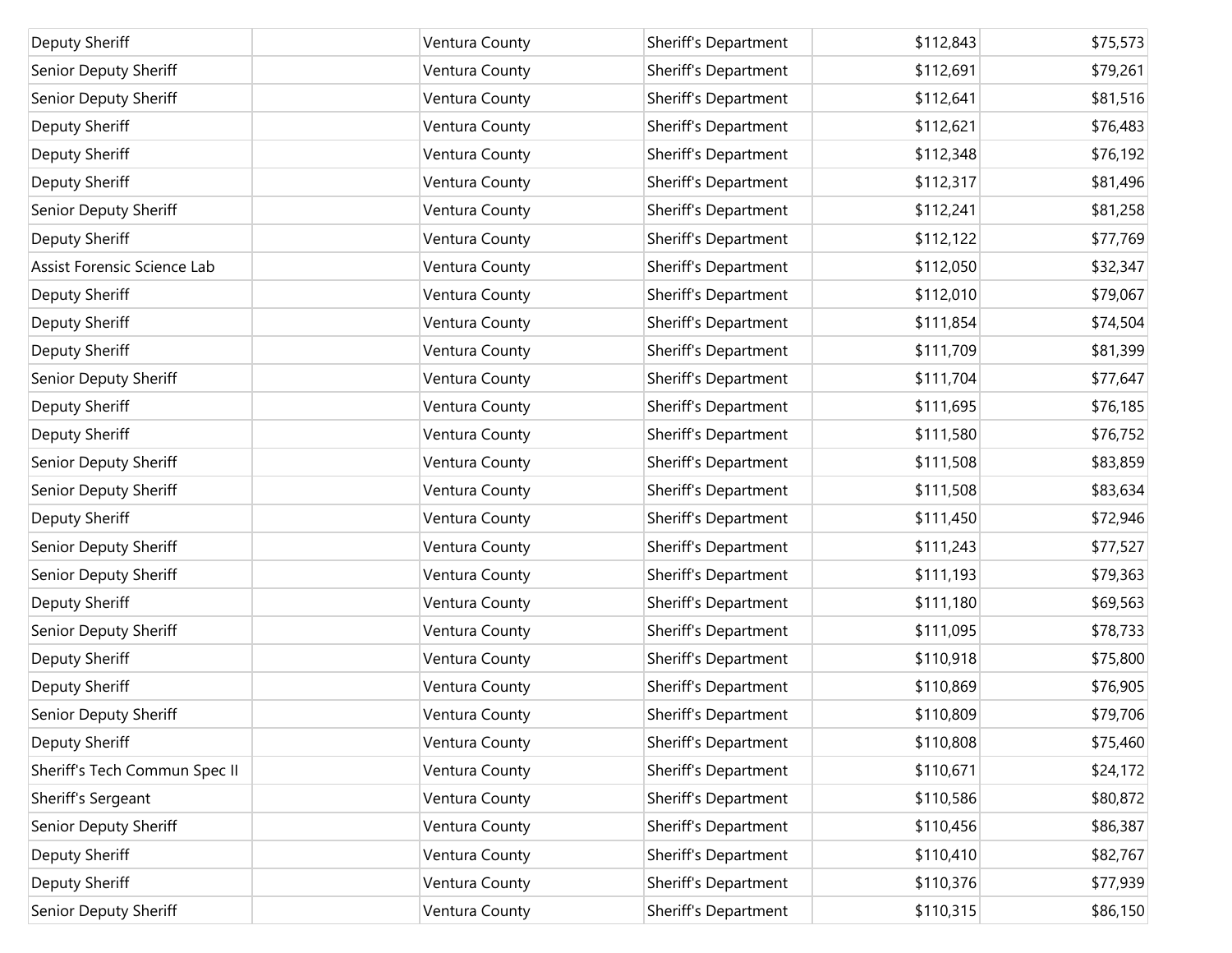| Senior Deputy Sheriff                 | Ventura County | Sheriff's Department | \$110,266 | \$83,723 |
|---------------------------------------|----------------|----------------------|-----------|----------|
| Deputy Sheriff                        | Ventura County | Sheriff's Department | \$110,252 | \$82,861 |
| Deputy Sheriff                        | Ventura County | Sheriff's Department | \$110,051 | \$80,237 |
| Deputy Sheriff                        | Ventura County | Sheriff's Department | \$110,049 | \$80,475 |
| Senior Deputy Sheriff                 | Ventura County | Sheriff's Department | \$110,035 | \$85,425 |
| Deputy Sheriff                        | Ventura County | Sheriff's Department | \$109,975 | \$83,016 |
| Senior Deputy Sheriff                 | Ventura County | Sheriff's Department | \$109,931 | \$77,785 |
| Deputy Sheriff                        | Ventura County | Sheriff's Department | \$109,861 | \$73,858 |
| Deputy Sheriff                        | Ventura County | Sheriff's Department | \$109,818 | \$71,267 |
| Sheriff's Sergeant                    | Ventura County | Sheriff's Department | \$109,689 | \$90,173 |
| Senior Deputy Sheriff                 | Ventura County | Sheriff's Department | \$109,490 | \$83,795 |
| Deputy Sheriff                        | Ventura County | Sheriff's Department | \$109,272 | \$71,459 |
| Deputy Sheriff                        | Ventura County | Sheriff's Department | \$109,181 | \$72,237 |
| Sheriff's Senior Manager I            | Ventura County | Sheriff's Department | \$109,049 | \$32,936 |
| Deputy Sheriff                        | Ventura County | Sheriff's Department | \$109,036 | \$79,243 |
| Senior Deputy Sheriff                 | Ventura County | Sheriff's Department | \$108,984 | \$79,651 |
| Deputy Sheriff                        | Ventura County | Sheriff's Department | \$108,979 | \$81,295 |
| Sheriff's Sergeant                    | Ventura County | Sheriff's Department | \$108,963 | \$90,034 |
| Deputy Sheriff                        | Ventura County | Sheriff's Department | \$108,823 | \$76,339 |
| Deputy Sheriff                        | Ventura County | Sheriff's Department | \$108,819 | \$77,605 |
| Sheriff's Tech Commun Spec II         | Ventura County | Sheriff's Department | \$108,810 | \$24,876 |
| Deputy Sheriff                        | Ventura County | Sheriff's Department | \$108,751 | \$76,551 |
| Deputy Sheriff                        | Ventura County | Sheriff's Department | \$108,667 | \$70,353 |
| Senior Deputy Sheriff                 | Ventura County | Sheriff's Department | \$108,657 | \$80,536 |
| Deputy Sheriff                        | Ventura County | Sheriff's Department | \$108,636 | \$80,858 |
| Deputy Sheriff                        | Ventura County | Sheriff's Department | \$108,621 | \$81,009 |
| Deputy Sheriff                        | Ventura County | Sheriff's Department | \$108,516 | \$71,551 |
| Deputy Sheriff                        | Ventura County | Sheriff's Department | \$108,478 | \$77,075 |
| Deputy Sheriff                        | Ventura County | Sheriff's Department | \$108,361 | \$42,481 |
| Deputy Sheriff                        | Ventura County | Sheriff's Department | \$108,316 | \$73,850 |
| <b>Supervising Forensic Scientist</b> | Ventura County | Sheriff's Department | \$108,204 | \$28,984 |
| Senior Deputy Sheriff                 | Ventura County | Sheriff's Department | \$108,175 | \$79,104 |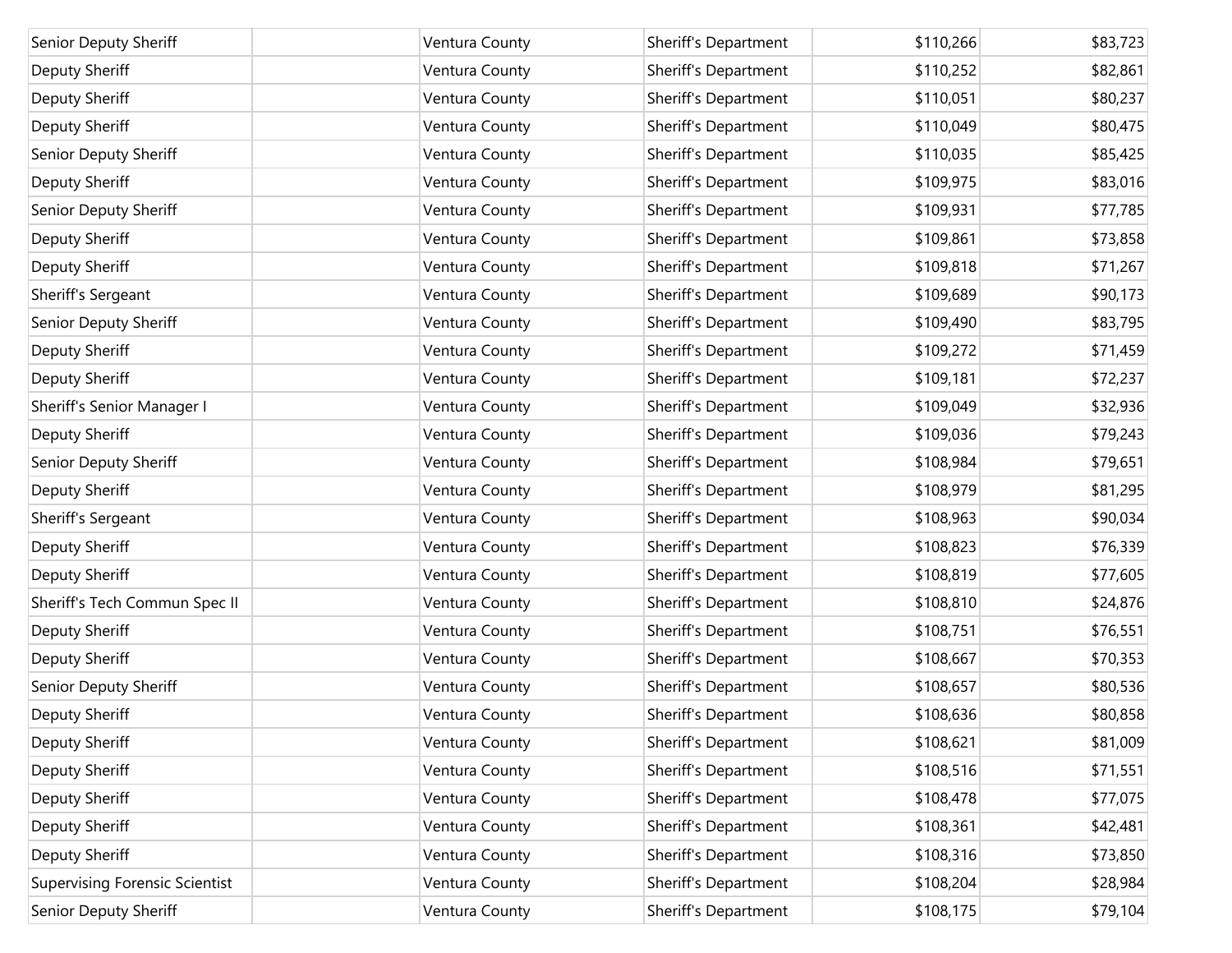| Deputy Sheriff                | Ventura County | Sheriff's Department | \$108,130 | \$80,803 |
|-------------------------------|----------------|----------------------|-----------|----------|
| Deputy Sheriff                | Ventura County | Sheriff's Department | \$108,109 | \$69,212 |
| Senior Deputy Sheriff         | Ventura County | Sheriff's Department | \$108,105 | \$86,828 |
| Deputy Sheriff                | Ventura County | Sheriff's Department | \$107,916 | \$78,986 |
| Deputy Sheriff                | Ventura County | Sheriff's Department | \$107,796 | \$82,913 |
| Deputy Sheriff                | Ventura County | Sheriff's Department | \$107,742 | \$73,694 |
| Deputy Sheriff                | Ventura County | Sheriff's Department | \$107,565 | \$73,137 |
| Sheriff's Sergeant            | Ventura County | Sheriff's Department | \$107,447 | \$84,513 |
| Sheriff's Tech Commun Spec II | Ventura County | Sheriff's Department | \$107,420 | \$25,404 |
| Deputy Sheriff                | Ventura County | Sheriff's Department | \$107,390 | \$73,756 |
| Deputy Sheriff                | Ventura County | Sheriff's Department | \$107,349 | \$77,047 |
| Senior Deputy Sheriff         | Ventura County | Sheriff's Department | \$107,311 | \$84,211 |
| <b>Forensic Scientist III</b> | Ventura County | Sheriff's Department | \$107,300 | \$28,679 |
| Sheriff's Tech Commun Spec II | Ventura County | Sheriff's Department | \$107,224 | \$25,188 |
| Deputy Sheriff                | Ventura County | Sheriff's Department | \$107,201 | \$78,291 |
| Deputy Sheriff                | Ventura County | Sheriff's Department | \$107,150 | \$78,954 |
| Supervising Sheriff's TC Spec | Ventura County | Sheriff's Department | \$107,059 | \$25,137 |
| Deputy Sheriff                | Ventura County | Sheriff's Department | \$106,962 | \$75,904 |
| Deputy Sheriff                | Ventura County | Sheriff's Department | \$106,926 | \$70,543 |
| Deputy Sheriff                | Ventura County | Sheriff's Department | \$106,918 | \$78,910 |
| Senior Deputy Sheriff         | Ventura County | Sheriff's Department | \$106,748 | \$83,577 |
| Deputy Sheriff                | Ventura County | Sheriff's Department | \$106,716 | \$76,868 |
| Deputy Sheriff                | Ventura County | Sheriff's Department | \$106,693 | \$76,029 |
| Deputy Sheriff                | Ventura County | Sheriff's Department | \$106,689 | \$76,902 |
| Senior Deputy Sheriff         | Ventura County | Sheriff's Department | \$106,604 | \$79,729 |
| Senior Deputy Sheriff         | Ventura County | Sheriff's Department | \$106,565 | \$81,427 |
| Deputy Sheriff                | Ventura County | Sheriff's Department | \$106,443 | \$76,750 |
| Deputy Sheriff                | Ventura County | Sheriff's Department | \$106,335 | \$79,222 |
| Deputy Sheriff                | Ventura County | Sheriff's Department | \$106,239 | \$76,081 |
| Deputy Sheriff                | Ventura County | Sheriff's Department | \$106,204 | \$78,941 |
| Deputy Sheriff                | Ventura County | Sheriff's Department | \$106,141 | \$81,102 |
| Deputy Sheriff                | Ventura County | Sheriff's Department | \$106,141 | \$74,396 |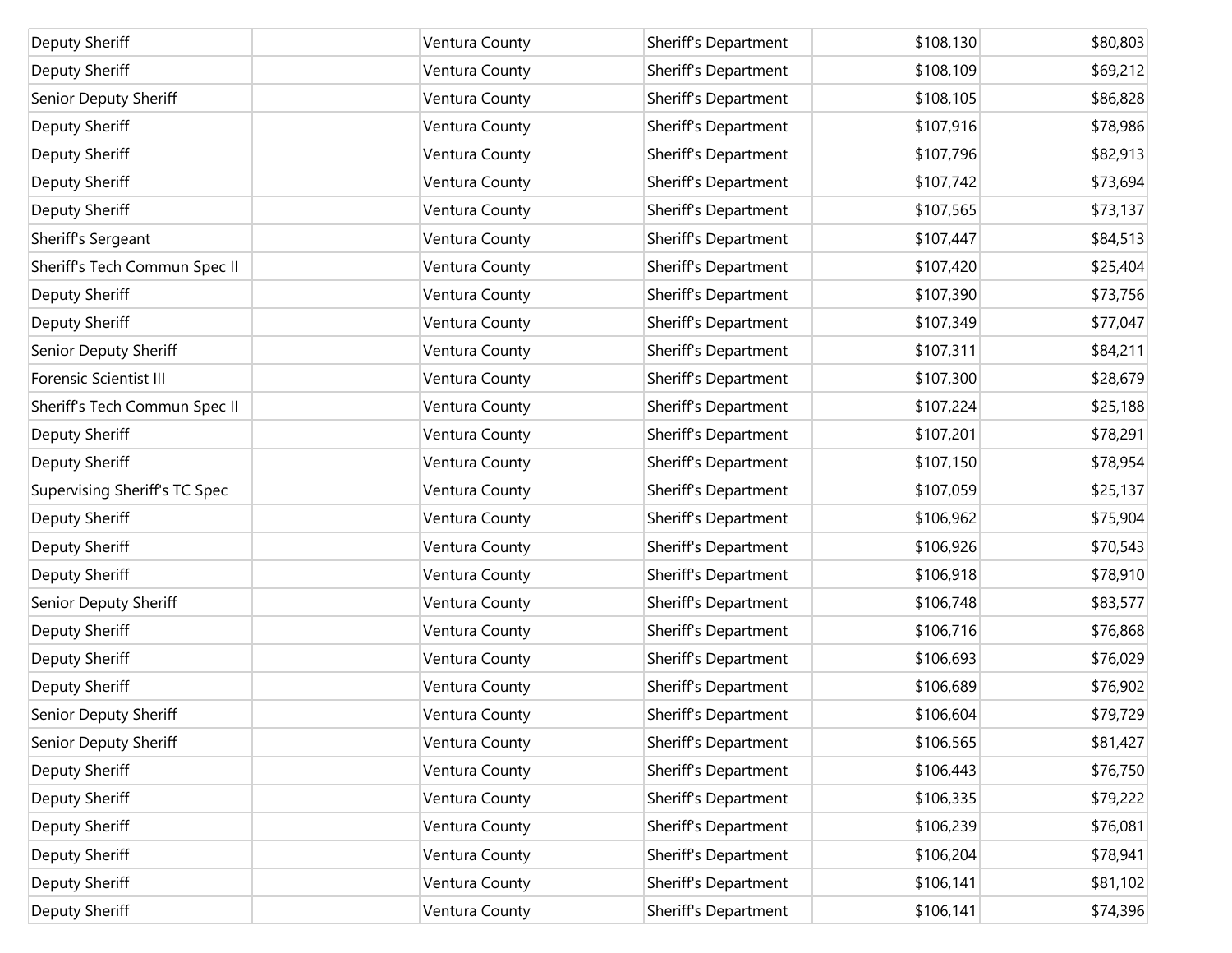| Deputy Sheriff                | Ventura County | Sheriff's Department | \$106,096 | \$74,106 |
|-------------------------------|----------------|----------------------|-----------|----------|
| Deputy Sheriff                | Ventura County | Sheriff's Department | \$106,064 | \$77,502 |
| Sheriff's Sergeant            | Ventura County | Sheriff's Department | \$106,036 | \$24,626 |
| Deputy Sheriff                | Ventura County | Sheriff's Department | \$106,012 | \$73,343 |
| Deputy Sheriff                | Ventura County | Sheriff's Department | \$106,010 | \$73,041 |
| Deputy Sheriff                | Ventura County | Sheriff's Department | \$105,985 | \$74,199 |
| Deputy Sheriff                | Ventura County | Sheriff's Department | \$105,891 | \$74,606 |
| Supervising Sheriff's TC Spec | Ventura County | Sheriff's Department | \$105,888 | \$26,312 |
| Senior Deputy Sheriff         | Ventura County | Sheriff's Department | \$105,782 | \$79,617 |
| Deputy Sheriff                | Ventura County | Sheriff's Department | \$105,537 | \$70,891 |
| Deputy Sheriff                | Ventura County | Sheriff's Department | \$105,481 | \$78,641 |
| Assist Sheriff's Comm Manager | Ventura County | Sheriff's Department | \$105,392 | \$31,187 |
| Deputy Sheriff                | Ventura County | Sheriff's Department | \$105,358 | \$73,085 |
| Senior Deputy Sheriff         | Ventura County | Sheriff's Department | \$105,233 | \$78,523 |
| Deputy Sheriff                | Ventura County | Sheriff's Department | \$105,178 | \$78,901 |
| Deputy Sheriff                | Ventura County | Sheriff's Department | \$105,021 | \$79,984 |
| Deputy Sheriff                | Ventura County | Sheriff's Department | \$104,923 | \$78,061 |
| Deputy Sheriff                | Ventura County | Sheriff's Department | \$104,923 | \$78,052 |
| Deputy Sheriff                | Ventura County | Sheriff's Department | \$104,815 | \$71,954 |
| Deputy Sheriff                | Ventura County | Sheriff's Department | \$104,737 | \$77,111 |
| Deputy Sheriff                | Ventura County | Sheriff's Department | \$104,690 | \$72,409 |
| Deputy Sheriff                | Ventura County | Sheriff's Department | \$104,653 | \$67,904 |
| Senior Deputy Sheriff         | Ventura County | Sheriff's Department | \$104,607 | \$80,696 |
| Senior Deputy Sheriff         | Ventura County | Sheriff's Department | \$104,559 | \$81,138 |
| Senior Deputy Sheriff         | Ventura County | Sheriff's Department | \$104,421 | \$82,600 |
| Supervising Sheriff's TC Spec | Ventura County | Sheriff's Department | \$104,373 | \$26,733 |
| Deputy Sheriff                | Ventura County | Sheriff's Department | \$104,289 | \$79,912 |
| Deputy Sheriff                | Ventura County | Sheriff's Department | \$104,277 | \$76,557 |
| Deputy Sheriff                | Ventura County | Sheriff's Department | \$104,148 | \$78,316 |
| Sheriff's Service Tech II     | Ventura County | Sheriff's Department | \$104,028 | \$20,339 |
| Deputy Sheriff                | Ventura County | Sheriff's Department | \$104,006 | \$77,719 |
| Deputy Sheriff                | Ventura County | Sheriff's Department | \$103,991 | \$72,990 |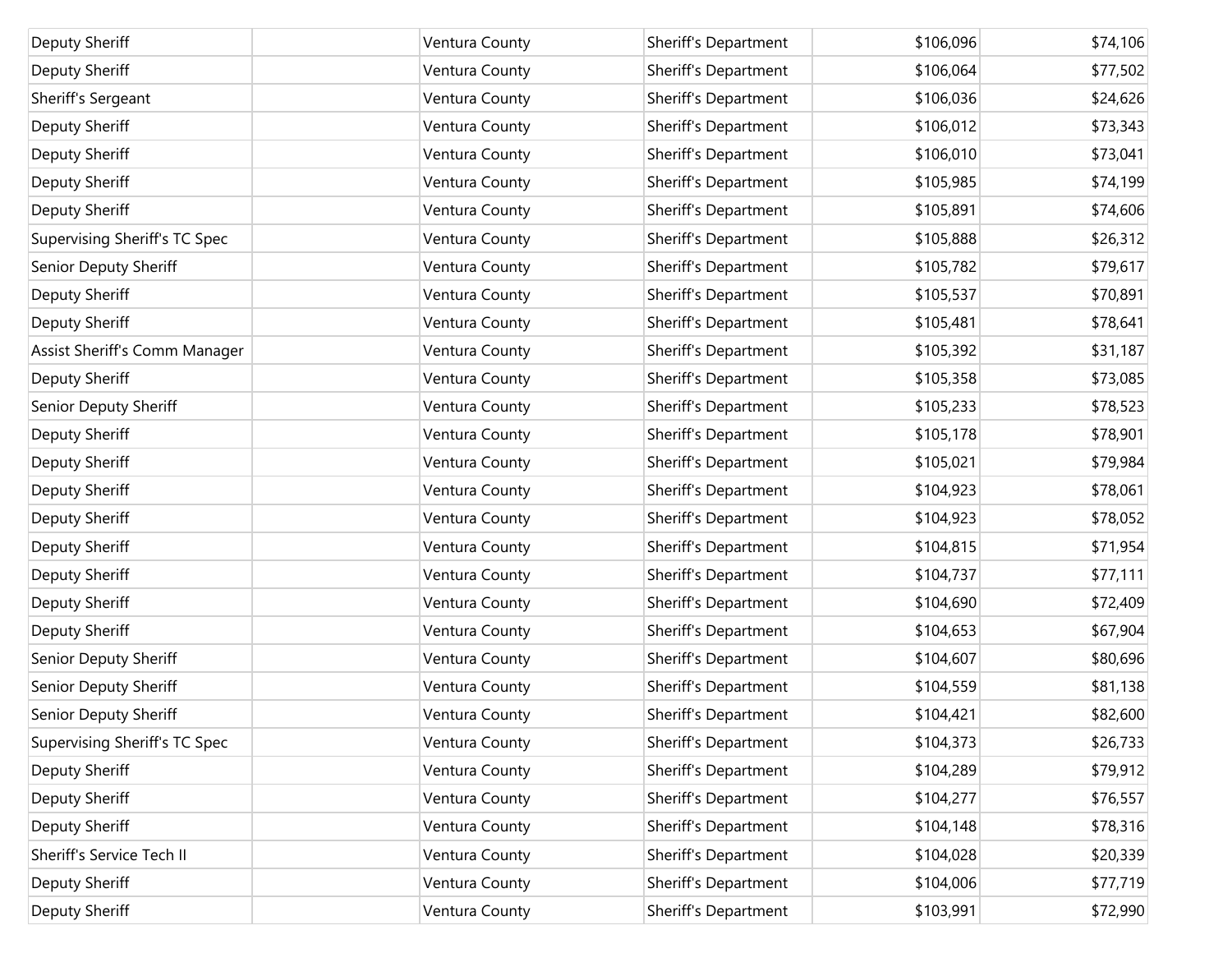| Deputy Sheriff                        | Ventura County | Sheriff's Department | \$103,962 | \$78,836 |
|---------------------------------------|----------------|----------------------|-----------|----------|
| Deputy Sheriff                        | Ventura County | Sheriff's Department | \$103,833 | \$76,676 |
| Deputy Sheriff                        | Ventura County | Sheriff's Department | \$103,814 | \$77,544 |
| Deputy Sheriff                        | Ventura County | Sheriff's Department | \$103,559 | \$74,065 |
| Deputy Sheriff                        | Ventura County | Sheriff's Department | \$103,512 | \$76,957 |
| Deputy Sheriff                        | Ventura County | Sheriff's Department | \$103,317 | \$78,126 |
| Deputy Sheriff                        | Ventura County | Sheriff's Department | \$103,287 | \$78,141 |
| Deputy Sheriff                        | Ventura County | Sheriff's Department | \$103,274 | \$75,521 |
| <b>Supervising Forensic Scientist</b> | Ventura County | Sheriff's Department | \$103,269 | \$28,712 |
| Deputy Sheriff                        | Ventura County | Sheriff's Department | \$103,246 | \$76,727 |
| Deputy Sheriff                        | Ventura County | Sheriff's Department | \$103,221 | \$76,476 |
| Sheriff's Tech Commun Spec II         | Ventura County | Sheriff's Department | \$103,169 | \$36,599 |
| Deputy Sheriff                        | Ventura County | Sheriff's Department | \$103,060 | \$74,674 |
| <b>Supervising Forensic Scientist</b> | Ventura County | Sheriff's Department | \$102,890 | \$28,023 |
| Deputy Sheriff                        | Ventura County | Sheriff's Department | \$102,876 | \$74,354 |
| Senior Deputy Sheriff                 | Ventura County | Sheriff's Department | \$102,872 | \$76,874 |
| Deputy Sheriff                        | Ventura County | Sheriff's Department | \$102,842 | \$78,799 |
| <b>Supervising Forensic Scientist</b> | Ventura County | Sheriff's Department | \$102,811 | \$28,603 |
| Senior Deputy Sheriff                 | Ventura County | Sheriff's Department | \$102,734 | \$79,543 |
| Sheriff's Service Tech II             | Ventura County | Sheriff's Department | \$102,675 | \$20,249 |
| Deputy Sheriff                        | Ventura County | Sheriff's Department | \$102,562 | \$78,897 |
| Deputy Sheriff                        | Ventura County | Sheriff's Department | \$102,502 | \$68,886 |
| Deputy Sheriff                        | Ventura County | Sheriff's Department | \$102,475 | \$78,441 |
| Deputy Sheriff                        | Ventura County | Sheriff's Department | \$102,437 | \$75,559 |
| Senior Deputy Sheriff                 | Ventura County | Sheriff's Department | \$102,409 | \$79,728 |
| Deputy Sheriff                        | Ventura County | Sheriff's Department | \$102,395 | \$75,308 |
| Deputy Sheriff                        | Ventura County | Sheriff's Department | \$102,367 | \$77,239 |
| Sheriff's Service Tech II             | Ventura County | Sheriff's Department | \$102,344 | \$20,889 |
| Sheriff's Service Tech II             | Ventura County | Sheriff's Department | \$102,262 | \$19,446 |
| Deputy Sheriff                        | Ventura County | Sheriff's Department | \$102,209 | \$73,205 |
| Deputy Sheriff                        | Ventura County | Sheriff's Department | \$102,089 | \$70,630 |
| Deputy Sheriff                        | Ventura County | Sheriff's Department | \$101,922 | \$75,982 |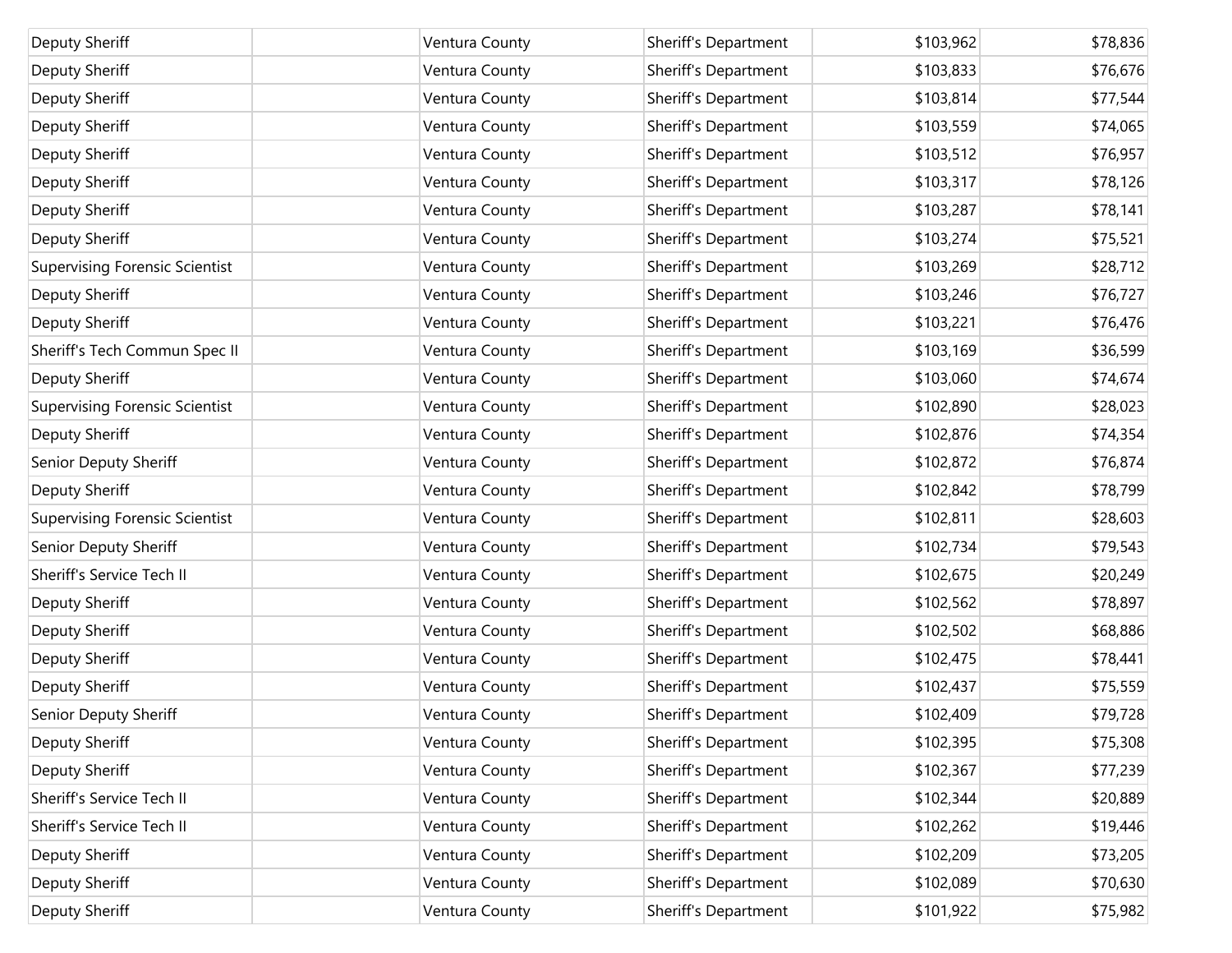| Sheriff's Service Tech II                     | Ventura County | Sheriff's Department | \$101,834 | \$20,944 |
|-----------------------------------------------|----------------|----------------------|-----------|----------|
| Deputy Sheriff                                | Ventura County | Sheriff's Department | \$101,820 | \$76,617 |
| Deputy Sheriff                                | Ventura County | Sheriff's Department | \$101,750 | \$78,356 |
| Deputy Sheriff                                | Ventura County | Sheriff's Department | \$101,730 | \$72,975 |
| Senior Deputy Sheriff                         | Ventura County | Sheriff's Department | \$101,706 | \$80,222 |
| <b>Forensic Scientist III</b>                 | Ventura County | Sheriff's Department | \$101,687 | \$27,298 |
| Deputy Sheriff                                | Ventura County | Sheriff's Department | \$101,573 | \$78,210 |
|                                               |                | Sheriff's Department | \$101,467 |          |
| Deputy Sheriff                                | Ventura County |                      |           | \$75,833 |
| Sheriff's Tech Commun Spec II                 | Ventura County | Sheriff's Department | \$101,325 | \$25,402 |
| Deputy Sheriff                                | Ventura County | Sheriff's Department | \$101,314 | \$61,270 |
| <b>Sheriff's Comm Training</b><br>Coordinator | Ventura County | Sheriff's Department | \$101,219 | \$29,756 |
| Deputy Sheriff                                | Ventura County | Sheriff's Department | \$101,063 | \$71,640 |
| Sheriff's Service Tech II                     | Ventura County | Sheriff's Department | \$100,978 | \$21,249 |
| Senior Deputy Sheriff                         | Ventura County | Sheriff's Department | \$100,947 | \$77,807 |
| Deputy Sheriff                                | Ventura County | Sheriff's Department | \$100,837 | \$76,152 |
| Deputy Sheriff                                | Ventura County | Sheriff's Department | \$100,620 | \$75,323 |
| Senior Deputy Sheriff                         | Ventura County | Sheriff's Department | \$100,573 | \$80,561 |
| Sheriff's Tech Commun Spec II                 | Ventura County | Sheriff's Department | \$100,423 | \$24,791 |
| Deputy Sheriff                                | Ventura County | Sheriff's Department | \$100,320 | \$79,929 |
| Deputy Sheriff                                | Ventura County | Sheriff's Department | \$100,285 | \$78,128 |
| Deputy Sheriff                                | Ventura County | Sheriff's Department | \$100,207 | \$75,397 |
| Deputy Sheriff                                | Ventura County | Sheriff's Department | \$100,189 | \$72,600 |
| Deputy Sheriff                                | Ventura County | Sheriff's Department | \$100,135 | \$79,623 |
| Deputy Sheriff                                | Ventura County | Sheriff's Department | \$99,996  | \$77,346 |
| Deputy Sheriff                                | Ventura County | Sheriff's Department | \$99,982  | \$74,581 |
| Deputy Sheriff                                | Ventura County | Sheriff's Department | \$99,882  | \$76,701 |
| Deputy Sheriff                                | Ventura County | Sheriff's Department | \$99,776  | \$79,476 |
| Deputy Sheriff                                | Ventura County | Sheriff's Department | \$99,770  | \$76,037 |
| Deputy Sheriff                                | Ventura County | Sheriff's Department | \$99,674  | \$74,317 |
| Sheriff's Tech Commun Spec II                 | Ventura County | Sheriff's Department | \$99,660  | \$25,356 |
| Deputy Sheriff                                | Ventura County | Sheriff's Department | \$99,616  | \$66,744 |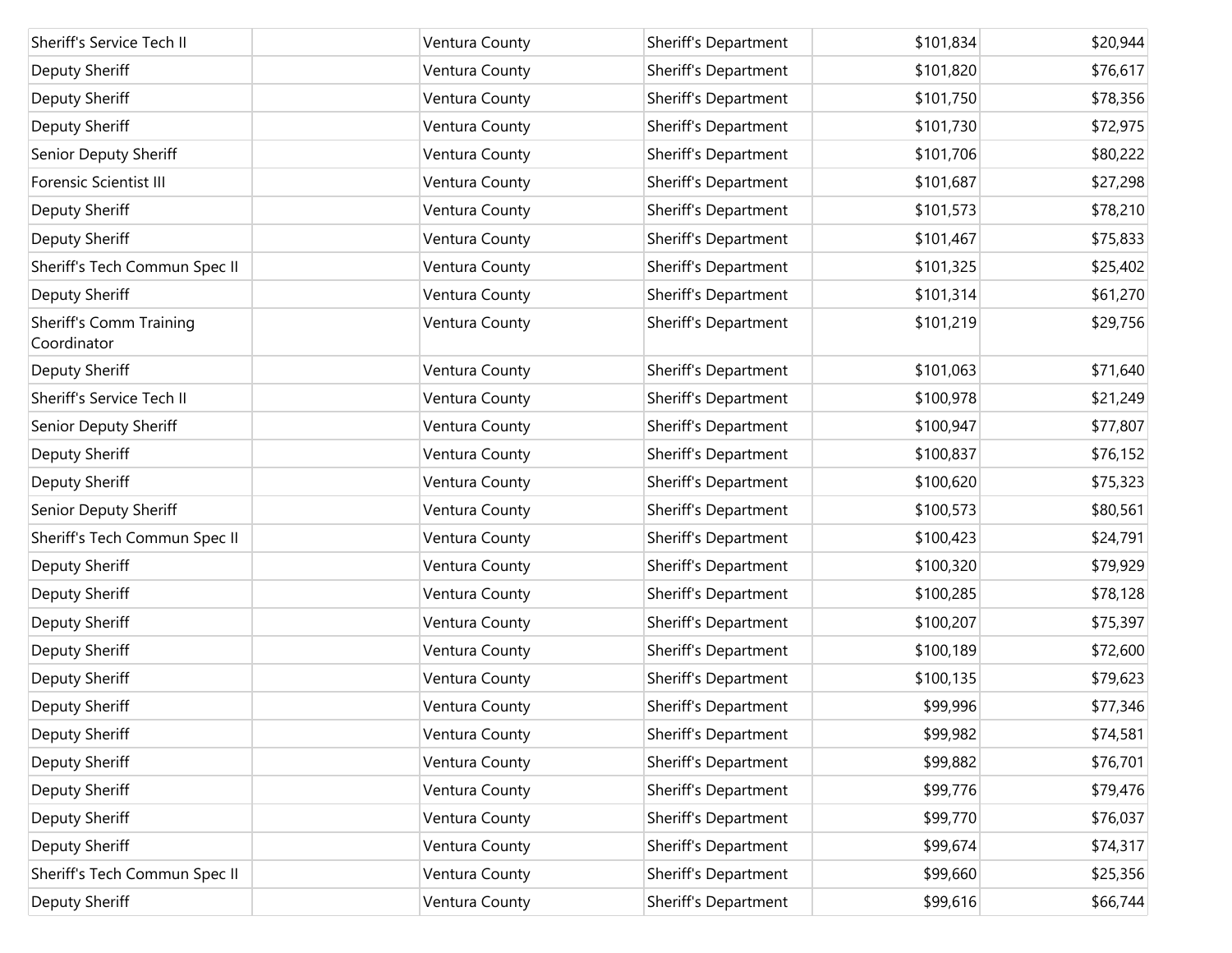| Deputy Sheriff                        | Ventura County | Sheriff's Department | \$99,539 | \$73,967 |
|---------------------------------------|----------------|----------------------|----------|----------|
| Senior Deputy Sheriff                 | Ventura County | Sheriff's Department | \$99,525 | \$75,546 |
| Senior Deputy Sheriff                 | Ventura County | Sheriff's Department | \$99,405 | \$76,608 |
| Personnel Analyst III                 | Ventura County | Sheriff's Department | \$99,349 | \$31,025 |
| Deputy Sheriff                        | Ventura County | Sheriff's Department | \$99,265 | \$79,299 |
| Deputy Sheriff                        | Ventura County | Sheriff's Department | \$99,176 | \$79,096 |
| Sheriff's Senior Manager II           | Ventura County | Sheriff's Department | \$99,004 | \$20,153 |
| Deputy Sheriff                        | Ventura County | Sheriff's Department | \$98,388 | \$69,388 |
| Deputy Sheriff                        | Ventura County | Sheriff's Department | \$98,387 | \$68,834 |
| Deputy Sheriff                        | Ventura County | Sheriff's Department | \$98,286 | \$78,019 |
| Deputy Sheriff                        | Ventura County | Sheriff's Department | \$97,999 | \$74,620 |
| Deputy Sheriff                        | Ventura County | Sheriff's Department | \$97,964 | \$72,959 |
| Deputy Sheriff                        | Ventura County | Sheriff's Department | \$97,888 | \$76,442 |
| Deputy Sheriff                        | Ventura County | Sheriff's Department | \$97,845 | \$72,085 |
| <b>Supervising Forensic Scientist</b> | Ventura County | Sheriff's Department | \$97,791 | \$28,009 |
| Deputy Sheriff                        | Ventura County | Sheriff's Department | \$97,660 | \$76,384 |
| Senior Deputy Sheriff                 | Ventura County | Sheriff's Department | \$97,610 | \$82,819 |
| Deputy Sheriff                        | Ventura County | Sheriff's Department | \$97,482 | \$76,897 |
| Deputy Sheriff                        | Ventura County | Sheriff's Department | \$97,451 | \$73,957 |
| Senior Program Administrator          | Ventura County | Sheriff's Department | \$97,334 | \$29,846 |
| Deputy Sheriff                        | Ventura County | Sheriff's Department | \$97,208 | \$74,864 |
| Deputy Sheriff                        | Ventura County | Sheriff's Department | \$97,181 | \$73,063 |
| Sheriff's Tech Commun Spec II         | Ventura County | Sheriff's Department | \$97,058 | \$25,200 |
| Forensic Scientist III                | Ventura County | Sheriff's Department | \$96,967 | \$27,171 |
| Deputy Sheriff                        | Ventura County | Sheriff's Department | \$96,947 | \$69,818 |
| Deputy Sheriff                        | Ventura County | Sheriff's Department | \$96,926 | \$69,642 |
| Deputy Sheriff                        | Ventura County | Sheriff's Department | \$96,899 | \$63,868 |
| Deputy Sheriff                        | Ventura County | Sheriff's Department | \$96,781 | \$72,788 |
| Senior Deputy Sheriff                 | Ventura County | Sheriff's Department | \$96,761 | \$80,078 |
| Deputy Sheriff                        | Ventura County | Sheriff's Department | \$96,653 | \$70,704 |
| Deputy Sheriff                        | Ventura County | Sheriff's Department | \$96,428 | \$72,324 |
| Fiscal Manager I                      | Ventura County | Sheriff's Department | \$96,329 | \$29,544 |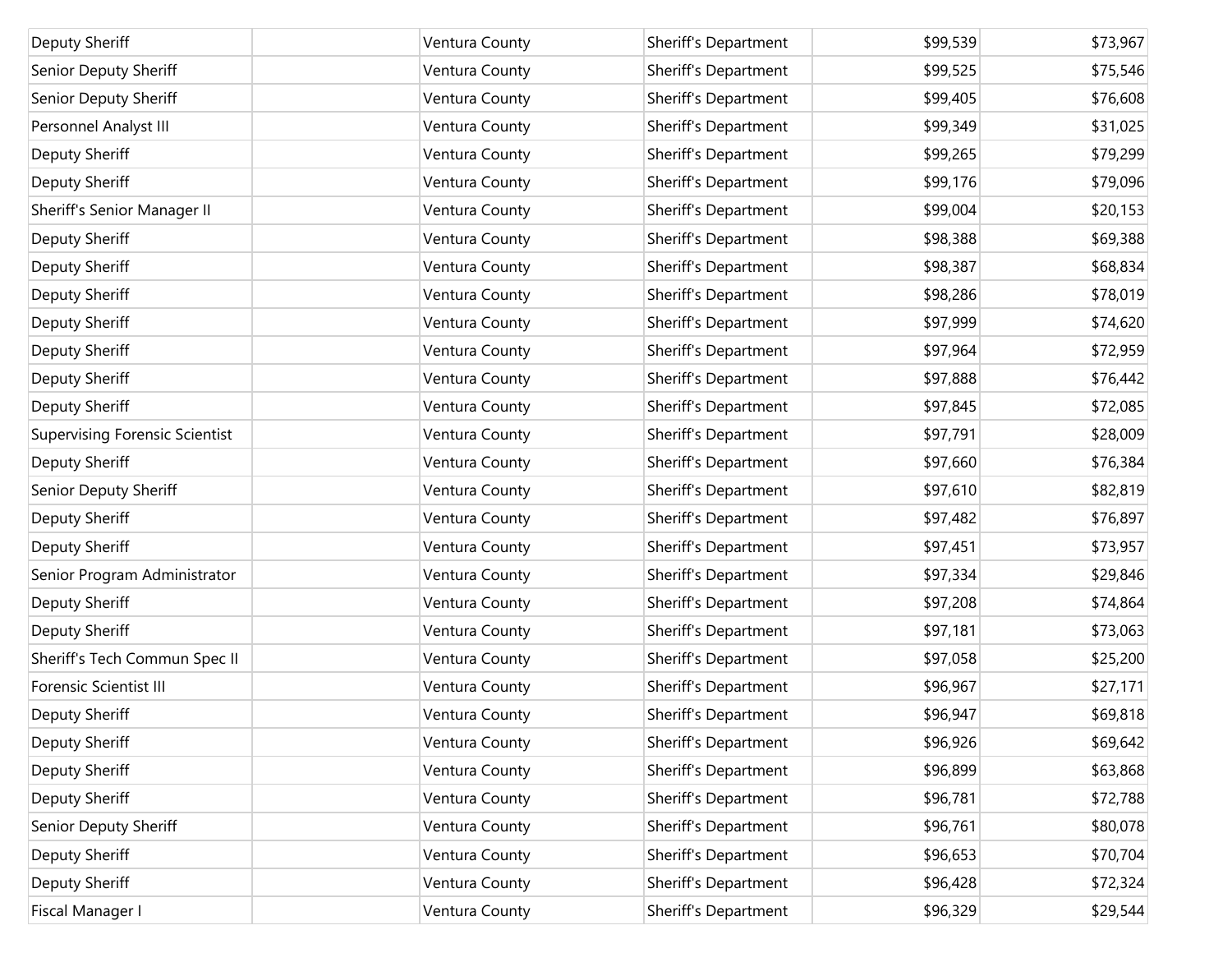| Deputy Sheriff                | Ventura County | Sheriff's Department | \$96,028 | \$77,632 |
|-------------------------------|----------------|----------------------|----------|----------|
| Deputy Sheriff                | Ventura County | Sheriff's Department | \$96,006 | \$69,076 |
| Deputy Sheriff                | Ventura County | Sheriff's Department | \$95,939 | \$69,620 |
| Deputy Sheriff                | Ventura County | Sheriff's Department | \$95,771 | \$70,484 |
| Deputy Sheriff                | Ventura County | Sheriff's Department | \$95,756 | \$69,603 |
| Forensic Scientist III        | Ventura County | Sheriff's Department | \$95,611 | \$25,259 |
| Deputy Sheriff                | Ventura County | Sheriff's Department | \$95,569 | \$71,410 |
| Deputy Sheriff                | Ventura County | Sheriff's Department | \$95,489 | \$77,749 |
| Deputy Sheriff                | Ventura County | Sheriff's Department | \$95,465 | \$73,429 |
| Deputy Sheriff                | Ventura County | Sheriff's Department | \$95,455 | \$58,287 |
| <b>Forensic Scientist III</b> | Ventura County | Sheriff's Department | \$95,281 | \$25,588 |
| Sheriff's Tech Commun Spec II | Ventura County | Sheriff's Department | \$95,278 | \$23,881 |
| Deputy Sheriff                | Ventura County | Sheriff's Department | \$95,248 | \$77,207 |
| Senior Deputy Sheriff         | Ventura County | Sheriff's Department | \$95,226 | \$76,287 |
| Deputy Sheriff                | Ventura County | Sheriff's Department | \$95,201 | \$76,836 |
| Deputy Sheriff                | Ventura County | Sheriff's Department | \$94,750 | \$72,533 |
| Senior Deputy Sheriff         | Ventura County | Sheriff's Department | \$94,724 | \$56,731 |
| Deputy Sheriff                | Ventura County | Sheriff's Department | \$94,697 | \$63,368 |
| Deputy Sheriff                | Ventura County | Sheriff's Department | \$94,695 | \$70,905 |
| Deputy Sheriff                | Ventura County | Sheriff's Department | \$94,609 | \$75,428 |
| Deputy Sheriff                | Ventura County | Sheriff's Department | \$94,520 | \$60,630 |
| Forensic Scientist III        | Ventura County | Sheriff's Department | \$94,518 | \$25,888 |
| Deputy Sheriff                | Ventura County | Sheriff's Department | \$94,489 | \$61,179 |
| Deputy Sheriff                | Ventura County | Sheriff's Department | \$94,453 | \$72,547 |
| <b>Forensic Scientist III</b> | Ventura County | Sheriff's Department | \$94,332 | \$26,623 |
| Deputy Sheriff                | Ventura County | Sheriff's Department | \$94,295 | \$76,117 |
| Deputy Sheriff                | Ventura County | Sheriff's Department | \$94,282 | \$68,294 |
| Sheriff's Tech Commun Spec II | Ventura County | Sheriff's Department | \$94,196 | \$25,453 |
| Deputy Sheriff                | Ventura County | Sheriff's Department | \$94,093 | \$69,071 |
| Deputy Sheriff                | Ventura County | Sheriff's Department | \$93,920 | \$71,301 |
| Deputy Sheriff                | Ventura County | Sheriff's Department | \$93,889 | \$72,803 |
| Forensic Scientist II         | Ventura County | Sheriff's Department | \$93,843 | \$25,573 |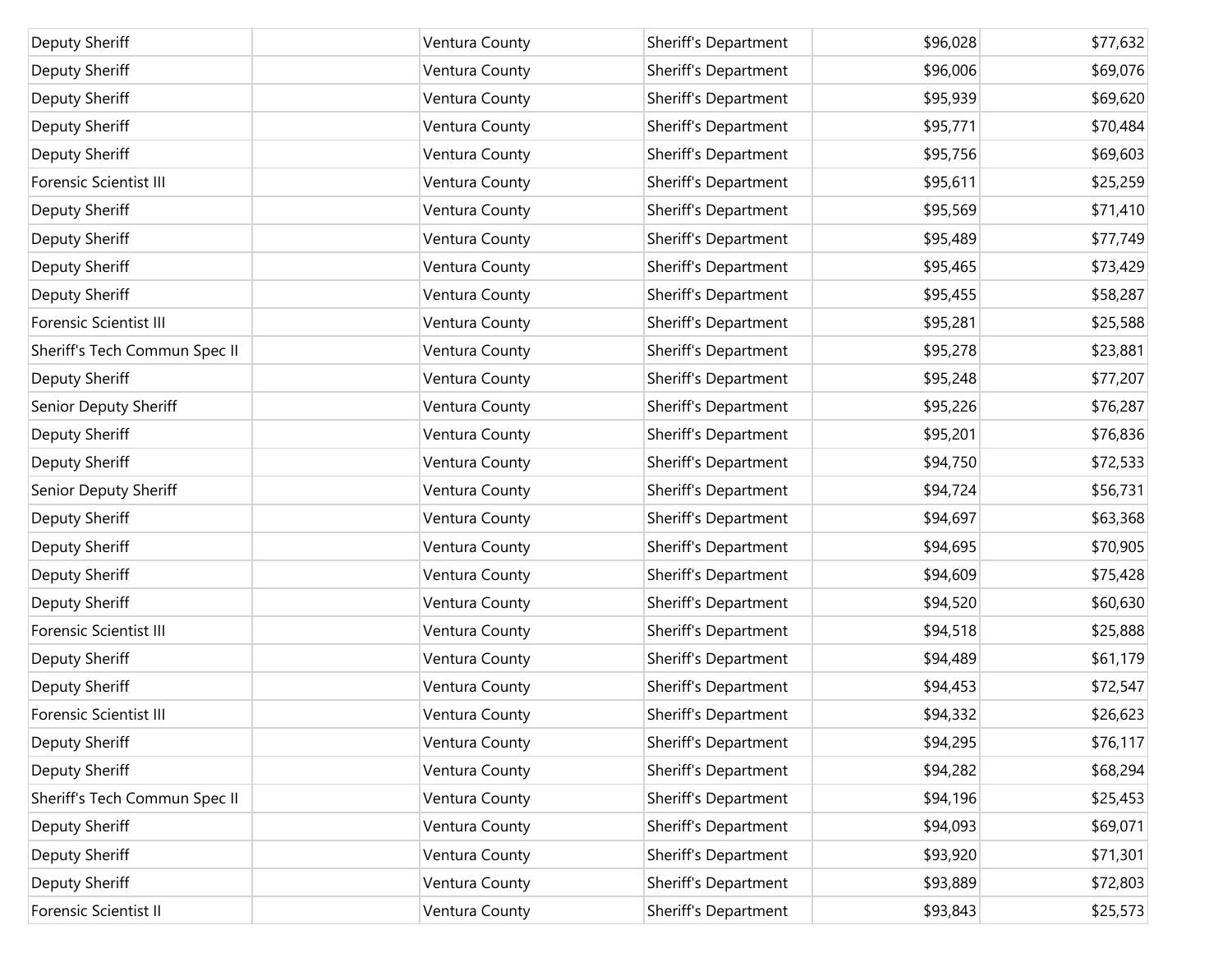| Deputy Sheriff             | Ventura County | Sheriff's Department | \$93,816 | \$69,829 |
|----------------------------|----------------|----------------------|----------|----------|
| Deputy Sheriff             | Ventura County | Sheriff's Department | \$93,812 | \$65,453 |
| Deputy Sheriff             | Ventura County | Sheriff's Department | \$93,735 | \$72,409 |
| Deputy Sheriff             | Ventura County | Sheriff's Department | \$93,576 | \$68,879 |
| Deputy Sheriff             | Ventura County | Sheriff's Department | \$93,449 | \$71,341 |
| Program Administrator III  | Ventura County | Sheriff's Department | \$93,118 | \$26,123 |
| Deputy Sheriff             | Ventura County | Sheriff's Department | \$93,108 | \$68,083 |
| Deputy Sheriff             | Ventura County | Sheriff's Department | \$93,107 | \$71,610 |
| Staff/Services Manager III | Ventura County | Sheriff's Department | \$93,040 | \$29,822 |
| Personnel Analyst III      | Ventura County | Sheriff's Department | \$92,851 | \$28,959 |
| Deputy Sheriff             | Ventura County | Sheriff's Department | \$92,815 | \$70,300 |
| Deputy Sheriff             | Ventura County | Sheriff's Department | \$92,759 | \$74,663 |
| Deputy Sheriff             | Ventura County | Sheriff's Department | \$92,625 | \$73,482 |
| Deputy Sheriff             | Ventura County | Sheriff's Department | \$92,614 | \$70,694 |
| Deputy Sheriff             | Ventura County | Sheriff's Department | \$92,531 | \$76,424 |
| Deputy Sheriff             | Ventura County | Sheriff's Department | \$92,516 | \$77,041 |
| Deputy Sheriff             | Ventura County | Sheriff's Department | \$92,417 | \$74,535 |
| Deputy Sheriff             | Ventura County | Sheriff's Department | \$92,268 | \$64,671 |
| Deputy Sheriff             | Ventura County | Sheriff's Department | \$92,212 | \$75,437 |
| Forensic Scientist III     | Ventura County | Sheriff's Department | \$91,915 | \$26,436 |
| Senior Deputy Sheriff      | Ventura County | Sheriff's Department | \$91,890 | \$79,617 |
| Deputy Sheriff             | Ventura County | Sheriff's Department | \$91,822 | \$76,139 |
| <b>Deputy Sheriff</b>      | Ventura County | Sheriff's Department | \$91,814 | \$69,410 |
| Deputy Sheriff             | Ventura County | Sheriff's Department | \$91,777 | \$68,624 |
| Deputy Sheriff             | Ventura County | Sheriff's Department | \$91,679 | \$70,543 |
| Deputy Sheriff             | Ventura County | Sheriff's Department | \$91,629 | \$68,508 |
| Senior Deputy Sheriff      | Ventura County | Sheriff's Department | \$91,623 | \$76,608 |
| <b>Deputy Sheriff</b>      | Ventura County | Sheriff's Department | \$91,547 | \$73,832 |
| County Worker-Extra Help-Z | Ventura County | Sheriff's Department | \$91,436 | \$22,108 |
| Deputy Sheriff             | Ventura County | Sheriff's Department | \$91,413 | \$65,663 |
| <b>Deputy Sheriff</b>      | Ventura County | Sheriff's Department | \$91,387 | \$75,081 |
| Sheriff's Service Tech II  | Ventura County | Sheriff's Department | \$91,196 | \$21,690 |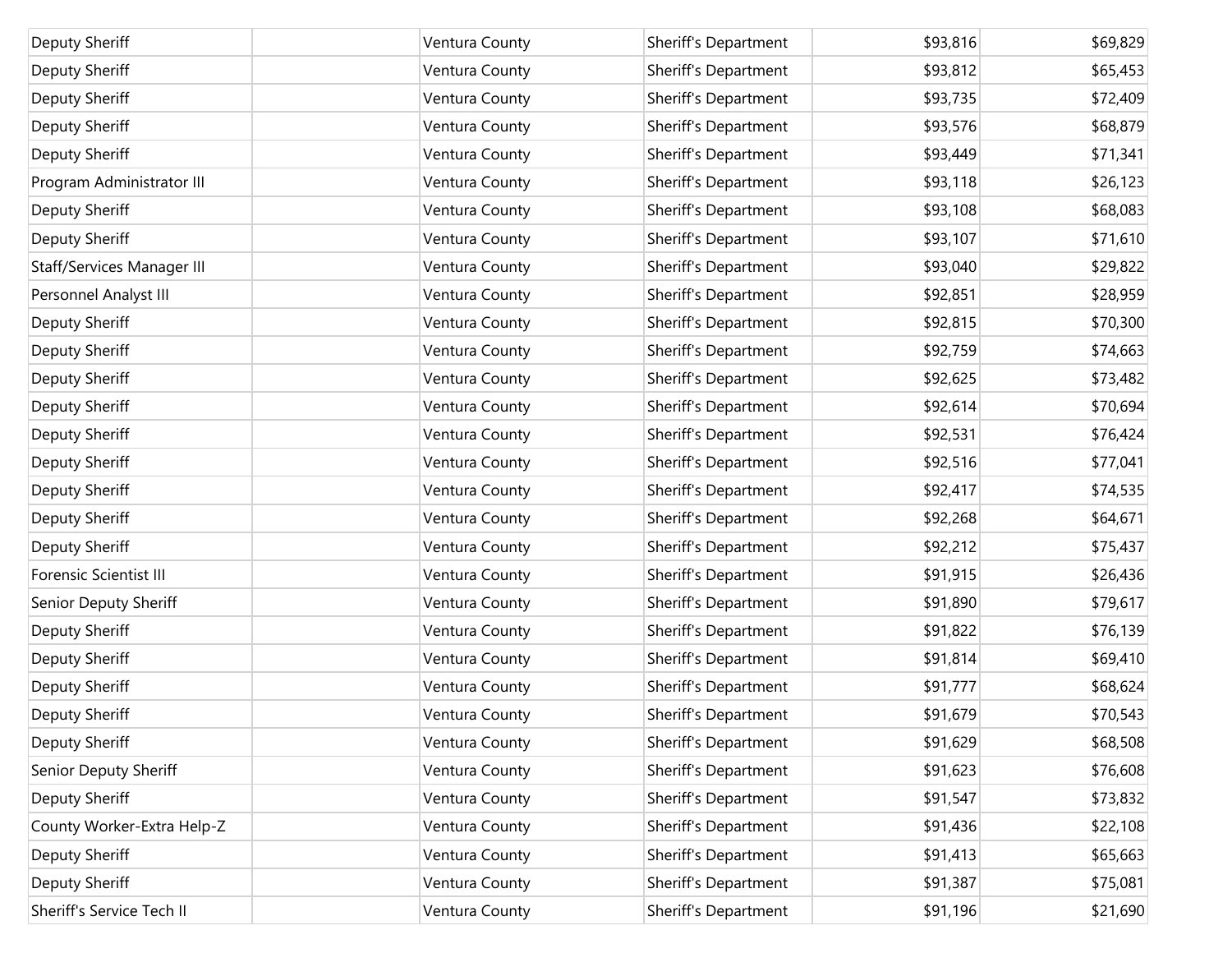| Deputy Sheriff                | Ventura County | Sheriff's Department | \$91,123 | \$66,179 |
|-------------------------------|----------------|----------------------|----------|----------|
| Sheriff's Tech Commun Spec II | Ventura County | Sheriff's Department | \$91,068 | \$25,187 |
| Sheriff's Tech Commun Spec II | Ventura County | Sheriff's Department | \$90,998 | \$23,592 |
| Deputy Sheriff                | Ventura County | Sheriff's Department | \$90,938 | \$71,059 |
| Deputy Sheriff                | Ventura County | Sheriff's Department | \$90,846 | \$72,770 |
| Deputy Sheriff                | Ventura County | Sheriff's Department | \$90,787 | \$73,122 |
| Forensic Scientist II         | Ventura County | Sheriff's Department | \$90,722 | \$25,824 |
| Sheriff's Service Tech II     | Ventura County | Sheriff's Department | \$90,585 | \$20,952 |
| Sheriff's Tech Commun Spec II | Ventura County | Sheriff's Department | \$90,528 | \$23,537 |
| Deputy Sheriff                | Ventura County | Sheriff's Department | \$90,430 | \$68,159 |
| Deputy Sheriff                | Ventura County | Sheriff's Department | \$90,407 | \$70,196 |
| Deputy Sheriff                | Ventura County | Sheriff's Department | \$90,404 | \$70,543 |
| Deputy Sheriff                | Ventura County | Sheriff's Department | \$90,289 | \$74,137 |
| Deputy Sheriff                | Ventura County | Sheriff's Department | \$90,244 | \$73,221 |
| Program Administrator III     | Ventura County | Sheriff's Department | \$90,078 | \$26,101 |
| Deputy Sheriff                | Ventura County | Sheriff's Department | \$90,018 | \$67,346 |
| Deputy Sheriff                | Ventura County | Sheriff's Department | \$89,997 | \$65,653 |
| <b>Forensic Scientist III</b> | Ventura County | Sheriff's Department | \$89,963 | \$23,655 |
| Deputy Sheriff                | Ventura County | Sheriff's Department | \$89,952 | \$66,644 |
| <b>Forensic Scientist III</b> | Ventura County | Sheriff's Department | \$89,861 | \$26,557 |
| Deputy Sheriff                | Ventura County | Sheriff's Department | \$89,830 | \$70,880 |
| Sheriff's Tech Commun Spec II | Ventura County | Sheriff's Department | \$89,704 | \$24,887 |
| Sheriff's Service Tech II     | Ventura County | Sheriff's Department | \$89,701 | \$21,605 |
| Deputy Sheriff                | Ventura County | Sheriff's Department | \$89,344 | \$66,651 |
| Deputy Sheriff                | Ventura County | Sheriff's Department | \$89,283 | \$72,981 |
| Sheriff's Service Tech II     | Ventura County | Sheriff's Department | \$89,254 | \$21,440 |
| Deputy Sheriff                | Ventura County | Sheriff's Department | \$89,168 | \$73,878 |
| Deputy Sheriff                | Ventura County | Sheriff's Department | \$89,072 | \$67,586 |
| <b>Forensic Scientist III</b> | Ventura County | Sheriff's Department | \$88,980 | \$26,357 |
| Deputy Sheriff                | Ventura County | Sheriff's Department | \$88,890 | \$63,772 |
| Deputy Sheriff                | Ventura County | Sheriff's Department | \$88,857 | \$69,331 |
| Deputy Sheriff                | Ventura County | Sheriff's Department | \$88,839 | \$70,543 |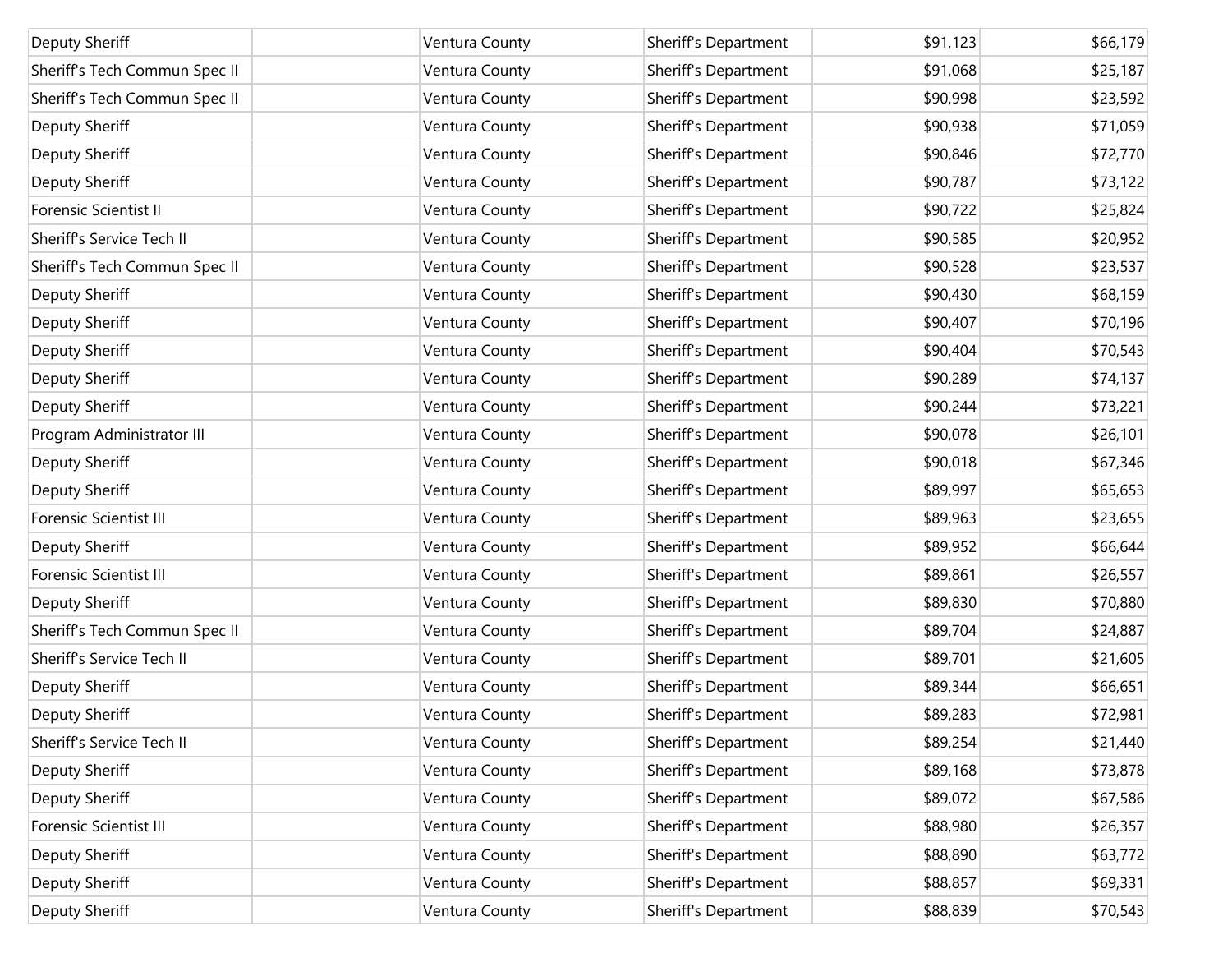| Deputy Sheriff            | Ventura County | Sheriff's Department | \$88,822 | \$71,717 |
|---------------------------|----------------|----------------------|----------|----------|
| Deputy Sheriff            | Ventura County | Sheriff's Department | \$88,675 | \$67,993 |
| Sheriff's Service Tech II | Ventura County | Sheriff's Department | \$88,663 | \$21,665 |
| Deputy Sheriff            | Ventura County | Sheriff's Department | \$88,639 | \$69,674 |
| Deputy Sheriff            | Ventura County | Sheriff's Department | \$88,629 | \$75,830 |
| Deputy Sheriff            | Ventura County | Sheriff's Department | \$88,305 | \$70,961 |
| Deputy Sheriff            | Ventura County | Sheriff's Department | \$88,279 | \$55,680 |
| Deputy Sheriff            | Ventura County | Sheriff's Department | \$88,272 | \$70,543 |
| Deputy Sheriff            | Ventura County | Sheriff's Department | \$88,076 | \$77,251 |
| Senior Crime Analyst      | Ventura County | Sheriff's Department | \$88,033 | \$24,884 |
| Senior Deputy Sheriff     | Ventura County | Sheriff's Department | \$88,009 | \$77,410 |
| Deputy Sheriff            | Ventura County | Sheriff's Department | \$87,833 | \$65,296 |
| Deputy Sheriff            | Ventura County | Sheriff's Department | \$87,701 | \$73,786 |
| Deputy Sheriff            | Ventura County | Sheriff's Department | \$87,649 | \$60,498 |
| Deputy Sheriff            | Ventura County | Sheriff's Department | \$87,573 | \$58,037 |
| Deputy Sheriff            | Ventura County | Sheriff's Department | \$87,496 | \$70,543 |
| Deputy Sheriff            | Ventura County | Sheriff's Department | \$87,269 | \$65,223 |
| Sheriff's Service Tech II | Ventura County | Sheriff's Department | \$87,267 | \$20,286 |
| Sheriff's Service Tech II | Ventura County | Sheriff's Department | \$87,153 | \$21,317 |
| Deputy Sheriff            | Ventura County | Sheriff's Department | \$86,923 | \$65,849 |
| Deputy Sheriff            | Ventura County | Sheriff's Department | \$86,907 | \$57,106 |
| Deputy Sheriff            | Ventura County | Sheriff's Department | \$86,892 | \$76,493 |
| Sheriff's Service Tech II | Ventura County | Sheriff's Department | \$86,836 | \$21,221 |
| Sheriff's Sergeant        | Ventura County | Sheriff's Department | \$86,802 | \$20,856 |
| Deputy Sheriff            | Ventura County | Sheriff's Department | \$86,774 | \$71,912 |
| Deputy Sheriff            | Ventura County | Sheriff's Department | \$86,769 | \$68,879 |
| Sheriff's Service Tech II | Ventura County | Sheriff's Department | \$86,743 | \$19,940 |
| Deputy Sheriff            | Ventura County | Sheriff's Department | \$86,685 | \$67,184 |
| Deputy Sheriff            | Ventura County | Sheriff's Department | \$86,483 | \$66,030 |
| Sheriff's Service Tech II | Ventura County | Sheriff's Department | \$86,456 | \$20,055 |
| Deputy Sheriff            | Ventura County | Sheriff's Department | \$86,367 | \$56,553 |
| Deputy Sheriff            | Ventura County | Sheriff's Department | \$86,310 | \$66,061 |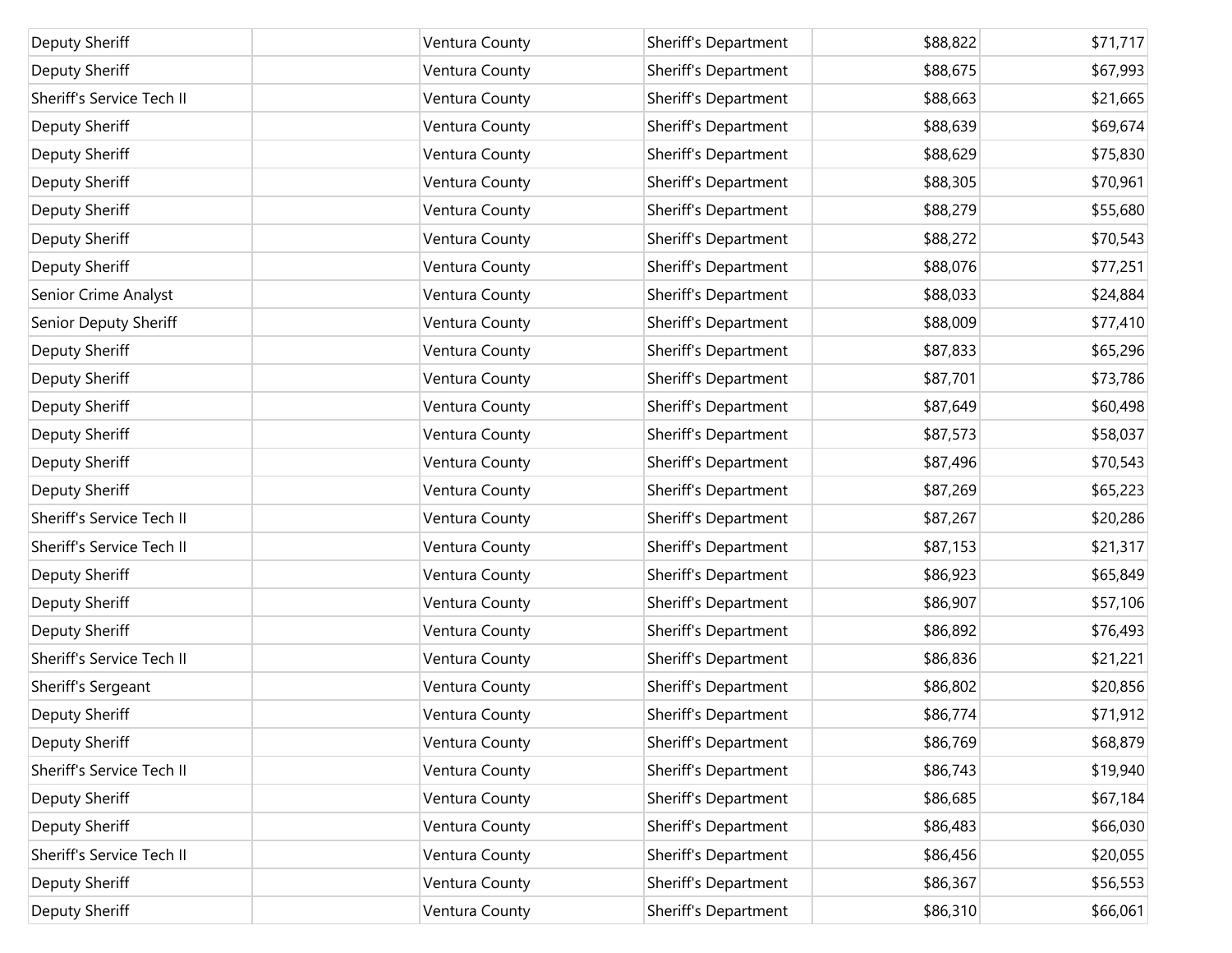| Deputy Sheriff                       | Ventura County | Sheriff's Department | \$86,241 | \$70,543 |
|--------------------------------------|----------------|----------------------|----------|----------|
| Deputy Sheriff                       | Ventura County | Sheriff's Department | \$86,212 | \$59,805 |
| Deputy Sheriff                       | Ventura County | Sheriff's Department | \$86,104 | \$70,543 |
| Deputy Sheriff                       | Ventura County | Sheriff's Department | \$86,073 | \$62,728 |
| Sheriff's Service Tech II            | Ventura County | Sheriff's Department | \$85,944 | \$21,015 |
| Deputy Sheriff                       | Ventura County | Sheriff's Department | \$85,688 | \$63,230 |
| Deputy Sheriff                       | Ventura County | Sheriff's Department | \$85,625 | \$73,361 |
| Deputy Sheriff                       | Ventura County | Sheriff's Department | \$85,544 | \$76,332 |
| Deputy Sheriff                       | Ventura County | Sheriff's Department | \$85,524 | \$74,589 |
| <b>Forensic Scientist III</b>        | Ventura County | Sheriff's Department | \$85,504 | \$23,164 |
| Deputy Sheriff                       | Ventura County | Sheriff's Department | \$85,303 | \$56,574 |
| Deputy Sheriff                       | Ventura County | Sheriff's Department | \$85,225 | \$67,614 |
| Chief Helicopter Maintenance<br>Tech | Ventura County | Sheriff's Department | \$85,158 | \$25,847 |
| Deputy Sheriff                       | Ventura County | Sheriff's Department | \$85,075 | \$71,399 |
| Deputy Sheriff                       | Ventura County | Sheriff's Department | \$85,069 | \$72,390 |
| Deputy Sheriff                       | Ventura County | Sheriff's Department | \$84,970 | \$70,160 |
| Deputy Sheriff                       | Ventura County | Sheriff's Department | \$84,707 | \$57,852 |
| Deputy Sheriff                       | Ventura County | Sheriff's Department | \$84,622 | \$70,784 |
| Deputy Sheriff                       | Ventura County | Sheriff's Department | \$84,565 | \$63,800 |
| Sheriff's Tech Commun Spec II        | Ventura County | Sheriff's Department | \$84,533 | \$21,553 |
| Deputy Sheriff                       | Ventura County | Sheriff's Department | \$84,396 | \$63,876 |
| Deputy Sheriff                       | Ventura County | Sheriff's Department | \$84,357 | \$67,538 |
| Deputy Sheriff                       | Ventura County | Sheriff's Department | \$84,326 | \$73,215 |
| Deputy Sheriff                       | Ventura County | Sheriff's Department | \$84,210 | \$72,349 |
| Sheriff's Sergeant                   | Ventura County | Sheriff's Department | \$84,137 | \$20,112 |
| Deputy Sheriff                       | Ventura County | Sheriff's Department | \$84,057 | \$71,476 |
| Fiscal Manager I                     | Ventura County | Sheriff's Department | \$83,731 | \$28,291 |
| Deputy Sheriff                       | Ventura County | Sheriff's Department | \$83,597 | \$57,235 |
| <b>Forensic Scientist III</b>        | Ventura County | Sheriff's Department | \$83,562 | \$25,486 |
| Deputy Sheriff                       | Ventura County | Sheriff's Department | \$83,424 | \$65,455 |
| Deputy Sheriff                       | Ventura County | Sheriff's Department | \$83,414 | \$58,458 |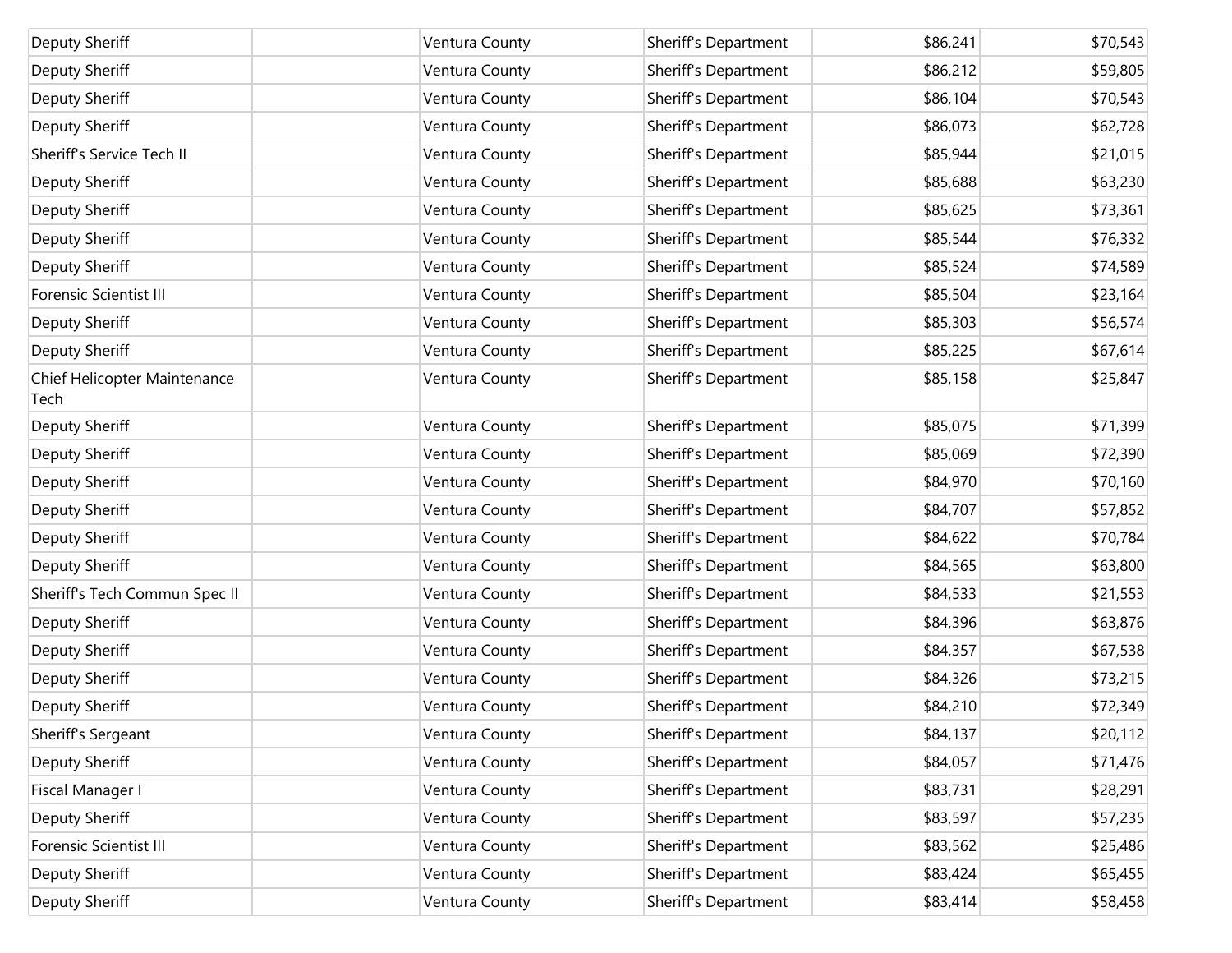| Sheriff's Service Tech II     | Ventura County | Sheriff's Department | \$83,203 | \$21,789 |
|-------------------------------|----------------|----------------------|----------|----------|
| Deputy Sheriff                | Ventura County | Sheriff's Department | \$83,110 | \$71,424 |
| Deputy Sheriff                | Ventura County | Sheriff's Department | \$82,885 | \$60,819 |
| Sheriff's Service Tech II     | Ventura County | Sheriff's Department | \$82,760 | \$21,392 |
| Sheriff's Service Tech I      | Ventura County | Sheriff's Department | \$82,496 | \$19,951 |
| Senior Program Administrator  | Ventura County | Sheriff's Department | \$82,305 | \$24,070 |
| Deputy Sheriff                | Ventura County | Sheriff's Department | \$82,260 | \$65,480 |
| Sheriff's Service Tech II     | Ventura County | Sheriff's Department | \$82,236 | \$20,905 |
| Deputy Sheriff                | Ventura County | Sheriff's Department | \$82,188 | \$64,288 |
| Deputy Sheriff                | Ventura County | Sheriff's Department | \$81,887 | \$65,617 |
| Sheriff's Service Tech II     | Ventura County | Sheriff's Department | \$81,831 | \$19,635 |
| Deputy Sheriff                | Ventura County | Sheriff's Department | \$81,752 | \$62,896 |
| Deputy Sheriff                | Ventura County | Sheriff's Department | \$81,728 | \$63,887 |
| Deputy Sheriff                | Ventura County | Sheriff's Department | \$81,692 | \$61,528 |
| Deputy Sheriff                | Ventura County | Sheriff's Department | \$81,564 | \$65,473 |
| Deputy Sheriff                | Ventura County | Sheriff's Department | \$81,423 | \$62,945 |
| County Worker-Extra Help-Z    | Ventura County | Sheriff's Department | \$81,018 | \$13,629 |
| Deputy Sheriff                | Ventura County | Sheriff's Department | \$80,998 | \$61,341 |
| Sheriff's Tech Commun Spec II | Ventura County | Sheriff's Department | \$80,993 | \$22,731 |
| Sheriff's Captain             | Ventura County | Sheriff's Department | \$80,855 | \$6,660  |
| Deputy Sheriff                | Ventura County | Sheriff's Department | \$80,776 | \$67,955 |
| Deputy Sheriff                | Ventura County | Sheriff's Department | \$80,731 | \$61,528 |
| Deputy Sheriff                | Ventura County | Sheriff's Department | \$80,633 | \$60,139 |
| Deputy Sheriff                | Ventura County | Sheriff's Department | \$80,604 | \$56,458 |
| Deputy Sheriff                | Ventura County | Sheriff's Department | \$80,336 | \$60,510 |
| Deputy Sheriff                | Ventura County | Sheriff's Department | \$80,305 | \$59,849 |
| Deputy Sheriff                | Ventura County | Sheriff's Department | \$80,252 | \$66,420 |
| Program Administrator II      | Ventura County | Sheriff's Department | \$80,200 | \$27,337 |
| Sheriff's Service Tech II     | Ventura County | Sheriff's Department | \$80,160 | \$21,483 |
| Deputy Sheriff                | Ventura County | Sheriff's Department | \$80,099 | \$56,456 |
| Sheriff's Service Tech II     | Ventura County | Sheriff's Department | \$80,091 | \$19,110 |
| Deputy Sheriff                | Ventura County | Sheriff's Department | \$79,980 | \$67,954 |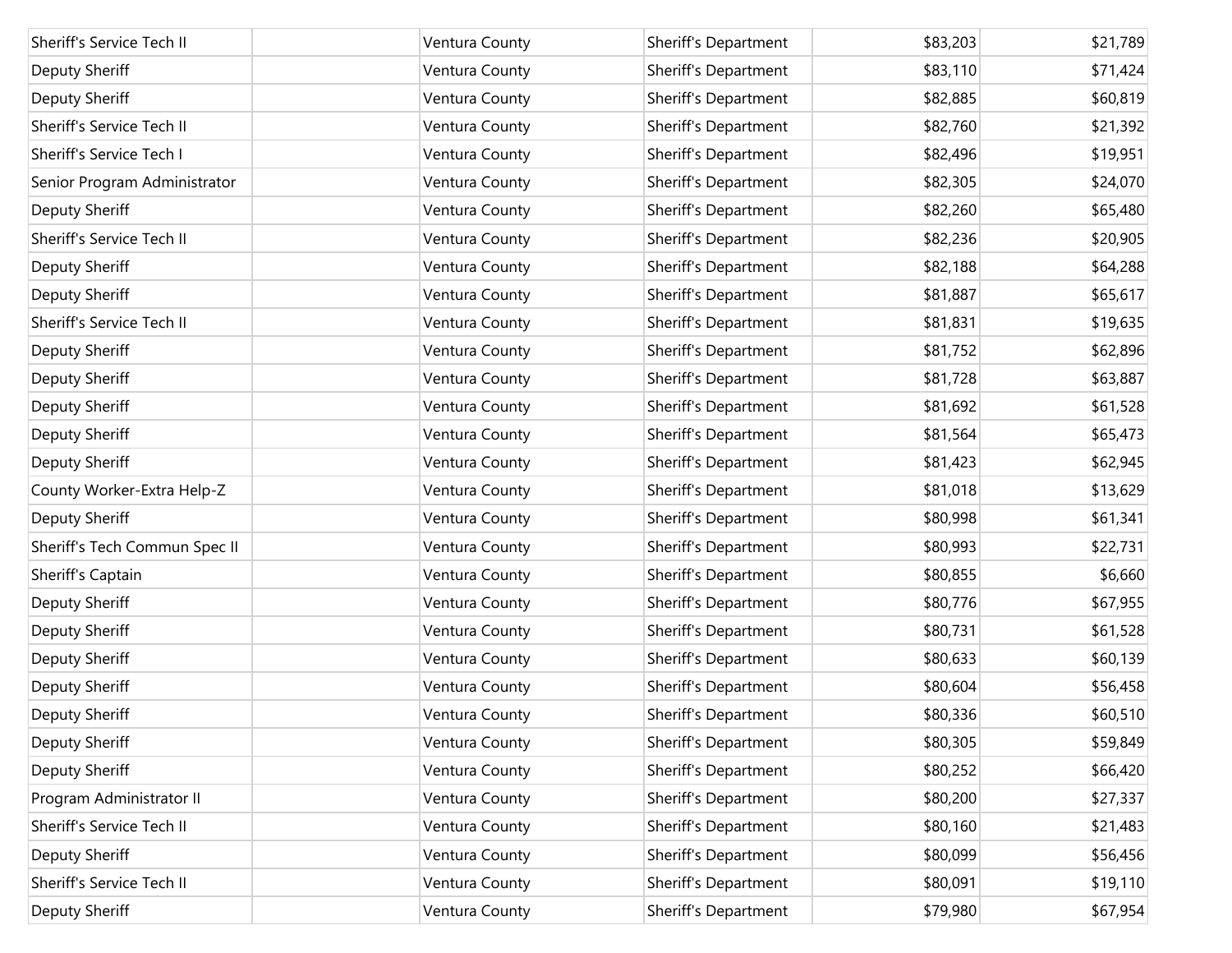| Deputy Sheriff                 | Ventura County | Sheriff's Department | \$79,845 | \$65,107 |
|--------------------------------|----------------|----------------------|----------|----------|
| Office Systems Coordinator III | Ventura County | Sheriff's Department | \$79,699 | \$23,893 |
| Deputy Sheriff                 | Ventura County | Sheriff's Department | \$79,686 | \$57,271 |
| Deputy Sheriff                 | Ventura County | Sheriff's Department | \$79,560 | \$63,664 |
| Deputy Sheriff                 | Ventura County | Sheriff's Department | \$79,376 | \$56,595 |
| Deputy Sheriff                 | Ventura County | Sheriff's Department | \$79,335 | \$63,887 |
| Deputy Sheriff                 | Ventura County | Sheriff's Department | \$79,292 | \$57,767 |
| Sheriff's Service Tech II      | Ventura County | Sheriff's Department | \$79,222 | \$21,772 |
| Deputy Sheriff                 | Ventura County | Sheriff's Department | \$79,143 | \$66,925 |
| Deputy Sheriff                 | Ventura County | Sheriff's Department | \$78,999 | \$58,269 |
| Deputy Sheriff                 | Ventura County | Sheriff's Department | \$78,979 | \$66,696 |
| Deputy Sheriff                 | Ventura County | Sheriff's Department | \$78,733 | \$65,380 |
| Deputy Sheriff                 | Ventura County | Sheriff's Department | \$78,727 | \$74,161 |
| Sheriff's Service Tech II      | Ventura County | Sheriff's Department | \$78,550 | \$19,708 |
| Sheriff's Service Tech II      | Ventura County | Sheriff's Department | \$78,550 | \$21,376 |
| Sheriff's Service Tech II      | Ventura County | Sheriff's Department | \$78,373 | \$19,214 |
| Deputy Sheriff                 | Ventura County | Sheriff's Department | \$78,242 | \$61,528 |
| Crime Analyst II               | Ventura County | Sheriff's Department | \$78,208 | \$22,746 |
| Sheriff's Service Tech II      | Ventura County | Sheriff's Department | \$78,165 | \$21,074 |
| Deputy Sheriff                 | Ventura County | Sheriff's Department | \$78,138 | \$58,019 |
| Deputy Sheriff                 | Ventura County | Sheriff's Department | \$78,006 | \$60,607 |
| Sheriff's Service Tech II      | Ventura County | Sheriff's Department | \$77,976 | \$31,445 |
| Deputy Sheriff                 | Ventura County | Sheriff's Department | \$77,775 | \$64,969 |
| Office Systems Coordinator IV  | Ventura County | Sheriff's Department | \$77,774 | \$22,126 |
| Program Administrator II       | Ventura County | Sheriff's Department | \$77,730 | \$34,394 |
| Deputy Sheriff                 | Ventura County | Sheriff's Department | \$77,583 | \$58,317 |
| Deputy Sheriff                 | Ventura County | Sheriff's Department | \$77,463 | \$45,718 |
| Sheriff's Service Tech II      | Ventura County | Sheriff's Department | \$77,371 | \$19,948 |
| Deputy Sheriff                 | Ventura County | Sheriff's Department | \$77,348 | \$66,306 |
| Office Systems Coordinator III | Ventura County | Sheriff's Department | \$77,072 | \$23,459 |
| Sheriff's Service Tech II      | Ventura County | Sheriff's Department | \$76,952 | \$21,083 |
| Deputy Sheriff                 | Ventura County | Sheriff's Department | \$76,814 | \$62,909 |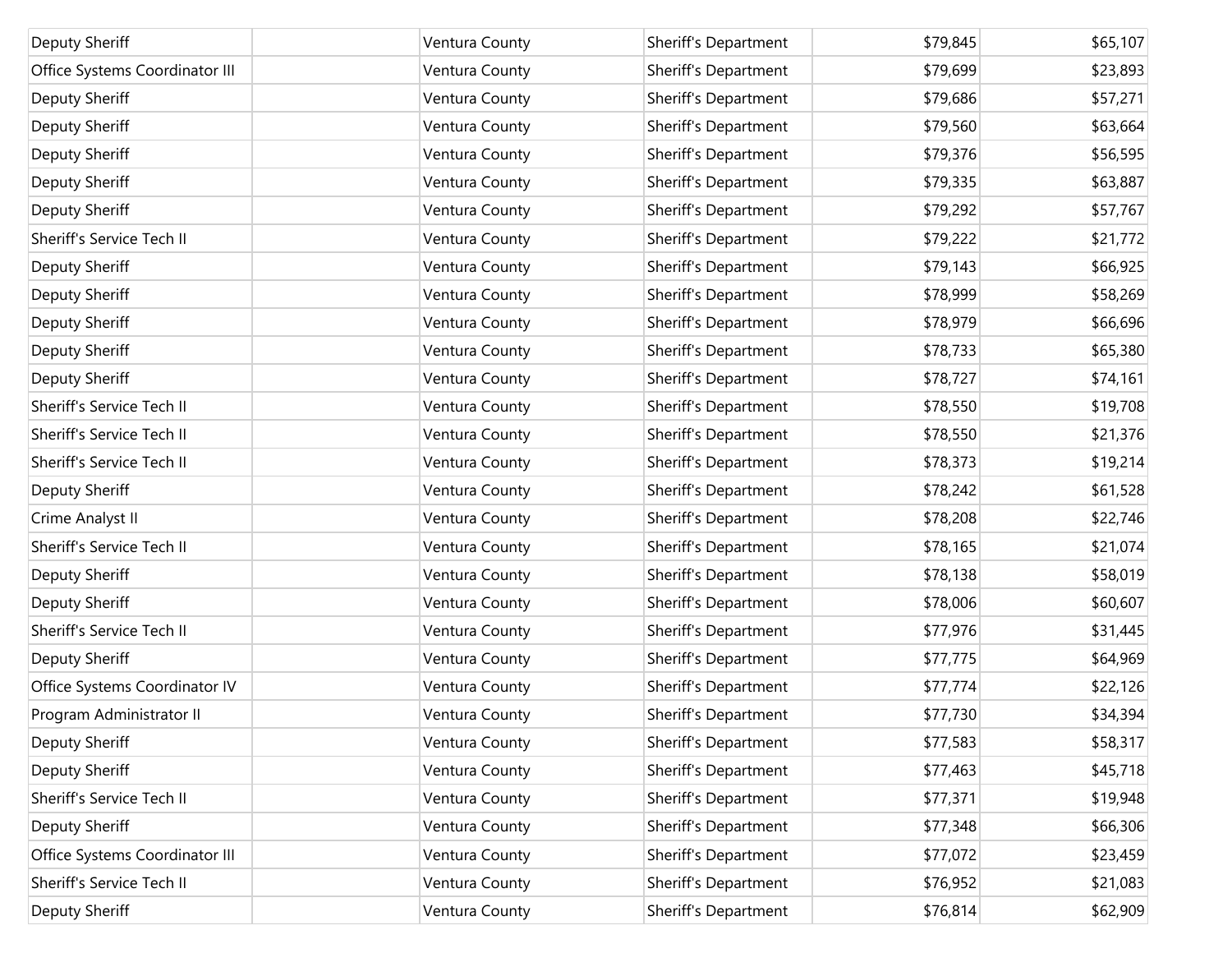| Deputy Sheriff                 | Ventura County | Sheriff's Department | \$76,786 | \$56,628 |
|--------------------------------|----------------|----------------------|----------|----------|
| Deputy Sheriff                 | Ventura County | Sheriff's Department | \$76,761 | \$55,368 |
| Sheriff's Service Tech II      | Ventura County | Sheriff's Department | \$76,743 | \$20,714 |
| Program Administrator I        | Ventura County | Sheriff's Department | \$76,679 | \$25,639 |
| Deputy Sheriff                 | Ventura County | Sheriff's Department | \$76,632 | \$64,637 |
| Deputy Sheriff                 | Ventura County | Sheriff's Department | \$76,544 | \$59,552 |
| Deputy Sheriff                 | Ventura County | Sheriff's Department | \$76,496 | \$59,915 |
| Deputy Sheriff                 | Ventura County | Sheriff's Department | \$76,483 | \$63,887 |
| Sheriff's Service Tech II      | Ventura County | Sheriff's Department | \$76,247 | \$21,150 |
| Sheriff's Service Tech II      | Ventura County | Sheriff's Department | \$76,234 | \$21,523 |
| Office Systems Coordinator III | Ventura County | Sheriff's Department | \$76,116 | \$21,849 |
| <b>Forensic Scientist III</b>  | Ventura County | Sheriff's Department | \$76,052 | \$23,518 |
| Deputy Sheriff                 | Ventura County | Sheriff's Department | \$76,008 | \$63,380 |
| Deputy Sheriff                 | Ventura County | Sheriff's Department | \$75,808 | \$64,650 |
| Deputy Sheriff                 | Ventura County | Sheriff's Department | \$75,726 | \$63,917 |
| Deputy Sheriff                 | Ventura County | Sheriff's Department | \$75,677 | \$55,368 |
| <b>Accounting Officer IV</b>   | Ventura County | Sheriff's Department | \$75,445 | \$23,071 |
| Deputy Sheriff                 | Ventura County | Sheriff's Department | \$75,428 | \$47,134 |
| Office Systems Coordinator II  | Ventura County | Sheriff's Department | \$75,132 | \$21,784 |
| Program Administrator II       | Ventura County | Sheriff's Department | \$75,128 | \$25,321 |
| Deputy Sheriff                 | Ventura County | Sheriff's Department | \$75,010 | \$55,217 |
| Office Systems Coordinator II  | Ventura County | Sheriff's Department | \$74,898 | \$21,821 |
| Deputy Sheriff                 | Ventura County | Sheriff's Department | \$74,733 | \$62,728 |
| Deputy Sheriff                 | Ventura County | Sheriff's Department | \$74,722 | \$58,876 |
| Deputy Sheriff                 | Ventura County | Sheriff's Department | \$74,668 | \$55,469 |
| Office Systems Coordinator III | Ventura County | Sheriff's Department | \$74,607 | \$21,548 |
| Crime Analyst II               | Ventura County | Sheriff's Department | \$74,572 | \$22,789 |
| Sheriff's Service Tech II      | Ventura County | Sheriff's Department | \$74,515 | \$18,890 |
| Deputy Sheriff                 | Ventura County | Sheriff's Department | \$74,497 | \$61,098 |
| Sheriff's Captain              | Ventura County | Sheriff's Department | \$74,487 | \$13,267 |
| Deputy Sheriff                 | Ventura County | Sheriff's Department | \$74,363 | \$58,199 |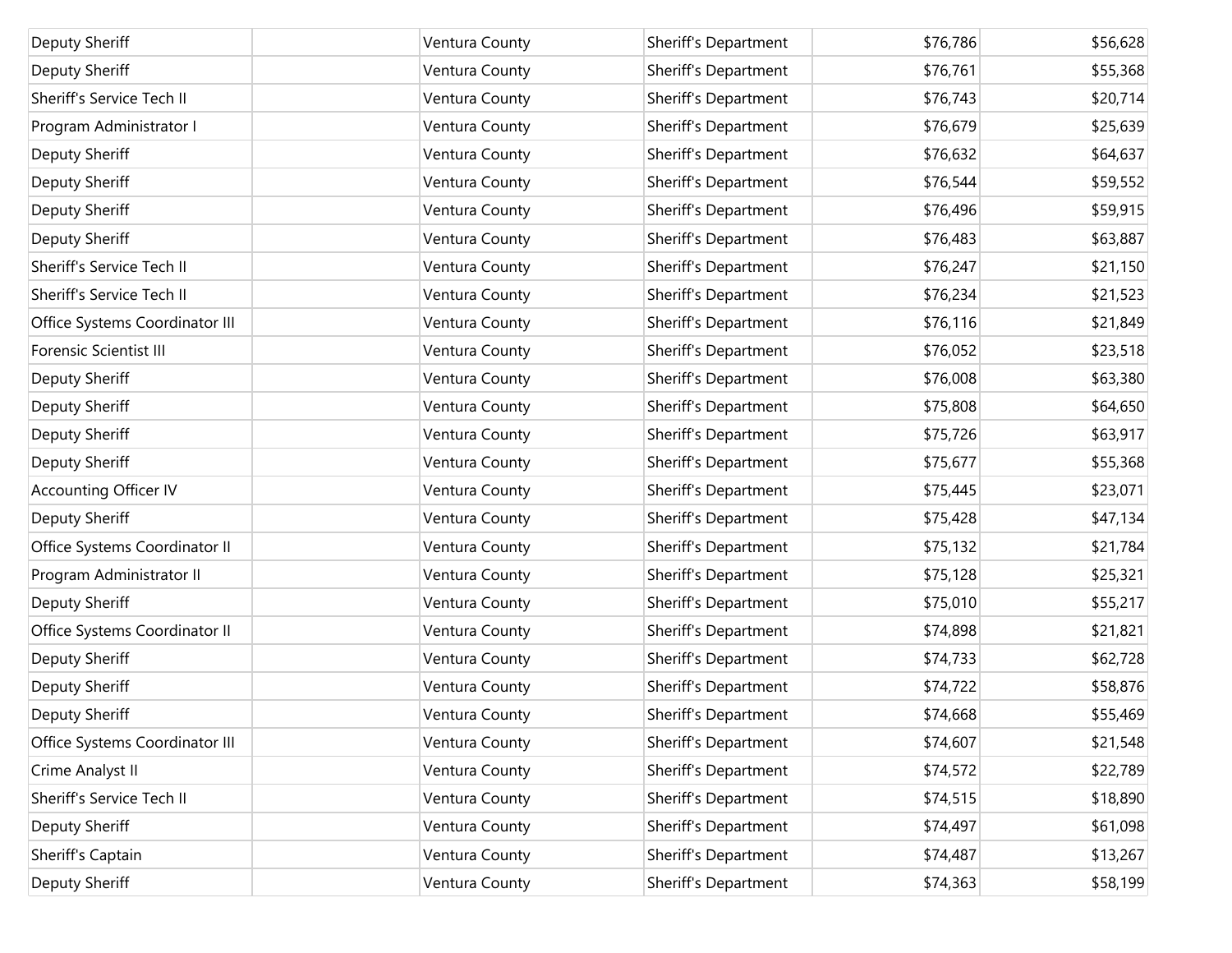| Helicopter Maintenance<br>Technician | Ventura County | Sheriff's Department | \$74,297 | \$23,523 |
|--------------------------------------|----------------|----------------------|----------|----------|
| Deputy Sheriff                       | Ventura County | Sheriff's Department | \$74,289 | \$57,552 |
| Program Assistant                    | Ventura County | Sheriff's Department | \$74,285 | \$25,175 |
| <b>Forensic Scientist II</b>         | Ventura County | Sheriff's Department | \$74,178 | \$21,527 |
| Deputy Sheriff                       | Ventura County | Sheriff's Department | \$73,997 | \$57,225 |
| Deputy Sheriff                       | Ventura County | Sheriff's Department | \$73,559 | \$46,438 |
| Office Systems Coordinator IV        | Ventura County | Sheriff's Department | \$73,506 | \$21,867 |
| Sheriff's Service Tech II            | Ventura County | Sheriff's Department | \$73,231 | \$20,852 |
| Sheriff's Service Tech II            | Ventura County | Sheriff's Department | \$73,002 | \$18,907 |
| Deputy Sheriff                       | Ventura County | Sheriff's Department | \$72,547 | \$56,106 |
| Deputy Sheriff                       | Ventura County | Sheriff's Department | \$72,420 | \$55,536 |
| Deputy Sheriff                       | Ventura County | Sheriff's Department | \$72,345 | \$46,518 |
| Deputy Sheriff                       | Ventura County | Sheriff's Department | \$72,293 | \$56,211 |
| Sheriff's Service Tech II            | Ventura County | Sheriff's Department | \$72,227 | \$20,274 |
| Deputy Sheriff                       | Ventura County | Sheriff's Department | \$72,028 | \$59,236 |
| Office Systems Coordinator II        | Ventura County | Sheriff's Department | \$71,989 | \$21,950 |
| Deputy Sheriff                       | Ventura County | Sheriff's Department | \$71,721 | \$46,072 |
| Crime Analyst II                     | Ventura County | Sheriff's Department | \$71,491 | \$21,668 |
| Crime Analyst II                     | Ventura County | Sheriff's Department | \$71,434 | \$21,799 |
| Deputy Sheriff                       | Ventura County | Sheriff's Department | \$71,334 | \$46,309 |
| Office Systems Coordinator II        | Ventura County | Sheriff's Department | \$71,247 | \$22,067 |
| Sheriff's Service Tech II            | Ventura County | Sheriff's Department | \$71,200 | \$20,762 |
| Program Assistant                    | Ventura County | Sheriff's Department | \$71,105 | \$24,975 |
| Forensic Scientist II                | Ventura County | Sheriff's Department | \$70,977 | \$19,812 |
| Deputy Sheriff                       | Ventura County | Sheriff's Department | \$70,613 | \$45,837 |
| Deputy Sheriff                       | Ventura County | Sheriff's Department | \$70,541 | \$45,453 |
| Sheriff's Service Tech II            | Ventura County | Sheriff's Department | \$70,497 | \$20,815 |
| Forensic Scientist II                | Ventura County | Sheriff's Department | \$70,474 | \$21,599 |
| Sheriff's Service Tech II            | Ventura County | Sheriff's Department | \$70,398 | \$20,001 |
| Helicopter Maintenance<br>Technician | Ventura County | Sheriff's Department | \$70,316 | \$21,964 |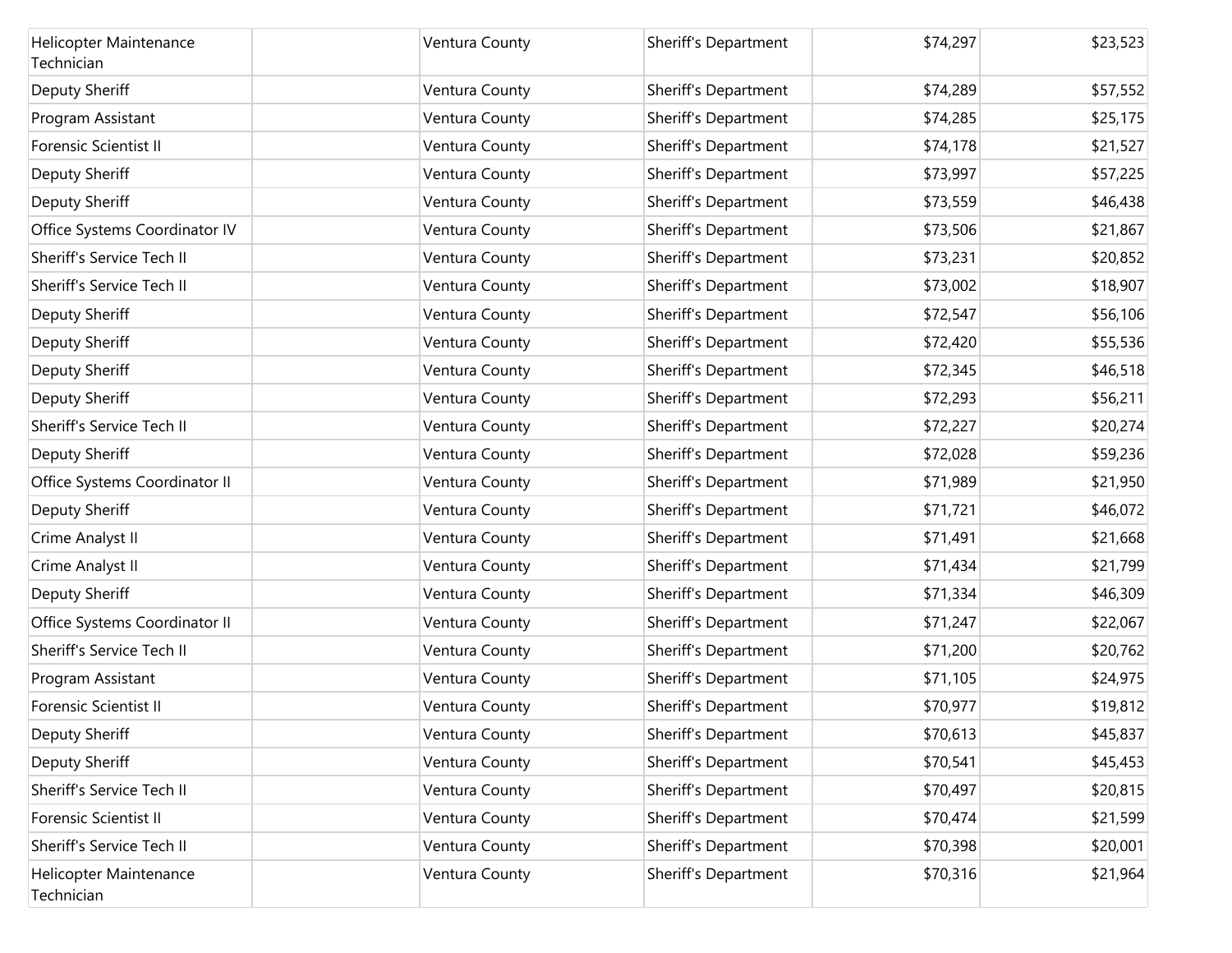| Deputy Sheriff                | Ventura County | Sheriff's Department | \$70,302 | \$39,267 |
|-------------------------------|----------------|----------------------|----------|----------|
| Sheriff's Service Tech II     | Ventura County | Sheriff's Department | \$70,194 | \$21,469 |
| Sheriff's Service Tech II     | Ventura County | Sheriff's Department | \$70,170 | \$20,917 |
| Deputy Sheriff                | Ventura County | Sheriff's Department | \$70,144 | \$46,239 |
| Sheriff's Service Tech II     | Ventura County | Sheriff's Department | \$70,134 | \$20,070 |
| Deputy Sheriff                | Ventura County | Sheriff's Department | \$70,083 | \$57,173 |
| Deputy Sheriff                | Ventura County | Sheriff's Department | \$70,011 | \$54,370 |
| Deputy Sheriff                | Ventura County | Sheriff's Department | \$69,998 | \$49,853 |
| Forensic Scientist II         | Ventura County | Sheriff's Department | \$69,750 | \$21,697 |
| Deputy Sheriff                | Ventura County | Sheriff's Department | \$69,718 | \$45,688 |
| Crime Analyst II              | Ventura County | Sheriff's Department | \$69,531 | \$21,311 |
| Sheriff's Service Tech II     | Ventura County | Sheriff's Department | \$69,377 | \$19,426 |
| Accounting Officer IV         | Ventura County | Sheriff's Department | \$69,267 | \$23,071 |
| Sheriff's Service Tech II     | Ventura County | Sheriff's Department | \$69,120 | \$19,531 |
| Office Systems Coordinator IV | Ventura County | Sheriff's Department | \$69,107 | \$21,789 |
| Sheriff's Service Tech II     | Ventura County | Sheriff's Department | \$69,004 | \$19,251 |
| Deputy Sheriff                | Ventura County | Sheriff's Department | \$68,990 | \$45,977 |
| Deputy Sheriff                | Ventura County | Sheriff's Department | \$68,989 | \$47,549 |
| Administrative Assistant III  | Ventura County | Sheriff's Department | \$68,983 | \$21,674 |
| Deputy Sheriff                | Ventura County | Sheriff's Department | \$68,821 | \$47,354 |
| <b>Forensic Scientist II</b>  | Ventura County | Sheriff's Department | \$68,786 | \$21,534 |
| Deputy Sheriff                | Ventura County | Sheriff's Department | \$68,520 | \$56,584 |
| Deputy Sheriff                | Ventura County | Sheriff's Department | \$68,284 | \$48,093 |
| Deputy Sheriff                | Ventura County | Sheriff's Department | \$68,187 | \$45,531 |
| Deputy Sheriff                | Ventura County | Sheriff's Department | \$68,089 | \$57,232 |
| Deputy Sheriff                | Ventura County | Sheriff's Department | \$68,001 | \$55,846 |
| Sheriff's Service Tech II     | Ventura County | Sheriff's Department | \$67,911 | \$21,391 |
| Sheriff's Service Tech II     | Ventura County | Sheriff's Department | \$67,825 | \$19,729 |
| Sheriff's Service Tech II     | Ventura County | Sheriff's Department | \$67,724 | \$20,796 |
| Sheriff's Service Tech II     | Ventura County | Sheriff's Department | \$67,715 | \$19,863 |
| Program Assistant             | Ventura County | Sheriff's Department | \$67,677 | \$22,272 |
| Sheriff's Service Tech II     | Ventura County | Sheriff's Department | \$67,416 | \$17,754 |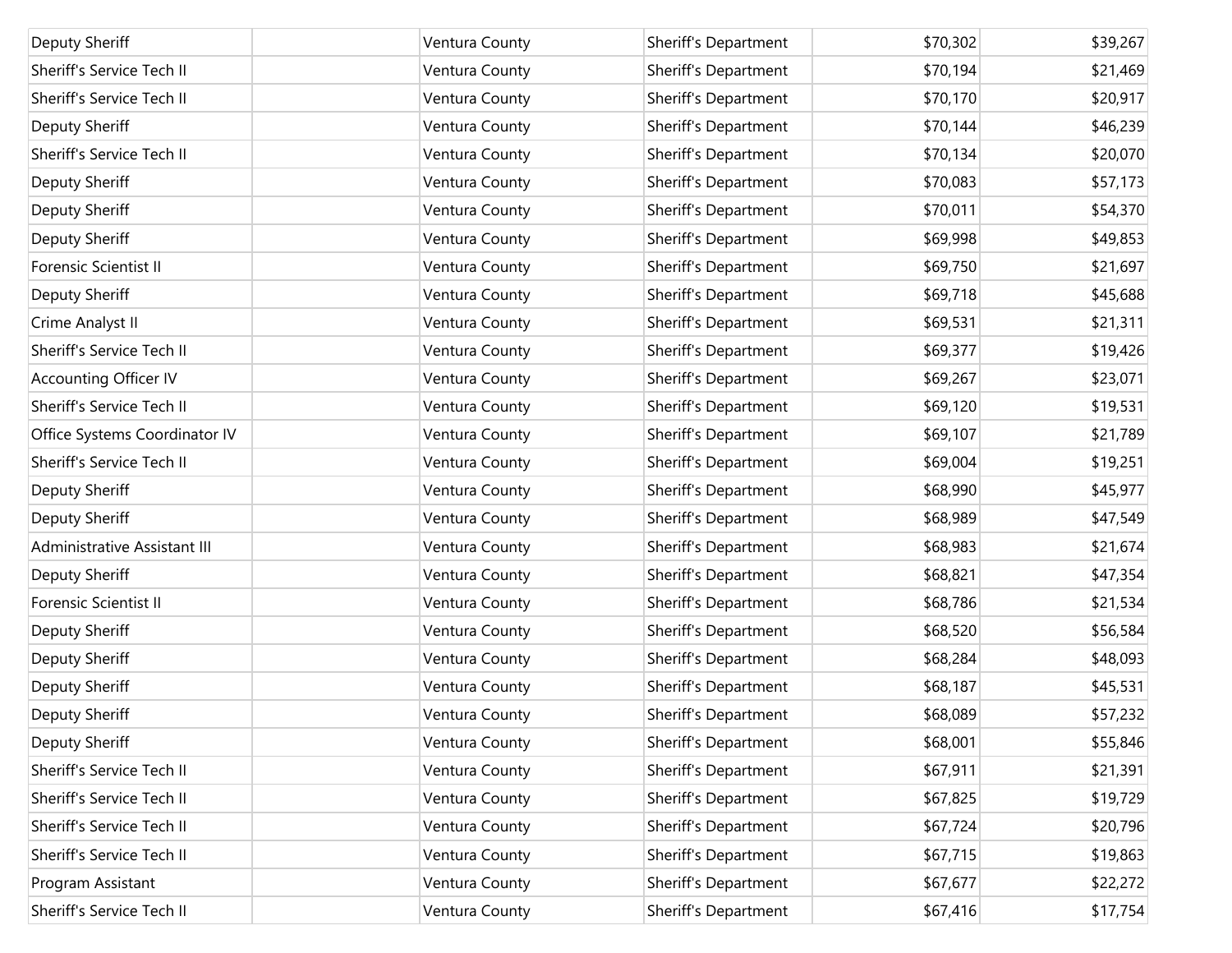| Sheriff's Service Tech II                    | Ventura County | Sheriff's Department | \$67,377 | \$19,393 |
|----------------------------------------------|----------------|----------------------|----------|----------|
|                                              |                |                      |          |          |
| Deputy Sheriff                               | Ventura County | Sheriff's Department | \$67,375 | \$45,611 |
| Deputy Sheriff                               | Ventura County | Sheriff's Department | \$67,310 | \$45,882 |
| Deputy Sheriff                               | Ventura County | Sheriff's Department | \$67,231 | \$47,190 |
| Office Systems Coordinator II                | Ventura County | Sheriff's Department | \$67,194 | \$20,022 |
| Deputy Sheriff                               | Ventura County | Sheriff's Department | \$67,106 | \$43,625 |
| Administrative Assistant II                  | Ventura County | Sheriff's Department | \$67,016 | \$20,672 |
| Deputy Sheriff                               | Ventura County | Sheriff's Department | \$66,846 | \$45,101 |
| Sheriff's Tech Commun Spec II                | Ventura County | Sheriff's Department | \$66,772 | \$19,788 |
| Deputy Sheriff                               | Ventura County | Sheriff's Department | \$66,653 | \$45,837 |
| Office Systems Coordinator II                | Ventura County | Sheriff's Department | \$66,560 | \$21,363 |
| Sheriff's Service Tech II                    | Ventura County | Sheriff's Department | \$66,542 | \$19,752 |
| Deputy Sheriff                               | Ventura County | Sheriff's Department | \$66,482 | \$44,856 |
| Deputy Sheriff                               | Ventura County | Sheriff's Department | \$66,204 | \$53,341 |
| Deputy Sheriff                               | Ventura County | Sheriff's Department | \$66,092 | \$47,040 |
| Deputy Sheriff                               | Ventura County | Sheriff's Department | \$66,082 | \$45,216 |
| Sheriff's Service Tech II                    | Ventura County | Sheriff's Department | \$66,026 | \$18,582 |
| Jail Cook                                    | Ventura County | Sheriff's Department | \$65,970 | \$17,897 |
| Sheriff's Sergeant                           | Ventura County | Sheriff's Department | \$65,715 | \$593    |
| <b>Sheriff Custody Records</b><br>Supervisor | Ventura County | Sheriff's Department | \$65,667 | \$19,544 |
| Sheriff's Service Tech II                    | Ventura County | Sheriff's Department | \$65,495 | \$19,512 |
| Deputy Sheriff                               | Ventura County | Sheriff's Department | \$65,431 | \$44,758 |
| Sheriff's Service Tech II                    | Ventura County | Sheriff's Department | \$65,362 | \$18,608 |
| Deputy Sheriff                               | Ventura County | Sheriff's Department | \$65,362 | \$45,817 |
| Administrative Assistant II-NE               | Ventura County | Sheriff's Department | \$65,354 | \$21,162 |
| Jail Cook                                    | Ventura County | Sheriff's Department | \$65,169 | \$17,952 |
| Senior Sheriff Int & RIs Spec                | Ventura County | Sheriff's Department | \$65,169 | \$18,664 |
| Sheriff's Service Tech II                    | Ventura County | Sheriff's Department | \$65,159 | \$20,374 |
| Senior Sheriff Int & RIs Spec                | Ventura County | Sheriff's Department | \$65,005 | \$18,644 |
| Administrative Assistant II-NE               | Ventura County | Sheriff's Department | \$64,797 | \$20,570 |
| Deputy Sheriff                               | Ventura County | Sheriff's Department | \$64,720 | \$45,686 |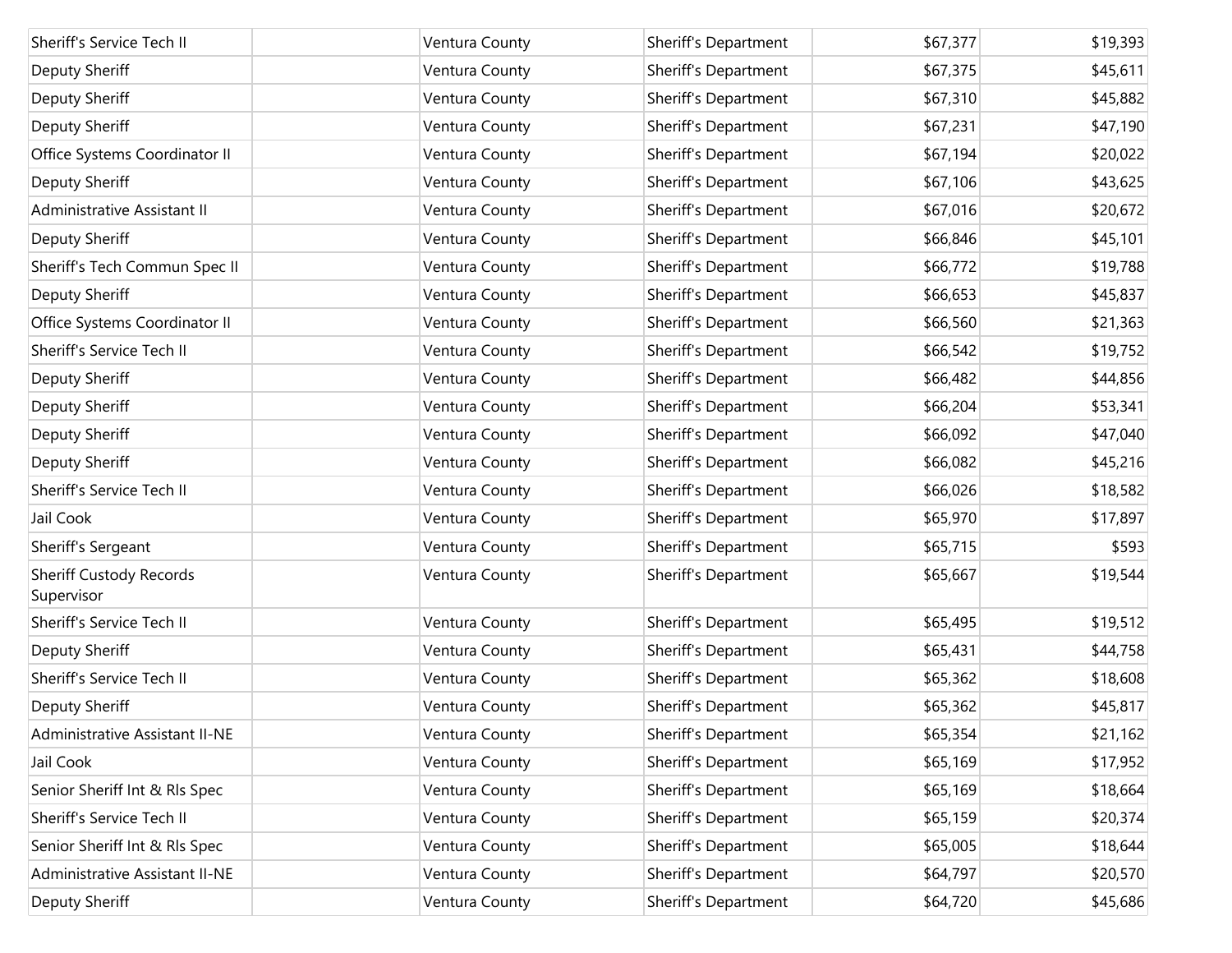| Sheriff's Service Tech II                    | Ventura County | Sheriff's Department | \$64,558 | \$18,302 |
|----------------------------------------------|----------------|----------------------|----------|----------|
| Deputy Sheriff                               | Ventura County | Sheriff's Department | \$64,538 | \$38,435 |
| Sheriff's Service Tech I                     | Ventura County | Sheriff's Department | \$64,409 | \$16,987 |
| Senior Sheriff Int & RIs Spec                | Ventura County | Sheriff's Department | \$64,365 | \$18,563 |
| Deputy Sheriff                               | Ventura County | Sheriff's Department | \$64,363 | \$50,990 |
| Crime Analyst II                             | Ventura County | Sheriff's Department | \$64,360 | \$19,764 |
| Sheriff's Service Tech II                    | Ventura County | Sheriff's Department | \$64,222 | \$19,774 |
| Deputy Sheriff                               | Ventura County | Sheriff's Department | \$64,215 | \$51,660 |
| Sheriff's Service Tech II                    | Ventura County | Sheriff's Department | \$64,158 | \$20,034 |
| Jail Cook                                    | Ventura County | Sheriff's Department | \$64,121 | \$16,635 |
| Deputy Sheriff                               | Ventura County | Sheriff's Department | \$64,082 | \$37,509 |
| Deputy Sheriff                               | Ventura County | Sheriff's Department | \$63,975 | \$45,570 |
| Deputy Sheriff                               | Ventura County | Sheriff's Department | \$63,722 | \$53,122 |
| Sheriff Intake & Release Spec                | Ventura County | Sheriff's Department | \$63,469 | \$17,879 |
| <b>Fiscal Specialist III</b>                 | Ventura County | Sheriff's Department | \$63,455 | \$21,357 |
| Administrative Assistant II-NE               | Ventura County | Sheriff's Department | \$63,328 | \$20,173 |
| Sheriff's Service Tech II                    | Ventura County | Sheriff's Department | \$63,303 | \$19,871 |
| <b>Sheriff Custody Records</b><br>Supervisor | Ventura County | Sheriff's Department | \$63,293 | \$18,672 |
| Sheriff's Service Tech II                    | Ventura County | Sheriff's Department | \$63,168 | \$20,519 |
| Sheriff's Service Tech I                     | Ventura County | Sheriff's Department | \$63,154 | \$16,743 |
| Administrative Assistant II                  | Ventura County | Sheriff's Department | \$63,153 | \$20,030 |
| Deputy Sheriff                               | Ventura County | Sheriff's Department | \$63,111 | \$45,414 |
| Program Administrator II                     | Ventura County | Sheriff's Department | \$62,772 | \$20,033 |
| Administrative Assistant II-NE               | Ventura County | Sheriff's Department | \$62,500 | \$20,644 |
| Sheriff Intake & Release Spec                | Ventura County | Sheriff's Department | \$62,294 | \$17,174 |
| Forensic Scientist II                        | Ventura County | Sheriff's Department | \$62,281 | \$20,456 |
| Sheriff's Service Tech II                    | Ventura County | Sheriff's Department | \$62,151 | \$20,914 |
| Deputy Sheriff                               | Ventura County | Sheriff's Department | \$62,147 | \$52,801 |
| Supervisor-Sheriff Food Svcs                 | Ventura County | Sheriff's Department | \$62,130 | \$19,907 |
| Sheriff's Service Tech II                    | Ventura County | Sheriff's Department | \$62,052 | \$19,920 |
| Senior Deputy Sheriff                        | Ventura County | Sheriff's Department | \$61,848 | \$38,424 |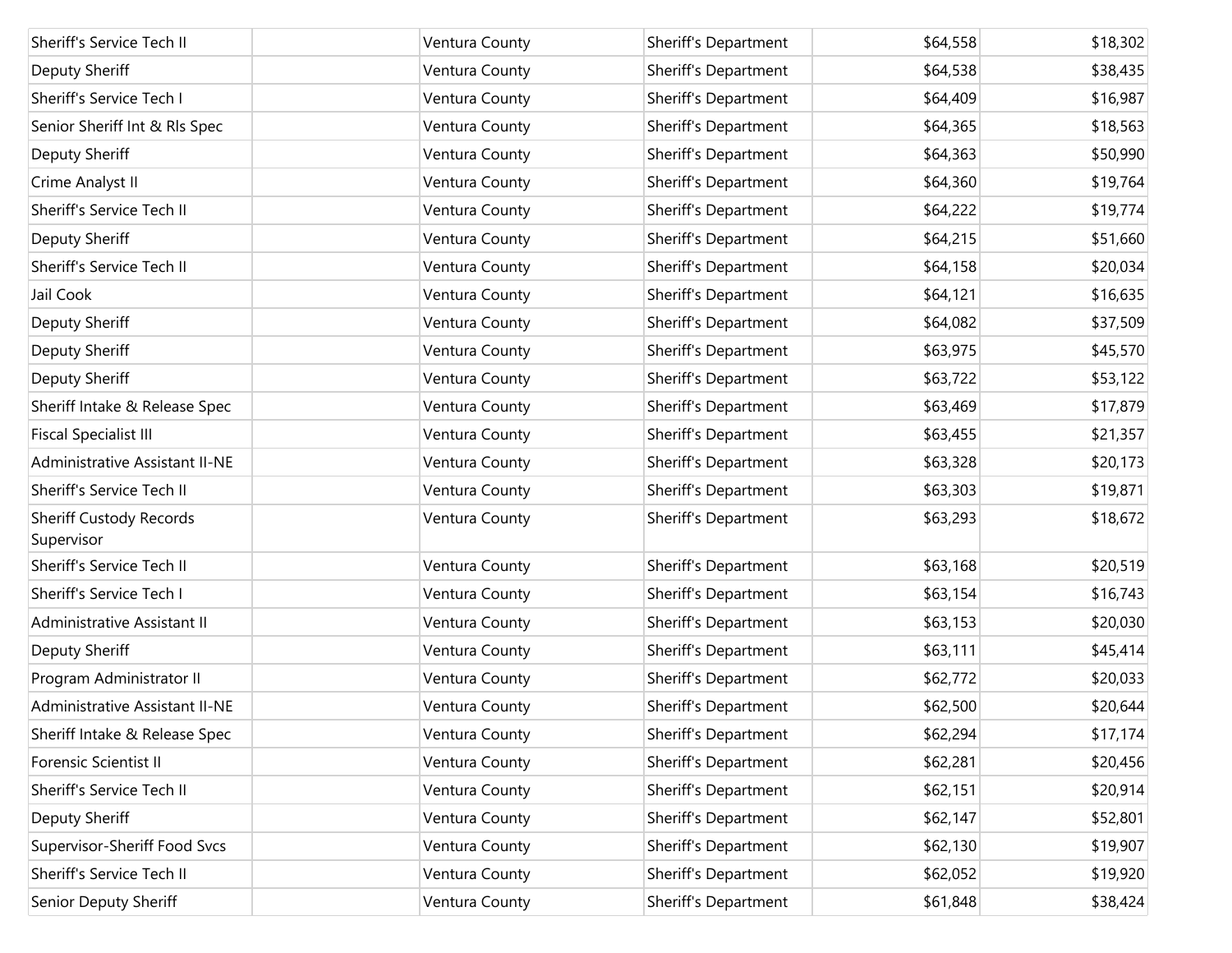| Administrative Assistant II-NE               | Ventura County | Sheriff's Department | \$61,847 | \$19,466 |
|----------------------------------------------|----------------|----------------------|----------|----------|
| Sheriff's Service Tech II                    | Ventura County | Sheriff's Department | \$61,818 | \$20,463 |
| <b>Sheriff Custody Records</b><br>Supervisor | Ventura County | Sheriff's Department | \$61,690 | \$18,265 |
| Sheriff's Service Tech I                     | Ventura County | Sheriff's Department | \$61,659 | \$17,388 |
| Sheriff's Service Tech II                    | Ventura County | Sheriff's Department | \$61,300 | \$19,952 |
| Jail Cook                                    | Ventura County | Sheriff's Department | \$61,282 | \$17,215 |
| Sheriff's Service Tech II                    | Ventura County | Sheriff's Department | \$61,114 | \$20,288 |
| Jail Cook                                    | Ventura County | Sheriff's Department | \$61,072 | \$17,233 |
| Program Assistant                            | Ventura County | Sheriff's Department | \$61,052 | \$21,188 |
| Program Administrator II                     | Ventura County | Sheriff's Department | \$60,883 | \$22,304 |
| Sheriff's Service Tech I                     | Ventura County | Sheriff's Department | \$60,830 | \$15,951 |
| Sheriff's Service Tech II                    | Ventura County | Sheriff's Department | \$60,694 | \$19,676 |
| Jail Cook                                    | Ventura County | Sheriff's Department | \$60,541 | \$17,927 |
| Sheriff's Service Tech II                    | Ventura County | Sheriff's Department | \$60,461 | \$18,377 |
| Administrative Assistant II-NE               | Ventura County | Sheriff's Department | \$60,433 | \$20,480 |
| Jail Cook                                    | Ventura County | Sheriff's Department | \$60,315 | \$17,200 |
| Deputy Sheriff                               | Ventura County | Sheriff's Department | \$60,196 | \$42,903 |
| <b>Administrative Assistant I-NE</b>         | Ventura County | Sheriff's Department | \$60,064 | \$19,391 |
| <b>Forensic Scientist III</b>                | Ventura County | Sheriff's Department | \$60,062 | \$11,371 |
| Sheriff's Service Tech I                     | Ventura County | Sheriff's Department | \$60,002 | \$18,211 |
| Senior Sheriff Int & Rls Spec                | Ventura County | Sheriff's Department | \$59,935 | \$18,792 |
| Sheriff's Service Tech II                    | Ventura County | Sheriff's Department | \$59,872 | \$20,122 |
| Sheriff Intake & Release Spec                | Ventura County | Sheriff's Department | \$59,797 | \$17,903 |
| Jail Cook                                    | Ventura County | Sheriff's Department | \$59,688 | \$17,645 |
| Administrative Assistant II-NE               | Ventura County | Sheriff's Department | \$59,238 | \$19,769 |
| Program Administrator I                      | Ventura County | Sheriff's Department | \$59,214 | \$22,224 |
| Administrative Assistant I                   | Ventura County | Sheriff's Department | \$58,879 | \$19,871 |
| Deputy Sheriff                               | Ventura County | Sheriff's Department | \$58,790 | \$53,870 |
| Jail Cook                                    | Ventura County | Sheriff's Department | \$58,581 | \$16,498 |
| <b>Administrative Assistant II-NE</b>        | Ventura County | Sheriff's Department | \$58,291 | \$19,466 |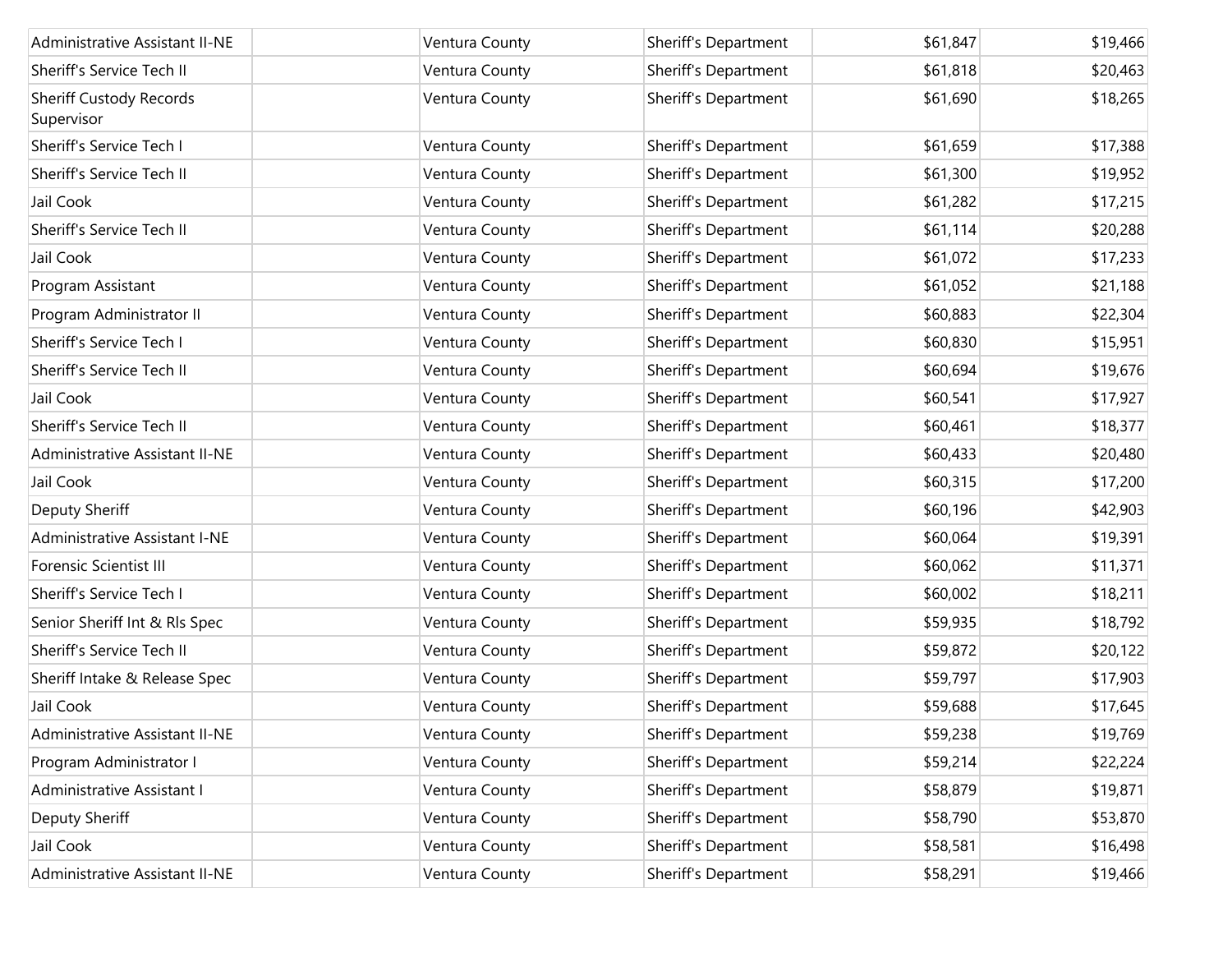| <b>Sheriff Custody Records</b><br>Supervisor | Ventura County | Sheriff's Department | \$58,211 | \$19,712 |
|----------------------------------------------|----------------|----------------------|----------|----------|
| Sheriff's Service Tech II                    | Ventura County | Sheriff's Department | \$58,196 | \$19,049 |
| Sheriff's Sergeant                           | Ventura County | Sheriff's Department | \$58,013 | \$21,550 |
| Sheriff's Service Tech II                    | Ventura County | Sheriff's Department | \$57,934 | \$18,566 |
| Sheriff Intake & Release Spec                | Ventura County | Sheriff's Department | \$57,924 | \$17,900 |
| Sheriff's Service Tech II                    | Ventura County | Sheriff's Department | \$57,795 | \$18,285 |
| Sheriff's Service Tech I                     | Ventura County | Sheriff's Department | \$57,445 | \$16,288 |
| Sheriff's Service Tech II                    | Ventura County | Sheriff's Department | \$57,441 | \$16,052 |
| Jail Cook                                    | Ventura County | Sheriff's Department | \$57,417 | \$16,144 |
| Sheriff's Service Tech II                    | Ventura County | Sheriff's Department | \$57,369 | \$19,676 |
| Jail Cook                                    | Ventura County | Sheriff's Department | \$57,274 | \$16,992 |
| Sheriff's Service Tech II                    | Ventura County | Sheriff's Department | \$57,062 | \$19,676 |
| Sheriff's Service Tech II                    | Ventura County | Sheriff's Department | \$56,838 | \$17,949 |
| Sheriff's Tech Commun Spec II                | Ventura County | Sheriff's Department | \$56,804 | \$13,348 |
| Jail Cook                                    | Ventura County | Sheriff's Department | \$56,760 | \$16,758 |
| Sheriff Intake & Release Spec                | Ventura County | Sheriff's Department | \$56,635 | \$17,185 |
| Sheriff's Captain                            | Ventura County | Sheriff's Department | \$56,566 | \$19,853 |
| Sheriff's Tech Commun Spec II                | Ventura County | Sheriff's Department | \$56,507 | \$17,904 |
| Sheriff's Service Tech II                    | Ventura County | Sheriff's Department | \$56,392 | \$18,229 |
| Sheriff's Service Tech II                    | Ventura County | Sheriff's Department | \$56,266 | \$17,805 |
| Sheriff Intake & Release Spec                | Ventura County | Sheriff's Department | \$56,236 | \$17,669 |
| Jail Cook                                    | Ventura County | Sheriff's Department | \$56,179 | \$14,667 |
| Deputy Sheriff                               | Ventura County | Sheriff's Department | \$55,991 | \$28,635 |
| Sheriff's Service Tech II                    | Ventura County | Sheriff's Department | \$55,984 | \$18,820 |
| Sheriff Intake & Release Spec                | Ventura County | Sheriff's Department | \$55,915 | \$18,250 |
| Photographic/Imaging Svcs<br>Tech            | Ventura County | Sheriff's Department | \$55,812 | \$18,434 |
| Sheriff's Service Tech II                    | Ventura County | Sheriff's Department | \$55,638 | \$18,636 |
| Sheriff's Service Tech I                     | Ventura County | Sheriff's Department | \$55,591 | \$17,060 |
| Supervisor-Sheriff Food Svcs                 | Ventura County | Sheriff's Department | \$55,547 | \$18,641 |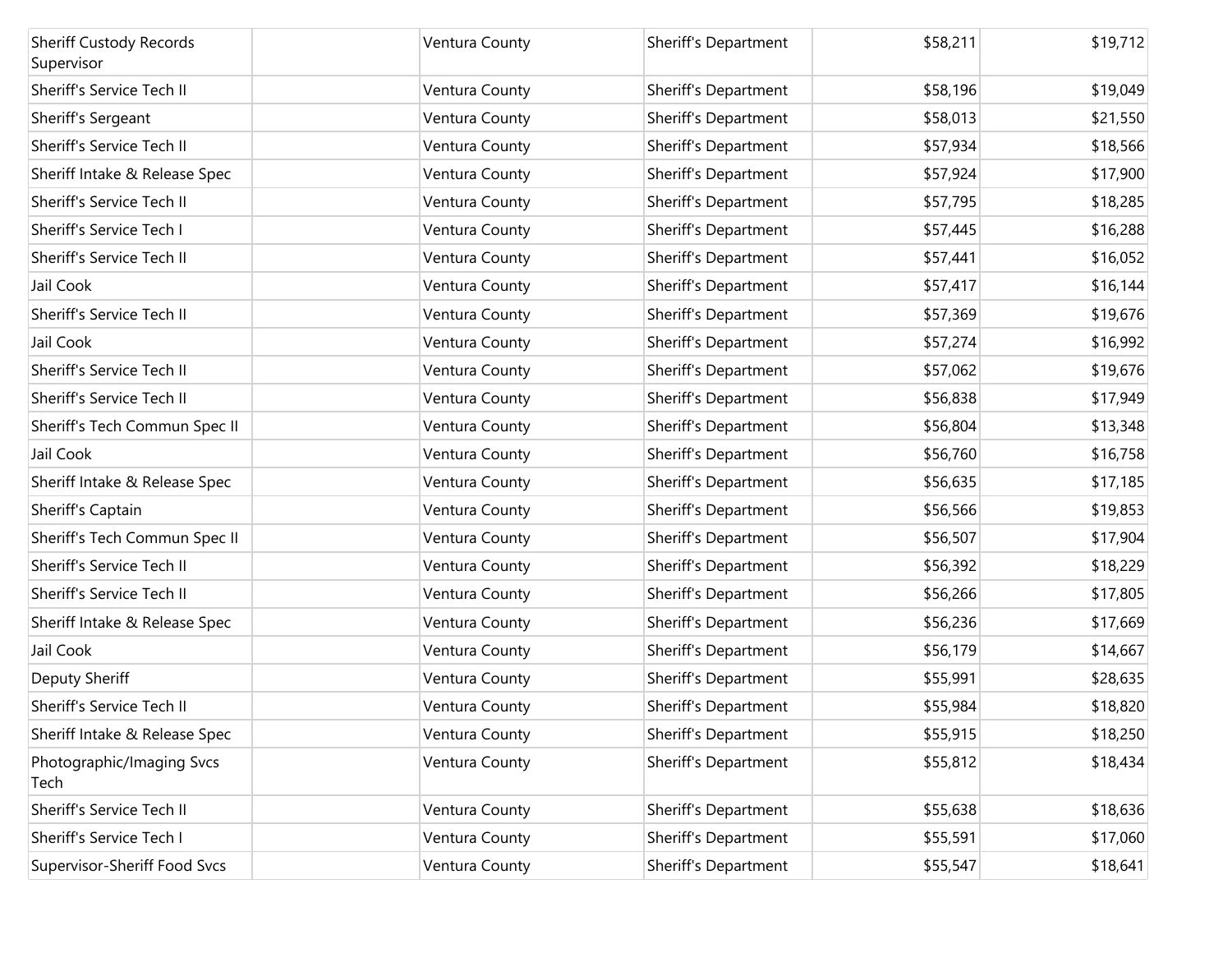| <b>Sheriff Custody Records</b><br>Supervisor | Ventura County | Sheriff's Department | \$55,390 | \$18,678 |
|----------------------------------------------|----------------|----------------------|----------|----------|
| Jail Cook                                    | Ventura County | Sheriff's Department | \$55,368 | \$17,316 |
| Management Assistant I                       | Ventura County | Sheriff's Department | \$55,272 | \$18,314 |
| Fiscal Technician II                         | Ventura County | Sheriff's Department | \$54,891 | \$18,230 |
| Administrative Assistant I-NE                | Ventura County | Sheriff's Department | \$54,606 | \$19,000 |
| Administrative Assistant I-NE                | Ventura County | Sheriff's Department | \$54,395 | \$18,693 |
| Sheriff's Service Tech II                    | Ventura County | Sheriff's Department | \$54,240 | \$19,701 |
| Senior Sheriff Cust Rec<br>Supervisor        | Ventura County | Sheriff's Department | \$54,234 | \$18,952 |
| Senior Sheriff Records<br>Supervisor         | Ventura County | Sheriff's Department | \$53,727 | \$18,911 |
| Photographic/Imaging Svcs<br>Tech            | Ventura County | Sheriff's Department | \$53,561 | \$17,247 |
| Sheriff's Service Tech I                     | Ventura County | Sheriff's Department | \$53,500 | \$19,095 |
| Sheriff Records Supervisor                   | Ventura County | Sheriff's Department | \$53,400 | \$18,122 |
| Management Assistant III                     | Ventura County | Sheriff's Department | \$53,388 | \$18,085 |
| Manager-Sheriff Personnel Svcs               | Ventura County | Sheriff's Department | \$53,321 | \$14,983 |
| <b>Administrative Assistant I-NE</b>         | Ventura County | Sheriff's Department | \$53,200 | \$19,357 |
| Jail Cook                                    | Ventura County | Sheriff's Department | \$53,142 | \$17,461 |
| Jail Cook                                    | Ventura County | Sheriff's Department | \$53,028 | \$17,687 |
| Sheriff's Service Tech II                    | Ventura County | Sheriff's Department | \$52,798 | \$19,676 |
| Sheriff Intake & Release Spec                | Ventura County | Sheriff's Department | \$52,781 | \$16,217 |
| <b>Administrative Assistant I-NE</b>         | Ventura County | Sheriff's Department | \$52,766 | \$18,660 |
| Sheriff's Service Tech I                     | Ventura County | Sheriff's Department | \$52,761 | \$16,994 |
| <b>Administrative Assistant II-NE</b>        | Ventura County | Sheriff's Department | \$52,671 | \$18,672 |
| Deputy Sheriff                               | Ventura County | Sheriff's Department | \$52,553 | \$31,726 |
| Jail Cook                                    | Ventura County | Sheriff's Department | \$52,506 | \$15,920 |
| Sheriff Records Specialist II                | Ventura County | Sheriff's Department | \$52,422 | \$18,258 |
| Deputy Sheriff                               | Ventura County | Sheriff's Department | \$52,308 | \$0      |
| Sheriff Intake & Release Spec                | Ventura County | Sheriff's Department | \$52,268 | \$16,918 |
| Administrative Assistant I-NE                | Ventura County | Sheriff's Department | \$52,263 | \$17,525 |
| Sheriff's Service Tech I                     | Ventura County | Sheriff's Department | \$52,143 | \$15,314 |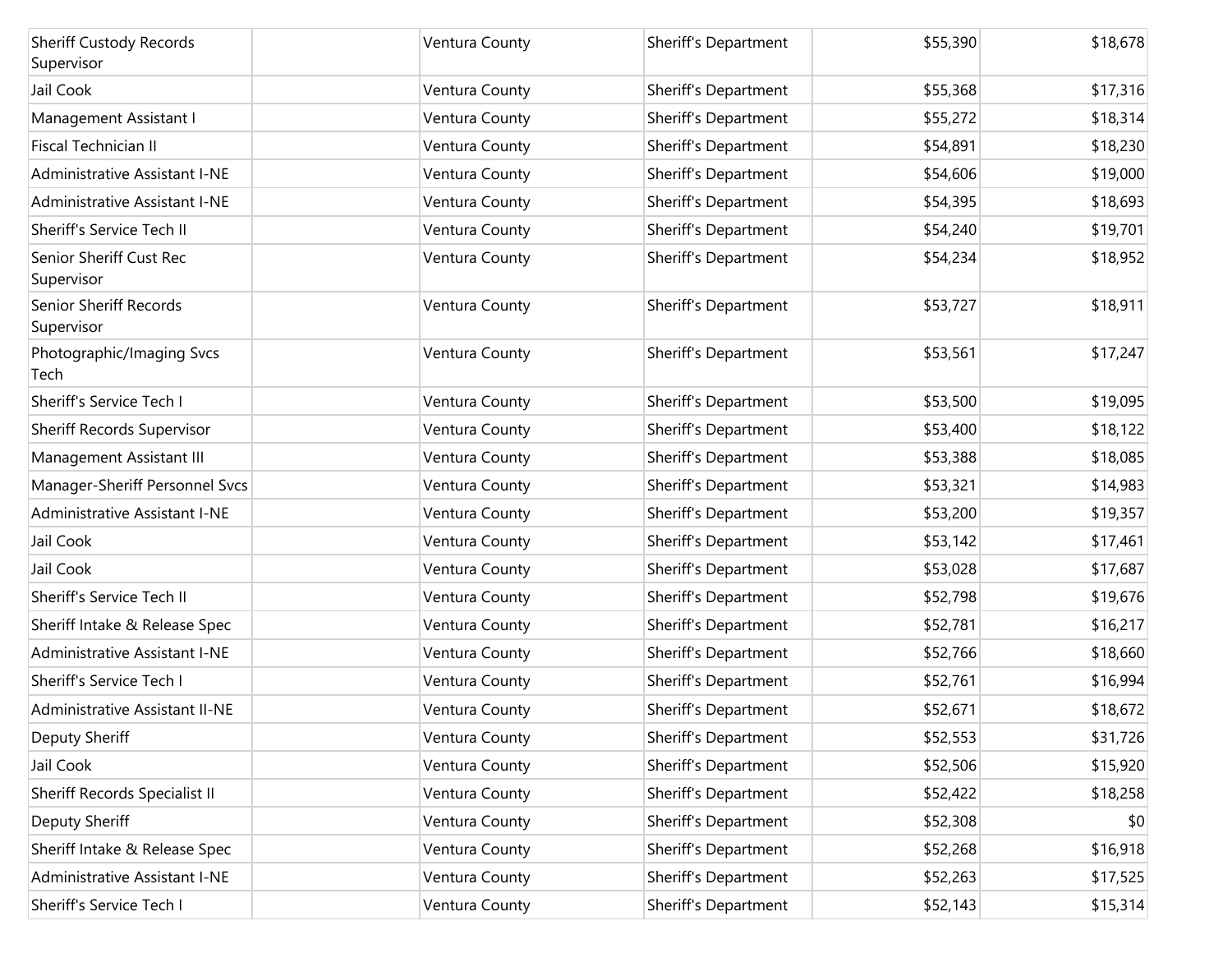| Sheriff Intake & Release Spec     | Ventura County | Sheriff's Department | \$52,133 | \$17,565 |
|-----------------------------------|----------------|----------------------|----------|----------|
| Crime Analyst I                   | Ventura County | Sheriff's Department | \$51,684 | \$16,044 |
| Forensic Scientist I              | Ventura County | Sheriff's Department | \$51,642 | \$17,402 |
| Fiscal Technician II              | Ventura County | Sheriff's Department | \$51,588 | \$17,829 |
| <b>Deputy Sheriff</b>             | Ventura County | Sheriff's Department | \$51,523 | \$593    |
| Sheriff Intake & Release Spec     | Ventura County | Sheriff's Department | \$51,424 | \$17,108 |
| Sheriff's Service Tech I          | Ventura County | Sheriff's Department | \$51,305 | \$15,416 |
| <b>Sheriff Records Supervisor</b> | Ventura County | Sheriff's Department | \$51,189 | \$18,666 |
| <b>Sheriff Records Supervisor</b> | Ventura County | Sheriff's Department | \$51,140 | \$19,456 |
| Jail Cook                         | Ventura County | Sheriff's Department | \$51,140 | \$16,695 |
| Administrative Assistant I-NE     | Ventura County | Sheriff's Department | \$50,701 | \$19,064 |
| Jail Cook                         | Ventura County | Sheriff's Department | \$50,693 | \$16,683 |
| Jail Cook                         | Ventura County | Sheriff's Department | \$50,680 | \$16,138 |
| Office Systems Coordinator III    | Ventura County | Sheriff's Department | \$50,494 | \$15,431 |
| Sheriff Intake & Release Spec     | Ventura County | Sheriff's Department | \$50,429 | \$17,002 |
| Administrative Assistant I-NE     | Ventura County | Sheriff's Department | \$50,232 | \$17,528 |
| Fiscal Technician II              | Ventura County | Sheriff's Department | \$50,041 | \$18,111 |
| Management Assistant II           | Ventura County | Sheriff's Department | \$50,004 | \$17,616 |
| Program Administrator I           | Ventura County | Sheriff's Department | \$49,872 | \$17,833 |
| Sheriff's Service Tech II         | Ventura County | Sheriff's Department | \$49,590 | \$18,636 |
| <b>Forensic Scientist III</b>     | Ventura County | Sheriff's Department | \$49,550 | \$16,698 |
| Sheriff Intake & Release Spec     | Ventura County | Sheriff's Department | \$49,469 | \$17,878 |
| Jail Cook                         | Ventura County | Sheriff's Department | \$49,455 | \$15,791 |
| Sheriff's Service Tech I          | Ventura County | Sheriff's Department | \$49,167 | \$17,560 |
| Office Systems Coordinator II     | Ventura County | Sheriff's Department | \$49,006 | \$18,696 |
| Senior Sheriff Records Spec       | Ventura County | Sheriff's Department | \$48,941 | \$17,101 |
| Jail Cook                         | Ventura County | Sheriff's Department | \$48,854 | \$14,779 |
| Forensic Scientist II             | Ventura County | Sheriff's Department | \$48,830 | \$16,425 |
| Sheriff's Service Tech I          | Ventura County | Sheriff's Department | \$48,739 | \$16,091 |
| Clerical Supervisor I             | Ventura County | Sheriff's Department | \$48,691 | \$18,353 |
| Deputy Sheriff                    | Ventura County | Sheriff's Department | \$48,655 | \$32,635 |
| <b>Deputy Sheriff Trainee</b>     | Ventura County | Sheriff's Department | \$48,543 | \$18,452 |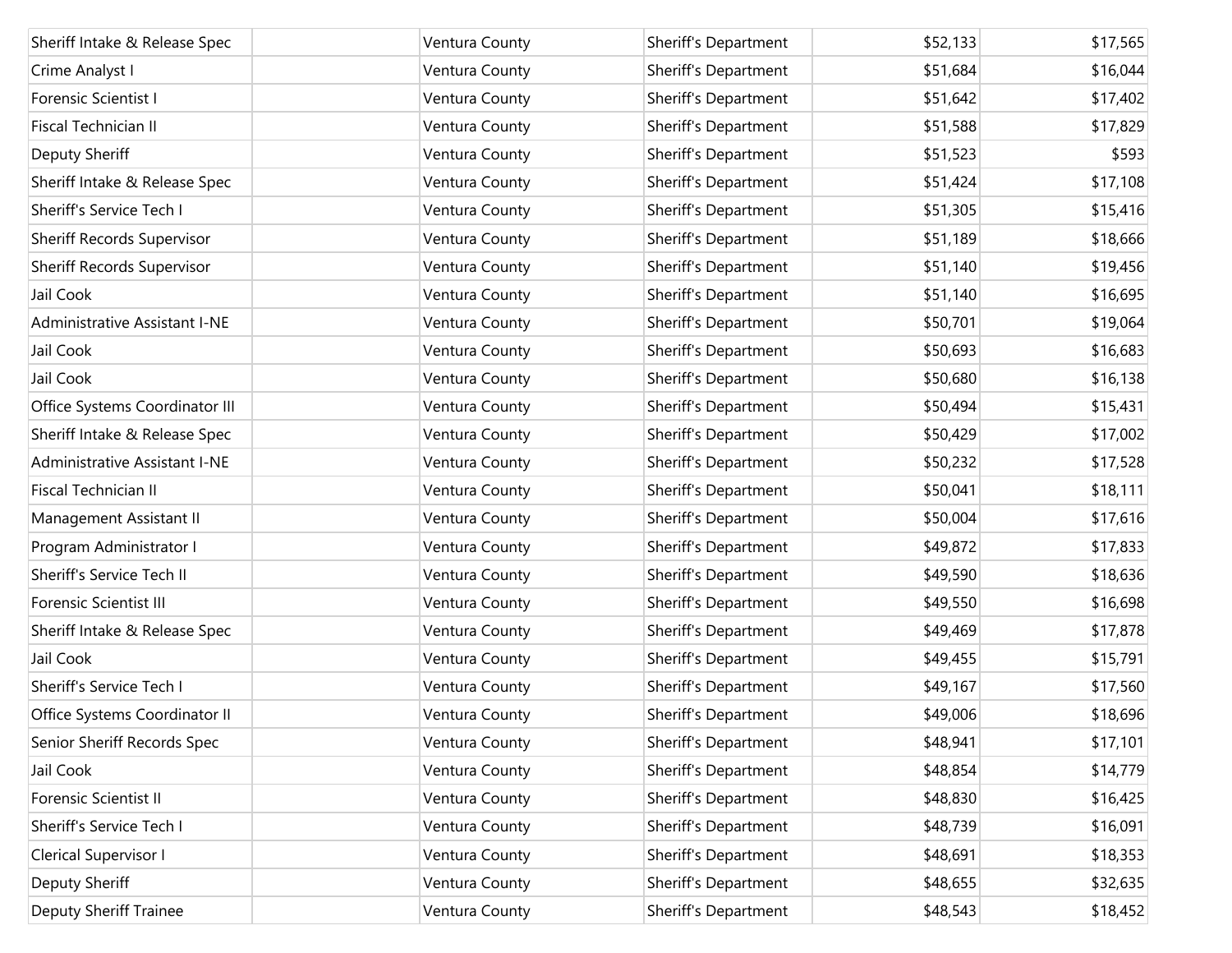| Management Assistant II               | Ventura County | Sheriff's Department | \$48,498 | \$16,685 |
|---------------------------------------|----------------|----------------------|----------|----------|
| Senior Sheriff Records Spec           | Ventura County | Sheriff's Department | \$48,423 | \$17,081 |
| Legal Processing Assistant III        | Ventura County | Sheriff's Department | \$48,416 | \$17,474 |
| Sheriff Records Specialist II         | Ventura County | Sheriff's Department | \$48,218 | \$17,445 |
| Management Assistant III              | Ventura County | Sheriff's Department | \$48,181 | \$17,805 |
| Jail Cook                             | Ventura County | Sheriff's Department | \$48,174 | \$15,832 |
| Sheriff's Service Tech II             | Ventura County | Sheriff's Department | \$48,080 | \$17,169 |
| Administrative Aide                   | Ventura County | Sheriff's Department | \$48,037 | \$17,231 |
| Sheriff's Service Tech I              | Ventura County | Sheriff's Department | \$48,025 | \$15,657 |
| Deputy Sheriff                        | Ventura County | Sheriff's Department | \$47,817 | \$619    |
| Deputy Sheriff                        | Ventura County | Sheriff's Department | \$47,465 | \$17,934 |
| Clerical Supervisor I                 | Ventura County | Sheriff's Department | \$47,384 | \$17,572 |
| Administrative Aide                   | Ventura County | Sheriff's Department | \$47,305 | \$17,127 |
| Management Assistant III              | Ventura County | Sheriff's Department | \$47,260 | \$16,947 |
| Office Assistant IV                   | Ventura County | Sheriff's Department | \$46,941 | \$16,589 |
| Info Processing Operator IV           | Ventura County | Sheriff's Department | \$46,858 | \$17,099 |
| Sheriff's Service Tech I              | Ventura County | Sheriff's Department | \$46,831 | \$17,109 |
| Sheriff's Service Tech I              | Ventura County | Sheriff's Department | \$46,827 | \$17,617 |
| Sheriff Records Specialist II         | Ventura County | Sheriff's Department | \$46,822 | \$17,654 |
| Administrative Assistant I-NE         | Ventura County | Sheriff's Department | \$46,759 | \$17,481 |
| Management Assistant II               | Ventura County | Sheriff's Department | \$46,576 | \$17,803 |
| Sheriff's Service Tech I              | Ventura County | Sheriff's Department | \$46,552 | \$16,116 |
| <b>Deputy Sheriff Trainee</b>         | Ventura County | Sheriff's Department | \$46,531 | \$22,181 |
| Deputy Sheriff                        | Ventura County | Sheriff's Department | \$46,522 | \$18,577 |
| Deputy Sheriff                        | Ventura County | Sheriff's Department | \$46,489 | \$18,488 |
| Deputy Sheriff                        | Ventura County | Sheriff's Department | \$46,477 | \$18,663 |
| Sheriff Records Specialist II         | Ventura County | Sheriff's Department | \$46,277 | \$16,603 |
| Custody Records Technician II         | Ventura County | Sheriff's Department | \$46,245 | \$16,882 |
| Sheriff Records Specialist II         | Ventura County | Sheriff's Department | \$46,162 | \$16,808 |
| Office Assistant III                  | Ventura County | Sheriff's Department | \$46,106 | \$16,550 |
| Management Assistant III              | Ventura County | Sheriff's Department | \$45,676 | \$25,026 |
| <b>Sheriff Fingerprint Specialist</b> | Ventura County | Sheriff's Department | \$45,537 | \$17,288 |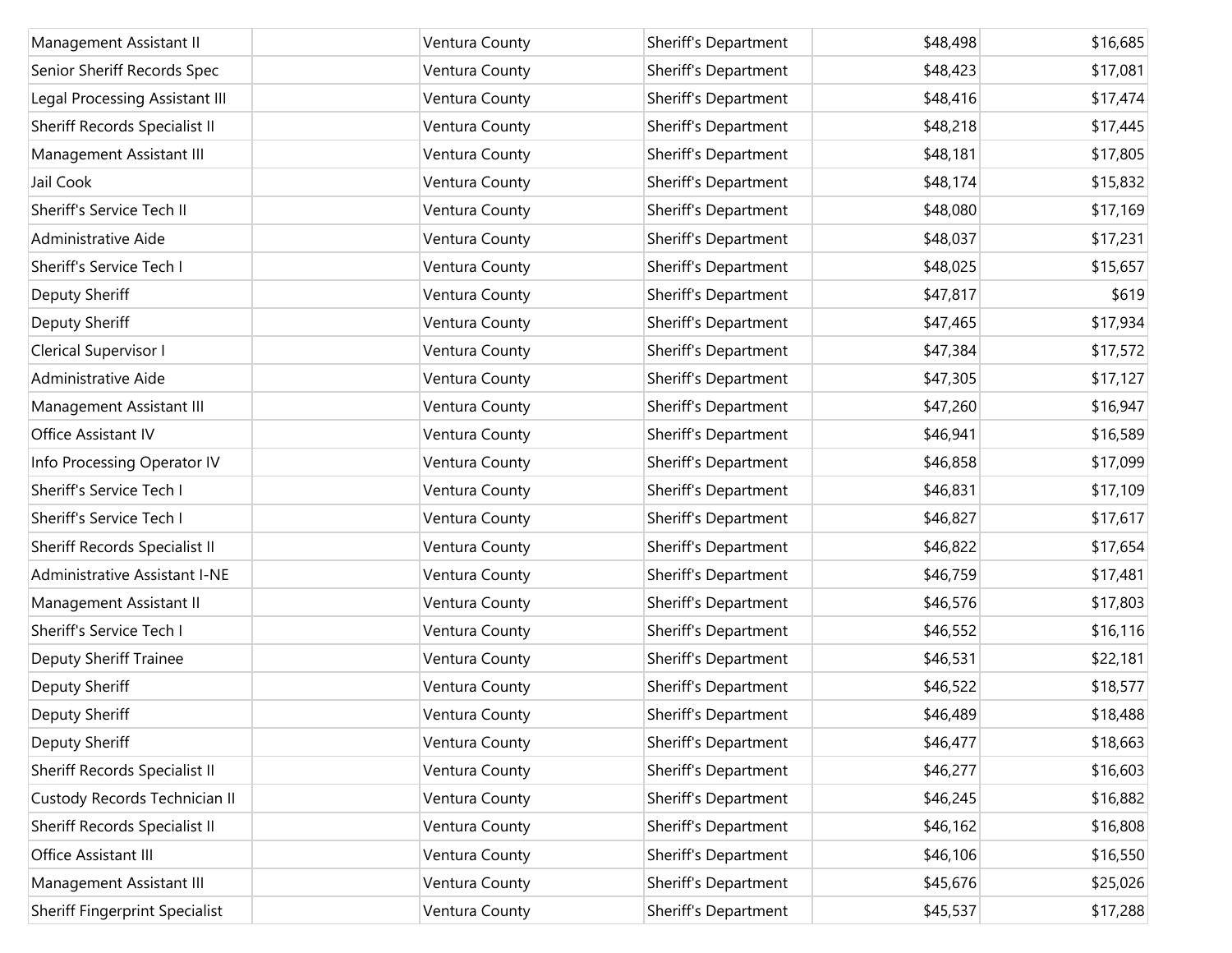| Administrative Aide                 | Ventura County | Sheriff's Department | \$45,526 | \$16,507 |
|-------------------------------------|----------------|----------------------|----------|----------|
| Senior Sheriff Records Spec         | Ventura County | Sheriff's Department | \$45,509 | \$18,759 |
| <b>Deputy Sheriff</b>               | Ventura County | Sheriff's Department | \$45,470 | \$17,613 |
| Office Assistant III                | Ventura County | Sheriff's Department | \$45,321 | \$15,947 |
| Sheriff Fingerprint Specialist      | Ventura County | Sheriff's Department | \$45,309 | \$17,037 |
| <b>Deputy Sheriff</b>               | Ventura County | Sheriff's Department | \$45,227 | \$17,699 |
| Deputy Sheriff                      | Ventura County | Sheriff's Department | \$45,129 | \$18,053 |
| Sheriff Intake & Release Spec       | Ventura County | Sheriff's Department | \$45,089 | \$15,588 |
| Office Assistant IV                 | Ventura County | Sheriff's Department | \$45,088 | \$16,631 |
| Sheriff's Service Tech I            | Ventura County | Sheriff's Department | \$45,055 | \$15,046 |
| Management Assistant II             | Ventura County | Sheriff's Department | \$45,014 | \$17,344 |
| Info Processing Operator IV         | Ventura County | Sheriff's Department | \$44,983 | \$17,128 |
| Sheriff's Service Tech I            | Ventura County | Sheriff's Department | \$44,976 | \$14,827 |
| Administrative Aide                 | Ventura County | Sheriff's Department | \$44,919 | \$17,283 |
| Sheriff's Service Tech I            | Ventura County | Sheriff's Department | \$44,795 | \$15,719 |
| Forensic Lab Technician             | Ventura County | Sheriff's Department | \$44,744 | \$16,993 |
| Sheriff's Service Tech II           | Ventura County | Sheriff's Department | \$44,680 | \$16,285 |
| Sheriff Intake & Release Spec       | Ventura County | Sheriff's Department | \$44,669 | \$16,656 |
| Sheriff Fingerprint Specialist      | Ventura County | Sheriff's Department | \$44,531 | \$17,111 |
| Deputy Sheriff                      | Ventura County | Sheriff's Department | \$44,439 | \$17,553 |
| <b>Sheriff Records Specialist I</b> | Ventura County | Sheriff's Department | \$44,362 | \$15,760 |
| Deputy Sheriff                      | Ventura County | Sheriff's Department | \$44,357 | \$18,458 |
| Senior Deputy Sheriff               | Ventura County | Sheriff's Department | \$44,350 | \$3,930  |
| Sheriff Records Specialist II       | Ventura County | Sheriff's Department | \$44,332 | \$17,574 |
| <b>Communications Operator III</b>  | Ventura County | Sheriff's Department | \$44,330 | \$16,869 |
| Sheriff Records Specialist II       | Ventura County | Sheriff's Department | \$44,288 | \$15,630 |
| Administrative Assistant I-NE       | Ventura County | Sheriff's Department | \$44,173 | \$16,635 |
| Deputy Sheriff                      | Ventura County | Sheriff's Department | \$44,145 | \$18,377 |
| Administrative Assistant I-NE       | Ventura County | Sheriff's Department | \$44,102 | \$18,252 |
| Senior Sheriff Records Spec         | Ventura County | Sheriff's Department | \$44,013 | \$16,940 |
| Info Processing Operator IV         | Ventura County | Sheriff's Department | \$43,888 | \$17,128 |
| Management Assistant II             | Ventura County | Sheriff's Department | \$43,805 | \$16,330 |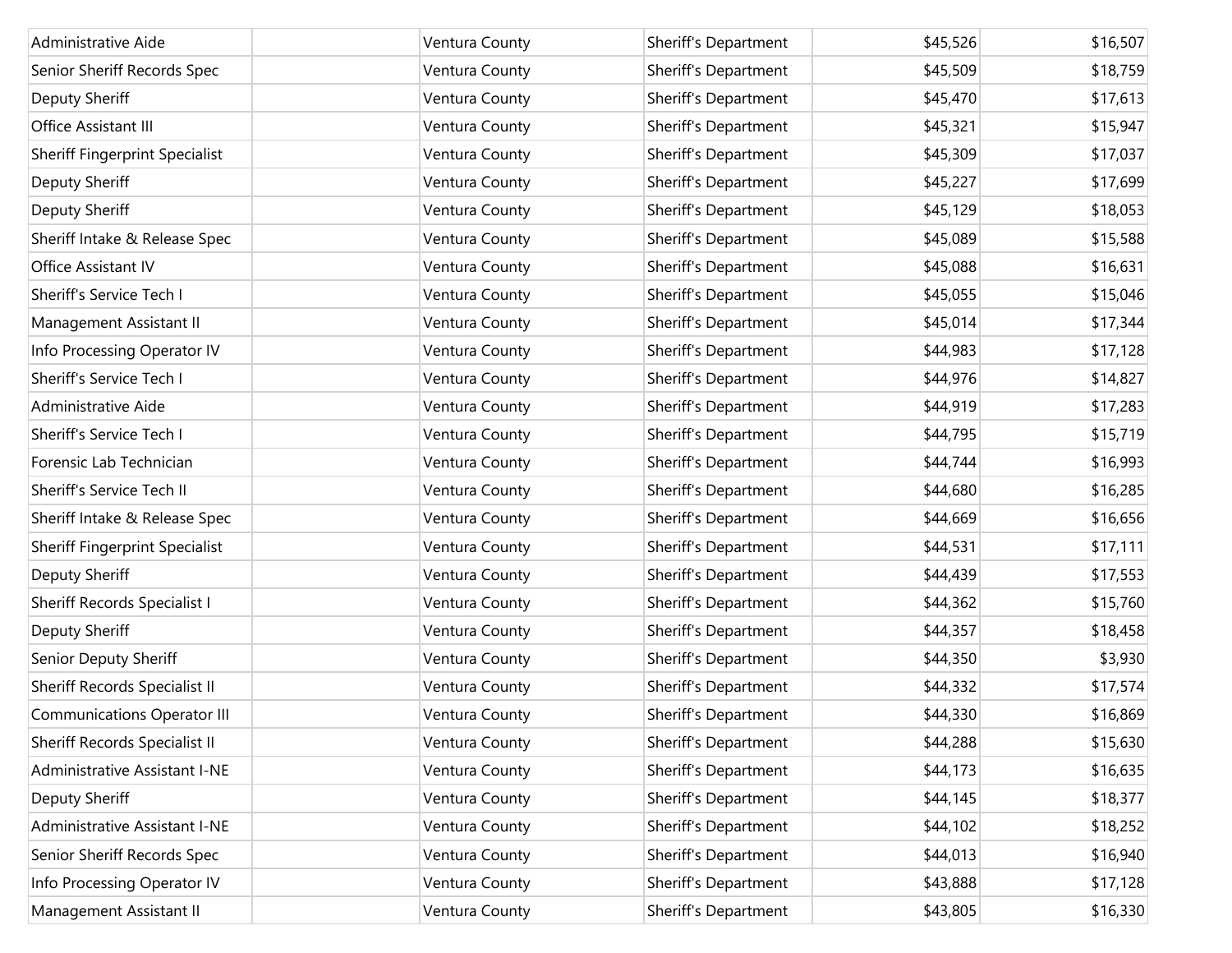| Sheriff Records Specialist II        | Ventura County | Sheriff's Department | \$43,645 | \$16,279 |
|--------------------------------------|----------------|----------------------|----------|----------|
| Deputy Sheriff                       | Ventura County | Sheriff's Department | \$43,625 | \$30,296 |
| Info Processing Operator IV          | Ventura County | Sheriff's Department | \$43,612 | \$17,082 |
| Deputy Sheriff                       | Ventura County | Sheriff's Department | \$43,596 | \$17,611 |
| Management Assistant II              | Ventura County | Sheriff's Department | \$43,536 | \$16,883 |
| Deputy Sheriff                       | Ventura County | Sheriff's Department | \$43,375 | \$17,875 |
| Custody Records Technician II        | Ventura County | Sheriff's Department | \$43,314 | \$16,673 |
| Sheriff Records Specialist II        | Ventura County | Sheriff's Department | \$43,263 | \$17,138 |
| Legal Processing Assistant II        | Ventura County | Sheriff's Department | \$43,226 | \$16,757 |
| Management Assistant I               | Ventura County | Sheriff's Department | \$43,152 | \$15,445 |
| Deputy Sheriff                       | Ventura County | Sheriff's Department | \$43,088 | \$17,699 |
| Office Assistant III                 | Ventura County | Sheriff's Department | \$43,052 | \$16,637 |
| Sheriff Intake & Release Spec        | Ventura County | Sheriff's Department | \$42,945 | \$16,152 |
| Forensic Scientist I                 | Ventura County | Sheriff's Department | \$42,918 | \$16,040 |
| Custody Records Technician II        | Ventura County | Sheriff's Department | \$42,894 | \$16,453 |
| Deputy Sheriff                       | Ventura County | Sheriff's Department | \$42,774 | \$23,133 |
| Legal Processing Assistant II        | Ventura County | Sheriff's Department | \$42,472 | \$15,295 |
| Forensic Lab Technician              | Ventura County | Sheriff's Department | \$42,463 | \$16,634 |
| Sheriff's Service Tech I             | Ventura County | Sheriff's Department | \$42,457 | \$15,255 |
| Legal Processing Assistant II        | Ventura County | Sheriff's Department | \$42,211 | \$15,293 |
| <b>Fiscal Assistant IV</b>           | Ventura County | Sheriff's Department | \$41,971 | \$16,495 |
| Investigative Assistant II           | Ventura County | Sheriff's Department | \$41,604 | \$17,310 |
| Deputy Sheriff                       | Ventura County | Sheriff's Department | \$41,595 | \$18,488 |
| <b>Administrative Assistant I-NE</b> | Ventura County | Sheriff's Department | \$41,580 | \$15,823 |
| Deputy Sheriff                       | Ventura County | Sheriff's Department | \$41,545 | \$17,580 |
| Sheriff Records Specialist II        | Ventura County | Sheriff's Department | \$41,543 | \$16,522 |
| Photographic/Imaging Svcs<br>Tech    | Ventura County | Sheriff's Department | \$41,280 | \$8,434  |
| Management Assistant I               | Ventura County | Sheriff's Department | \$40,947 | \$16,391 |
| Courier II                           | Ventura County | Sheriff's Department | \$40,876 | \$14,498 |
| Sheriff Records Specialist II        | Ventura County | Sheriff's Department | \$40,712 | \$16,496 |
| Administrative Aide                  | Ventura County | Sheriff's Department | \$40,670 | \$16,658 |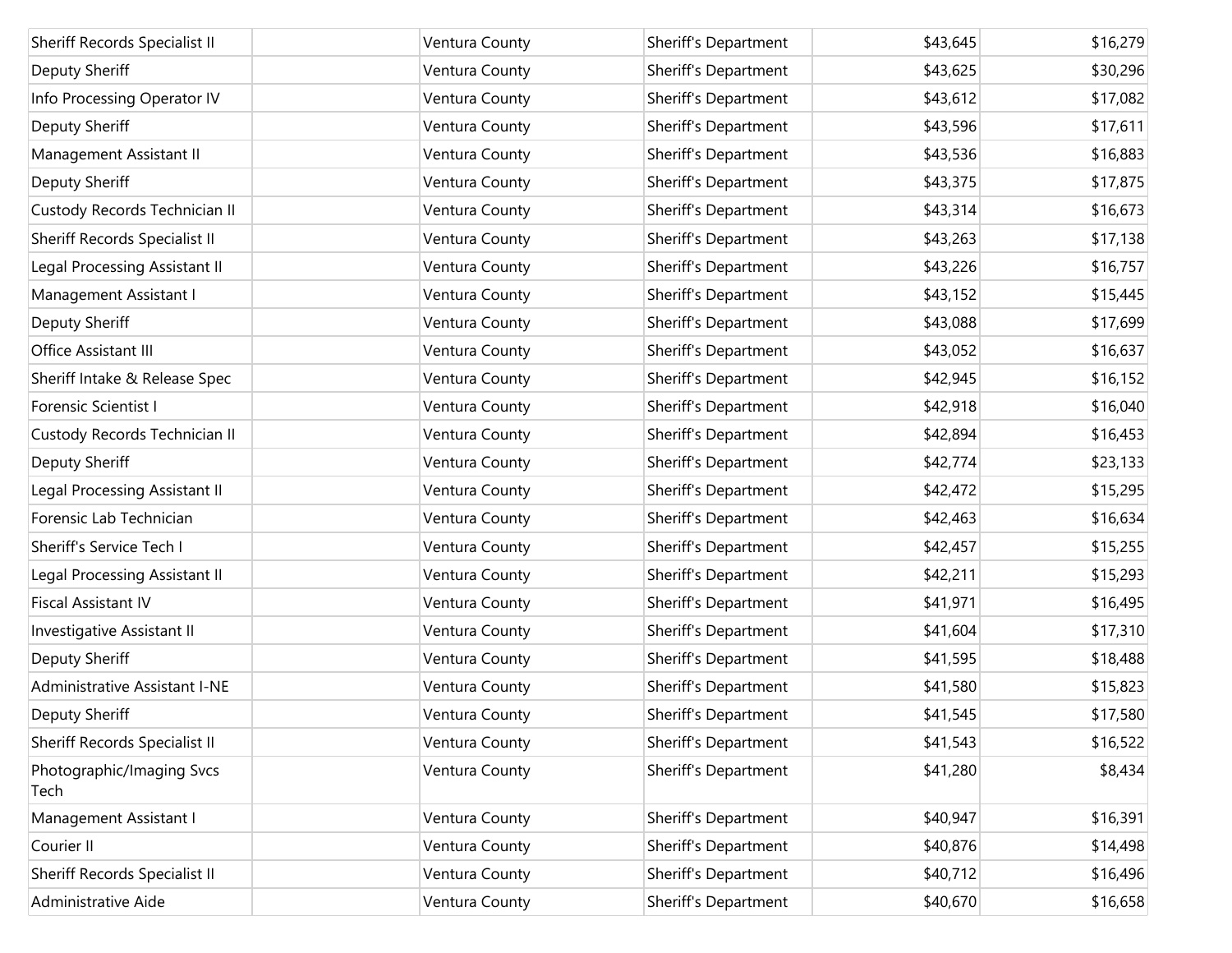| Management Assistant II       | Ventura County | Sheriff's Department | \$40,655 | \$15,623 |
|-------------------------------|----------------|----------------------|----------|----------|
| Office Assistant III          | Ventura County | Sheriff's Department | \$40,548 | \$14,014 |
| Office Assistant III          | Ventura County | Sheriff's Department | \$40,482 | \$14,944 |
| Sheriff Records Specialist II | Ventura County | Sheriff's Department | \$40,351 | \$15,829 |
| Sheriff Records Specialist II | Ventura County | Sheriff's Department | \$40,348 | \$15,882 |
|                               |                |                      |          |          |
| Office Assistant III          | Ventura County | Sheriff's Department | \$40,133 | \$16,391 |
| Custody Records Technician II | Ventura County | Sheriff's Department | \$40,005 | \$14,778 |
| Office Assistant III          | Ventura County | Sheriff's Department | \$39,943 | \$16,161 |
| Office Systems Coordinator I  | Ventura County | Sheriff's Department | \$39,925 | \$13,370 |
| Deputy Sheriff                | Ventura County | Sheriff's Department | \$39,908 | \$18,607 |
| Jail Cook                     | Ventura County | Sheriff's Department | \$39,857 | \$13,946 |
| Sheriff Records Specialist II | Ventura County | Sheriff's Department | \$39,855 | \$16,354 |
| Office Assistant III          | Ventura County | Sheriff's Department | \$39,722 | \$16,146 |
| Sheriff's Service Tech I      | Ventura County | Sheriff's Department | \$39,469 | \$15,424 |
| Sheriff's Tech Commun Spec I  | Ventura County | Sheriff's Department | \$39,406 | \$15,506 |
| Deputy Sheriff                | Ventura County | Sheriff's Department | \$39,374 | \$619    |
| Supervisor-Sheriff Food Svcs  | Ventura County | Sheriff's Department | \$39,360 | \$10,407 |
| Fiscal Technician I           | Ventura County | Sheriff's Department | \$39,346 | \$15,804 |
| Deputy Sheriff                | Ventura County | Sheriff's Department | \$39,131 | \$33,502 |
| <b>Deputy Sheriff Trainee</b> | Ventura County | Sheriff's Department | \$39,072 | \$13,196 |
| Office Assistant III          | Ventura County | Sheriff's Department | \$39,015 | \$16,637 |
| Custody Records Technician I  | Ventura County | Sheriff's Department | \$38,892 | \$11,672 |
| Office Assistant III          | Ventura County | Sheriff's Department | \$38,843 | \$15,156 |
| Administrative Assistant I-NE | Ventura County | Sheriff's Department | \$38,832 | \$15,445 |
| Sheriff Intake & Release Spec | Ventura County | Sheriff's Department | \$38,640 | \$15,251 |
| Administrative Aide           | Ventura County | Sheriff's Department | \$38,529 | \$15,420 |
| Management Assistant I        | Ventura County | Sheriff's Department | \$38,173 | \$15,252 |
| Office Assistant III          | Ventura County | Sheriff's Department | \$38,135 | \$15,982 |
| Jail Cook                     | Ventura County | Sheriff's Department | \$37,456 | \$15,024 |
| Jail Cook                     | Ventura County | Sheriff's Department | \$37,336 | \$13,957 |
| Legal Processing Assistant II | Ventura County | Sheriff's Department | \$37,232 | \$15,808 |
| Sheriff Records Supervisor    | Ventura County | Sheriff's Department | \$37,065 | \$15,223 |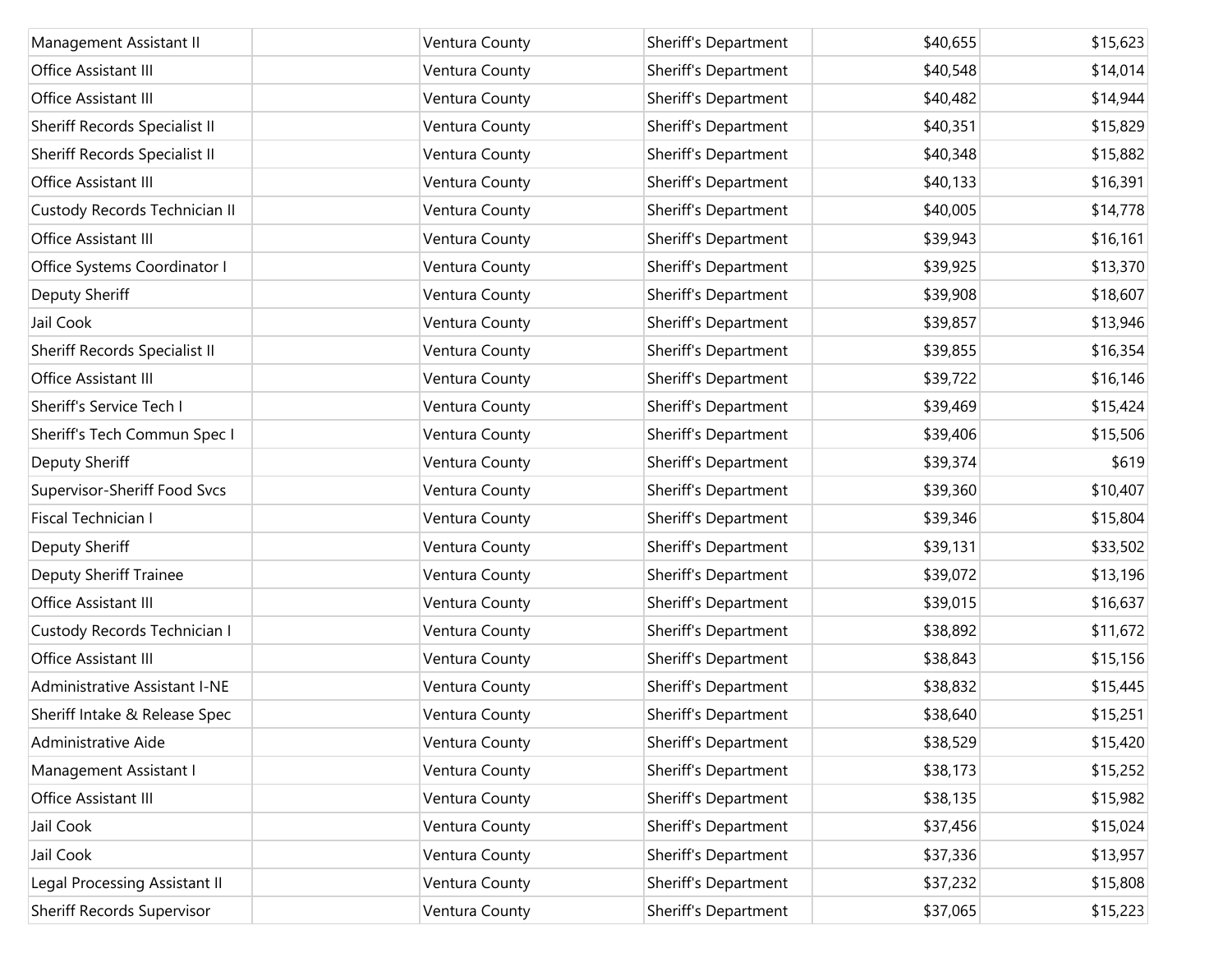| Sheriff Records Specialist II               | Ventura County | Sheriff's Department | \$36,898 | \$14,514 |
|---------------------------------------------|----------------|----------------------|----------|----------|
| Forensic Lab Technician                     | Ventura County | Sheriff's Department | \$36,744 | \$10,047 |
| <b>Fiscal Assistant IV</b>                  | Ventura County | Sheriff's Department | \$36,664 | \$15,134 |
| Sheriff Records Specialist II               | Ventura County | Sheriff's Department | \$36,508 | \$14,794 |
| Jail Cook                                   | Ventura County | Sheriff's Department | \$36,359 | \$13,497 |
| Inventory Management<br>Assistant II        | Ventura County | Sheriff's Department | \$36,109 | \$14,968 |
| Courier II                                  | Ventura County | Sheriff's Department | \$35,720 | \$15,330 |
| Inventory Management<br>Assistant II        | Ventura County | Sheriff's Department | \$35,679 | \$15,270 |
| Administrative Aide                         | Ventura County | Sheriff's Department | \$35,577 | \$14,770 |
| Info Processing Operator IV                 | Ventura County | Sheriff's Department | \$35,257 | \$13,116 |
| Management Assistant I                      | Ventura County | Sheriff's Department | \$35,139 | \$15,165 |
| Inventory Management<br>Assistant I         | Ventura County | Sheriff's Department | \$34,999 | \$15,106 |
| Office Assistant IV                         | Ventura County | Sheriff's Department | \$34,881 | \$15,755 |
| Management Assistant II                     | Ventura County | Sheriff's Department | \$34,708 | \$16,127 |
| Sheriff's Service Tech I                    | Ventura County | Sheriff's Department | \$34,590 | \$9,584  |
| Sheriff Intake & Release Spec               | Ventura County | Sheriff's Department | \$34,174 | \$13,007 |
| Sheriff's Tech Commun Spec I                | Ventura County | Sheriff's Department | \$34,104 | \$9,146  |
| Forensic Lab Technician                     | Ventura County | Sheriff's Department | \$33,944 | \$9,723  |
| County Worker-Extra Help-Z                  | Ventura County | Sheriff's Department | \$33,927 | \$0      |
| Office Assistant III                        | Ventura County | Sheriff's Department | \$33,593 | \$13,667 |
| Supervisor-Sheriff Food Svcs                | Ventura County | Sheriff's Department | \$33,517 | \$10,254 |
| Legal Processing Assistant I                | Ventura County | Sheriff's Department | \$33,507 | \$13,780 |
| Senior Deputy Sheriff                       | Ventura County | Sheriff's Department | \$33,436 | \$16,380 |
| Courier II                                  | Ventura County | Sheriff's Department | \$33,432 | \$15,066 |
| Office Assistant II                         | Ventura County | Sheriff's Department | \$33,260 | \$15,095 |
| Deputy Sheriff                              | Ventura County | Sheriff's Department | \$33,247 | \$28,864 |
| Sheriff Cadet II                            | Ventura County | Sheriff's Department | \$32,929 | \$13,097 |
| Info Processing Operator IV                 | Ventura County | Sheriff's Department | \$31,980 | \$14,464 |
| <b>Inventory Management</b><br>Assistant II | Ventura County | Sheriff's Department | \$31,911 | \$13,703 |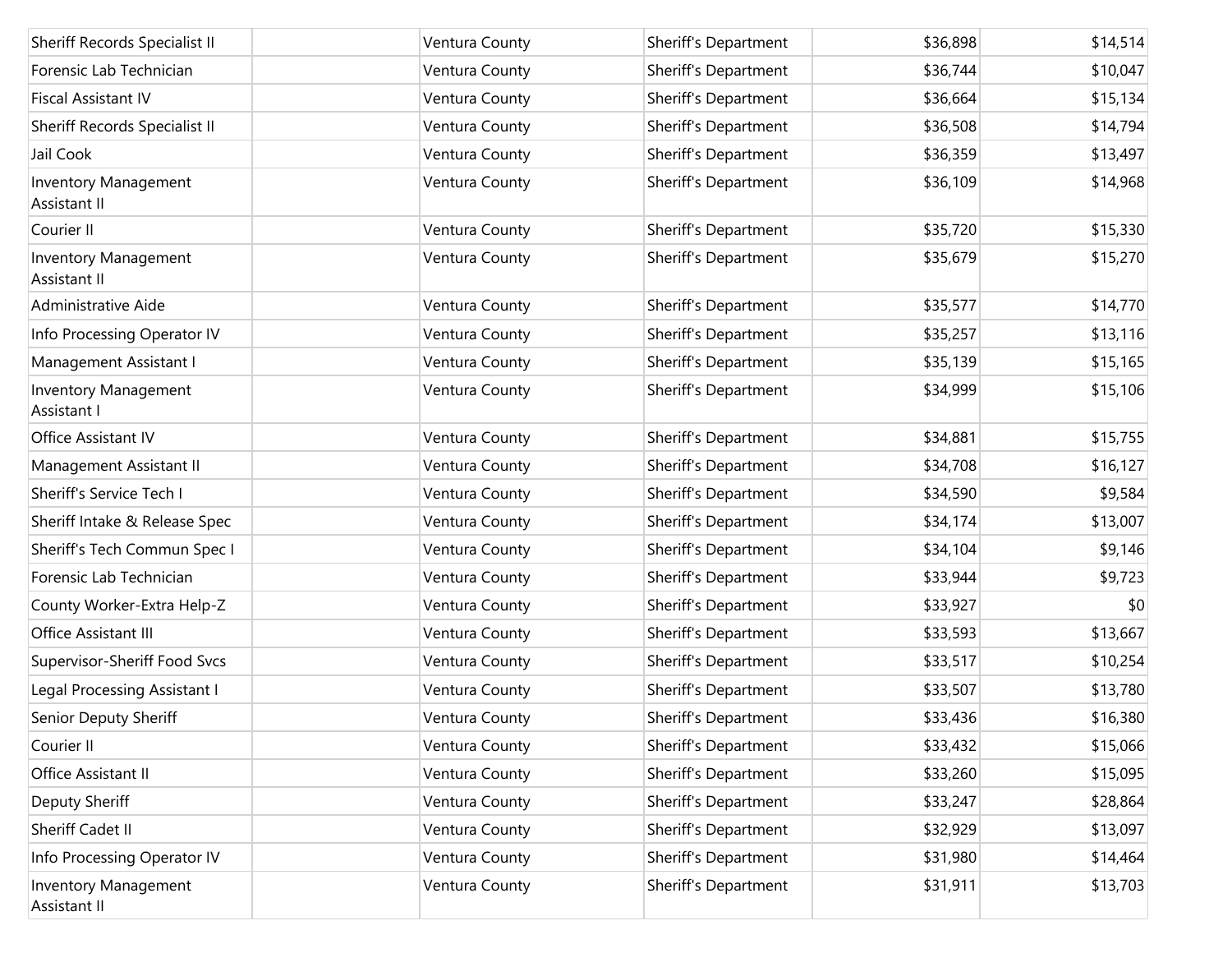| Sheriff's Service Tech II                   | Ventura County | Sheriff's Department | \$31,787 | \$6,947  |
|---------------------------------------------|----------------|----------------------|----------|----------|
| Sheriff Cadet II                            | Ventura County | Sheriff's Department | \$31,736 | \$13,057 |
| Sheriff Records Specialist II               | Ventura County | Sheriff's Department | \$31,609 | \$14,788 |
| Sheriff's Service Tech I                    | Ventura County | Sheriff's Department | \$30,891 | \$12,949 |
| Sheriff Cadet II                            | Ventura County | Sheriff's Department | \$30,512 | \$12,477 |
| Administrative Assistant II-NE              | Ventura County | Sheriff's Department | \$30,484 | \$9,026  |
| Program Administrator I                     | Ventura County | Sheriff's Department | \$30,183 | \$10,675 |
| Administrative Aide                         | Ventura County | Sheriff's Department | \$30,171 | \$11,890 |
| Sheriff's Service Tech II                   | Ventura County | Sheriff's Department | \$29,843 | \$11,388 |
| Administrative Aide                         | Ventura County | Sheriff's Department | \$29,629 | \$10,738 |
| <b>Fiscal Assistant III</b>                 | Ventura County | Sheriff's Department | \$29,483 | \$12,559 |
| Custody Records Technician I                | Ventura County | Sheriff's Department | \$28,863 | \$9,711  |
| County Worker-Extra Help-Z                  | Ventura County | Sheriff's Department | \$27,787 | \$0      |
| County Worker-Extra Help-Z                  | Ventura County | Sheriff's Department | \$27,179 | \$0      |
| County Worker-Extra Help-Z                  | Ventura County | Sheriff's Department | \$26,919 | \$0      |
| Sheriff's Sergeant                          | Ventura County | Sheriff's Department | \$26,843 | \$1,806  |
| <b>Inventory Management</b><br>Assistant II | Ventura County | Sheriff's Department | \$26,390 | \$12,932 |
| Sheriff's Service Tech II                   | Ventura County | Sheriff's Department | \$26,137 | \$5,744  |
| Sheriff Cadet II                            | Ventura County | Sheriff's Department | \$26,096 | \$10,704 |
| Sheriff Cadet II                            | Ventura County | Sheriff's Department | \$25,572 | \$12,701 |
| County Worker-Extra Help-Z                  | Ventura County | Sheriff's Department | \$25,567 | \$0      |
| Sheriff's Sergeant                          | Ventura County | Sheriff's Department | \$25,555 | \$2,265  |
| County Worker-Extra Help-Z                  | Ventura County | Sheriff's Department | \$25,459 | \$0      |
| Management Assistant I                      | Ventura County | Sheriff's Department | \$24,391 | \$9,537  |
| <b>Fiscal Assistant IV</b>                  | Ventura County | Sheriff's Department | \$23,570 | \$10,990 |
| Sheriff's Service Tech I                    | Ventura County | Sheriff's Department | \$23,183 | \$4,609  |
| Jail Cook                                   | Ventura County | Sheriff's Department | \$22,472 | \$7,399  |
| Sheriff Cadet II                            | Ventura County | Sheriff's Department | \$22,430 | \$7,078  |
| Deputy Sheriff Trainee                      | Ventura County | Sheriff's Department | \$22,139 | \$5,684  |
| Sheriff Intake & Release Spec               | Ventura County | Sheriff's Department | \$22,079 | \$8,029  |
| Sheriff Records Specialist I                | Ventura County | Sheriff's Department | \$21,608 | \$6,682  |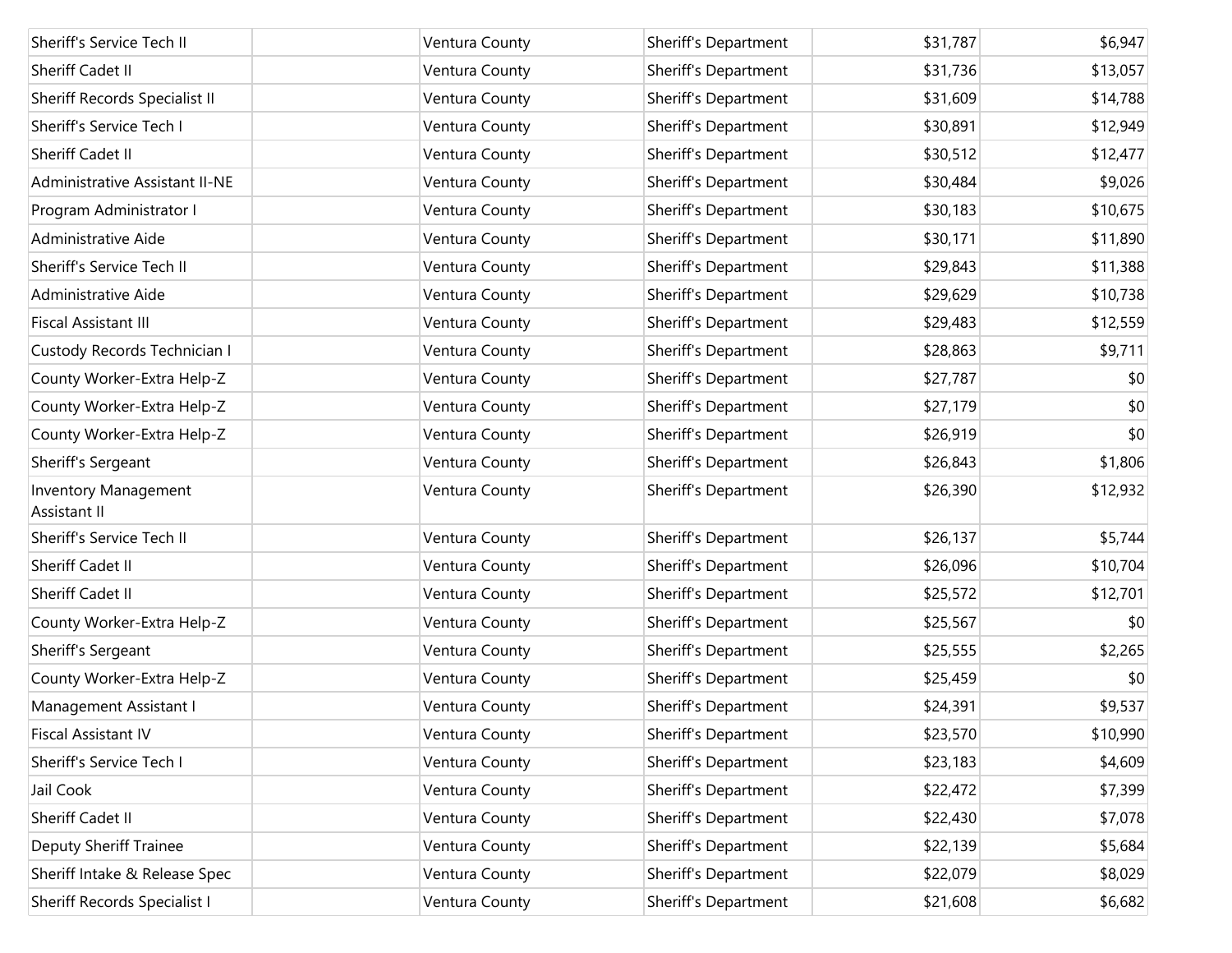| Sheriff's Senior Manager II           | Ventura County | Sheriff's Department | \$21,569 | \$886    |
|---------------------------------------|----------------|----------------------|----------|----------|
| Sheriff's Service Tech II             | Ventura County | Sheriff's Department | \$21,478 | \$11,707 |
| Sheriff's Service Tech I              | Ventura County | Sheriff's Department | \$21,258 | \$6,988  |
| Sheriff Cadet I                       | Ventura County | Sheriff's Department | \$21,130 | \$6,346  |
| Sheriff Custody Records<br>Supervisor | Ventura County | Sheriff's Department | \$20,626 | \$7,243  |
| <b>Clerical Trainee</b>               | Ventura County | Sheriff's Department | \$20,189 | \$1,789  |
| County Worker-Extra Help-Z            | Ventura County | Sheriff's Department | \$19,968 | \$0      |
| Sheriff's Service Tech I              | Ventura County | Sheriff's Department | \$19,632 | \$5,910  |
| Fiscal Assistant I                    | Ventura County | Sheriff's Department | \$19,338 | \$7,770  |
| Jail Cook                             | Ventura County | Sheriff's Department | \$19,138 | \$4,493  |
| <b>Technical Specialist I-PI</b>      | Ventura County | Sheriff's Department | \$18,575 | \$1,646  |
| Courier I                             | Ventura County | Sheriff's Department | \$18,194 | \$1,612  |
| County Worker-Extra Help-Z            | Ventura County | Sheriff's Department | \$18,192 | \$0      |
| Custody Records Technician I          | Ventura County | Sheriff's Department | \$18,015 | \$5,614  |
| Sheriff Cadet II                      | Ventura County | Sheriff's Department | \$17,211 | \$6,348  |
| Deputy Sheriff                        | Ventura County | Sheriff's Department | \$17,173 | \$8,588  |
| Deputy Sheriff                        | Ventura County | Sheriff's Department | \$17,034 | \$11,716 |
| Sheriff Cadet I                       | Ventura County | Sheriff's Department | \$16,853 | \$4,996  |
| Inventory Management<br>Assistant I   | Ventura County | Sheriff's Department | \$16,431 | \$6,244  |
| Legal Processing Assistant II         | Ventura County | Sheriff's Department | \$16,403 | \$8,625  |
| Jail Cook                             | Ventura County | Sheriff's Department | \$15,836 | \$1,810  |
| Sheriff Cadet II                      | Ventura County | Sheriff's Department | \$15,626 | \$7,227  |
| Sheriff's Service Tech I              | Ventura County | Sheriff's Department | \$14,133 | \$10,987 |
| County Worker-Extra Help-Z            | Ventura County | Sheriff's Department | \$14,100 | \$0      |
| Sheriff's Tech Commun Spec II         | Ventura County | Sheriff's Department | \$13,147 | \$3,274  |
| Forensic Lab Technician               | Ventura County | Sheriff's Department | \$13,108 | \$1,162  |
| Student Worker III                    | Ventura County | Sheriff's Department | \$12,963 | \$1,149  |
| Deputy Sheriff Trainee                | Ventura County | Sheriff's Department | \$12,717 | \$4,909  |
| Deputy Sheriff Trainee                | Ventura County | Sheriff's Department | \$12,717 | \$4,686  |
| <b>Deputy Sheriff Trainee</b>         | Ventura County | Sheriff's Department | \$12,717 | \$4,853  |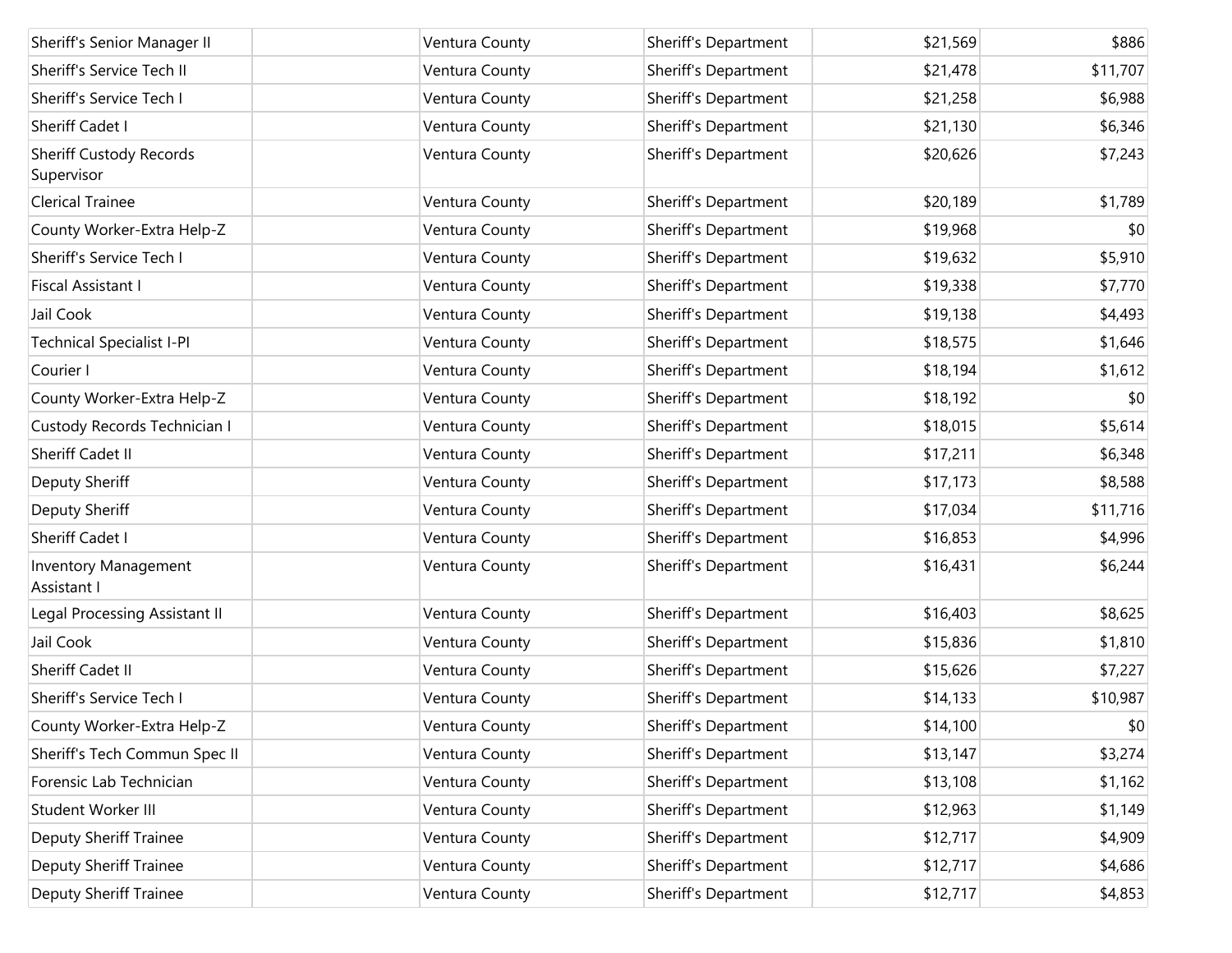| <b>Deputy Sheriff Trainee</b>       | Ventura County | Sheriff's Department | \$12,717 | \$4,686 |
|-------------------------------------|----------------|----------------------|----------|---------|
| Sheriff Cadet I                     | Ventura County | Sheriff's Department | \$12,621 | \$1,119 |
| Deputy Sheriff                      | Ventura County | Sheriff's Department | \$12,565 | \$2,734 |
| Sheriff's Tech Commun Spec II       | Ventura County | Sheriff's Department | \$12,551 | \$3,959 |
| <b>Deputy Sheriff Trainee</b>       | Ventura County | Sheriff's Department | \$12,272 | \$4,686 |
| <b>Deputy Sheriff Trainee</b>       | Ventura County | Sheriff's Department | \$12,185 | \$4,686 |
| Office Assistant II                 | Ventura County | Sheriff's Department | \$11,903 | \$4,357 |
| <b>Deputy Sheriff Trainee</b>       | Ventura County | Sheriff's Department | \$11,794 | \$4,686 |
| Sheriff's Tech Commun Spec I        | Ventura County | Sheriff's Department | \$11,786 | \$3,019 |
| County Worker-Extra Help-Z          | Ventura County | Sheriff's Department | \$11,742 | \$0     |
| <b>Deputy Sheriff Trainee</b>       | Ventura County | Sheriff's Department | \$11,700 | \$4,686 |
| Sheriff's Tech Commun Spec I        | Ventura County | Sheriff's Department | \$11,675 | \$974   |
| <b>Deputy Sheriff Trainee</b>       | Ventura County | Sheriff's Department | \$11,201 | \$4,686 |
| Supervisor-Sheriff Food Svcs        | Ventura County | Sheriff's Department | \$10,971 | \$2,786 |
| Photographic/Imaging Svcs<br>Tech   | Ventura County | Sheriff's Department | \$10,794 | \$3,126 |
| Deputy Sheriff                      | Ventura County | Sheriff's Department | \$10,536 | \$593   |
| Student Worker III                  | Ventura County | Sheriff's Department | \$10,374 | \$919   |
| Administrative Assistant I-NE       | Ventura County | Sheriff's Department | \$10,332 | \$815   |
| Inventory Management<br>Assistant I | Ventura County | Sheriff's Department | \$10,180 | \$4,445 |
| Student Worker III                  | Ventura County | Sheriff's Department | \$10,173 | \$902   |
| <b>Deputy Sheriff Trainee</b>       | Ventura County | Sheriff's Department | \$10,092 | \$4,686 |
| Student Worker III                  | Ventura County | Sheriff's Department | \$9,628  | \$853   |
| Sheriff's Tech Commun Spec I        | Ventura County | Sheriff's Department | \$9,615  | \$852   |
| Sheriff Cadet II                    | Ventura County | Sheriff's Department | \$9,400  | \$3,901 |
| County Worker-Extra Help-Z          | Ventura County | Sheriff's Department | \$8,986  | \$0     |
| Student Worker III                  | Ventura County | Sheriff's Department | \$8,914  | \$790   |
| County Worker-Extra Help-Z          | Ventura County | Sheriff's Department | \$8,847  | \$0     |
| County Worker-Extra Help-Z          | Ventura County | Sheriff's Department | \$8,819  | \$0     |
| County Worker-Extra Help-Z          | Ventura County | Sheriff's Department | \$8,438  | \$0     |
| Fiscal Assistant III                | Ventura County | Sheriff's Department | \$8,319  | \$1,231 |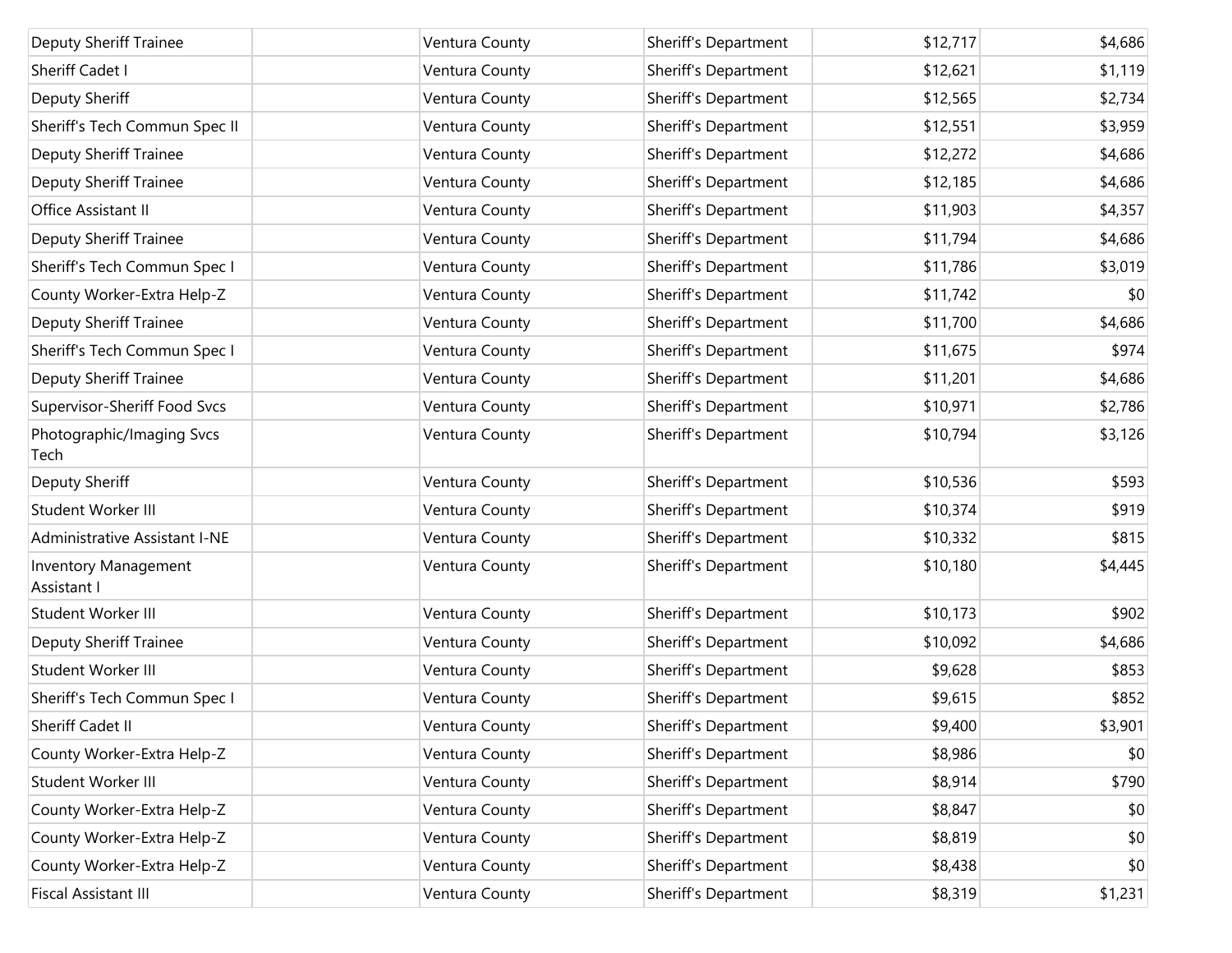| Sheriff Cadet II             | Ventura County | Sheriff's Department | \$8,300 | \$4,243 |
|------------------------------|----------------|----------------------|---------|---------|
| <b>Sheriff Cadet II</b>      | Ventura County | Sheriff's Department | \$8,270 | \$3,737 |
| Sheriff's Tech Commun Spec I | Ventura County | Sheriff's Department | \$8,241 | \$730   |
| Student Worker III           | Ventura County | Sheriff's Department | \$8,180 | \$725   |
| Sheriff's Service Tech II    | Ventura County | Sheriff's Department | \$8,089 | \$4,468 |
| Office Assistant III         | Ventura County | Sheriff's Department | \$7,788 | \$4,478 |
| Student Worker III           | Ventura County | Sheriff's Department | \$7,508 | \$665   |
| Student Worker III           | Ventura County | Sheriff's Department | \$7,398 | \$656   |
| Student Worker III           | Ventura County | Sheriff's Department | \$7,264 | \$644   |
| Sheriff Cadet I              | Ventura County | Sheriff's Department | \$6,456 | \$1,159 |
| Jail Cook                    | Ventura County | Sheriff's Department | \$6,308 | \$1,982 |
| Sheriff's Sergeant           | Ventura County | Sheriff's Department | \$6,183 | \$0     |
| Sheriff's Tech Commun Spec I | Ventura County | Sheriff's Department | \$6,181 | \$548   |
| Sheriff's Service Tech I     | Ventura County | Sheriff's Department | \$6,145 | \$1,392 |
| Student Worker III           | Ventura County | Sheriff's Department | \$6,084 | \$539   |
| Student Worker III           | Ventura County | Sheriff's Department | \$6,084 | \$539   |
| Student Worker III           | Ventura County | Sheriff's Department | \$5,699 | \$505   |
| Sheriff Cadet I              | Ventura County | Sheriff's Department | \$4,942 | \$1,989 |
| Custody Records Technician I | Ventura County | Sheriff's Department | \$4,898 | \$1,187 |
| Student Worker III           | Ventura County | Sheriff's Department | \$4,795 | \$425   |
| Student Worker III           | Ventura County | Sheriff's Department | \$4,602 | \$408   |
| Custody Records Technician I | Ventura County | Sheriff's Department | \$4,260 | \$1,090 |
| County Worker-Extra Help-Z   | Ventura County | Sheriff's Department | \$3,913 | \$0     |
| Student Worker III           | Ventura County | Sheriff's Department | \$3,783 | \$335   |
| Student Worker II            | Ventura County | Sheriff's Department | \$3,672 | \$325   |
| Custody Records Technician I | Ventura County | Sheriff's Department | \$3,658 | \$1,049 |
| Custody Records Technician I | Ventura County | Sheriff's Department | \$3,475 | \$442   |
| Student Worker III           | Ventura County | Sheriff's Department | \$3,437 | \$305   |
| Student Worker III           | Ventura County | Sheriff's Department | \$3,393 | \$301   |
| Student Worker III           | Ventura County | Sheriff's Department | \$3,032 | \$269   |
| Student Worker III           | Ventura County | Sheriff's Department | \$3,032 | \$269   |
| Jail Cook                    | Ventura County | Sheriff's Department | \$2,953 | \$723   |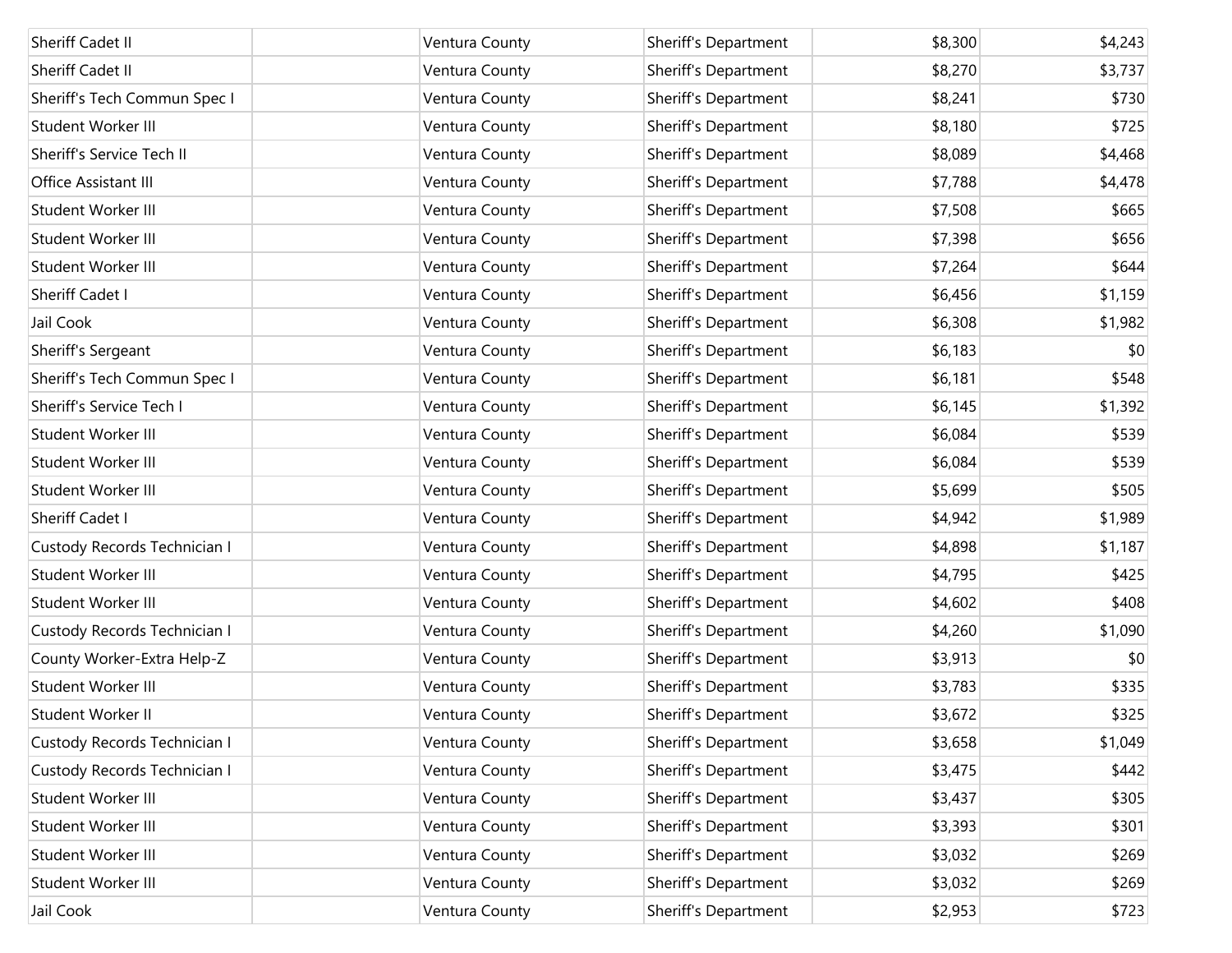| Student Worker III                  | Ventura County | Sheriff's Department | \$2,930 | \$260   |
|-------------------------------------|----------------|----------------------|---------|---------|
| Student Worker III                  | Ventura County | Sheriff's Department | \$2,735 | \$238   |
| Student Worker III                  | Ventura County | Sheriff's Department | \$2,701 | \$239   |
| Deputy Sheriff                      | Ventura County | Sheriff's Department | \$2,627 | \$1,355 |
| Student Worker III                  | Ventura County | Sheriff's Department | \$2,523 | \$224   |
| County Worker-Extra Help-Z          | Ventura County | Sheriff's Department | \$2,509 | \$0     |
| Student Worker III                  | Ventura County | Sheriff's Department | \$2,301 | \$204   |
| Deputy Sheriff Trainee              | Ventura County | Sheriff's Department | \$2,134 | \$1,266 |
| Management Assistant II             | Ventura County | Sheriff's Department | \$1,832 | \$162   |
| Photographic/Imaging Svcs<br>Tech   | Ventura County | Sheriff's Department | \$1,813 | \$242   |
| Student Worker III                  | Ventura County | Sheriff's Department | \$1,506 | \$133   |
| Sheriff's Service Tech I            | Ventura County | Sheriff's Department | \$1,484 | \$240   |
| Student Worker III                  | Ventura County | Sheriff's Department | \$1,455 | \$129   |
| Student Worker III                  | Ventura County | Sheriff's Department | \$1,448 | \$128   |
| Sheriff Intake & Release Spec       | Ventura County | Sheriff's Department | \$1,164 | \$111   |
| Student Worker III                  | Ventura County | Sheriff's Department | \$929   | \$82    |
| Deputy Sheriff                      | Ventura County | Sheriff's Department | \$875   | \$593   |
| Deputy Sheriff                      | Ventura County | Sheriff's Department | \$875   | \$619   |
| Deputy Sheriff                      | Ventura County | Sheriff's Department | \$875   | \$593   |
| Sheriff's Senior Manager II         | Ventura County | Sheriff's Department | \$761   | \$0     |
| Supervising Sheriff's TC Spec       | Ventura County | Sheriff's Department | \$620   | \$111   |
| <b>Sheriff Records Specialist I</b> | Ventura County | Sheriff's Department | \$620   | \$111   |
| <b>Deputy Sheriff Trainee</b>       | Ventura County | Sheriff's Department | \$618   | \$96    |
| Deputy Sheriff                      | Ventura County | Sheriff's Department | \$576   | \$0     |
| Sheriff's Service Tech II           | Ventura County | Sheriff's Department | \$335   | \$0     |
| Student Worker III                  | Ventura County | Sheriff's Department | \$332   | \$29    |
| Courier II                          | Ventura County | Sheriff's Department | \$235   | \$653   |
| Student Worker III                  | Ventura County | Sheriff's Department | \$207   | \$18    |
| County Worker-Extra Help-Z          | Ventura County | Sheriff's Department | \$140   | \$0     |
| County Worker-Extra Help-Z          | Ventura County | Sheriff's Department | \$140   | \$0     |
| Sheriff's Sergeant                  | Ventura County | Sheriff's Department | \$140   | \$12    |